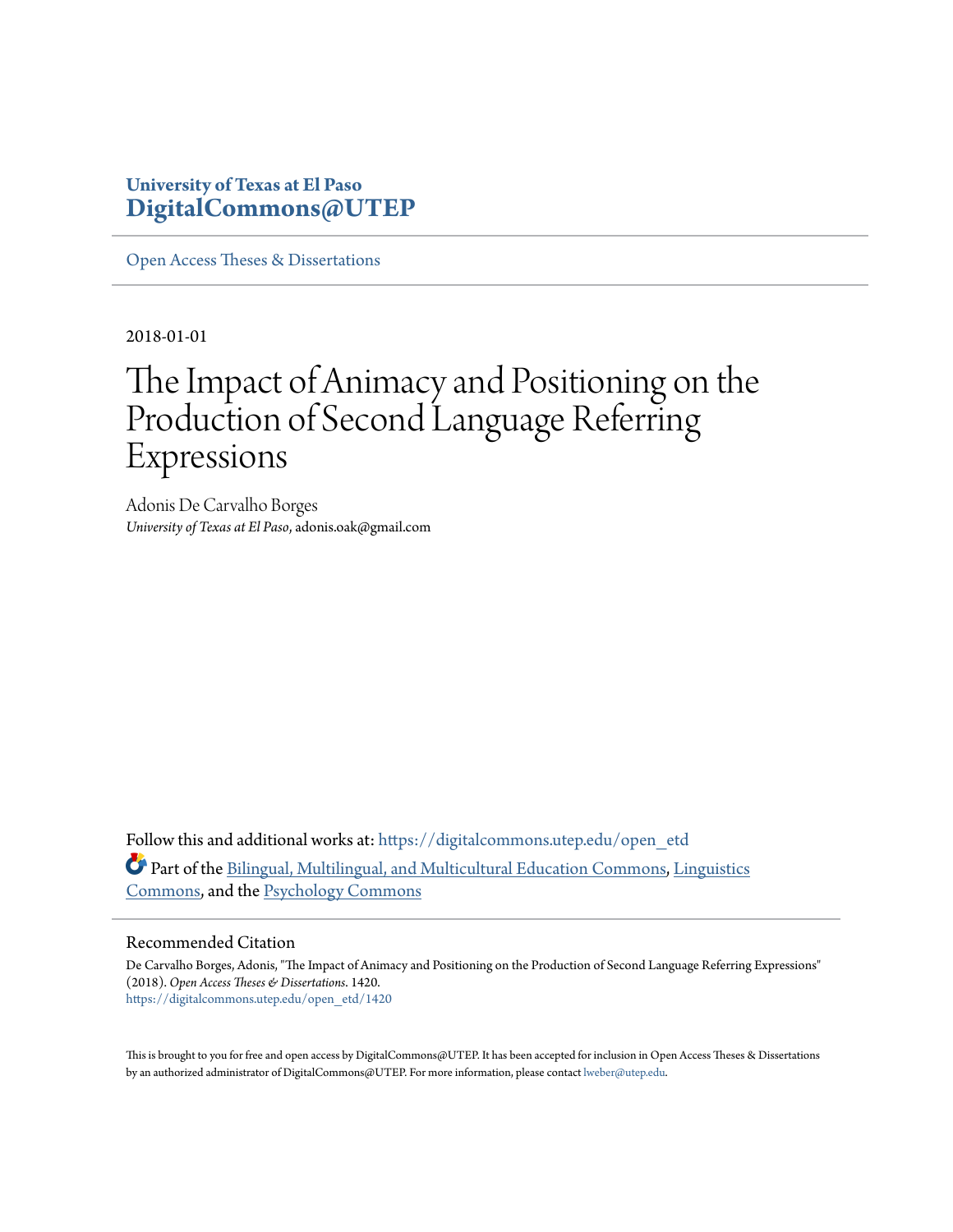# THE IMPACT OF ANIMACY AND POSITIONING ON THE PRODUCTION OF SECOND LANGUAGE REFERRING EXPRESSIONS

ADONIS DE CARVALHO BORGES Master's Program in Linguistics

APPROVED:

Carla Contemori, Ph.D., Chair

Christine Reyes, Ph.D.

Dennis Bixler-Márquez, Ph.D.

Charles H. Ambler, Ph.D. Dean of the Graduate School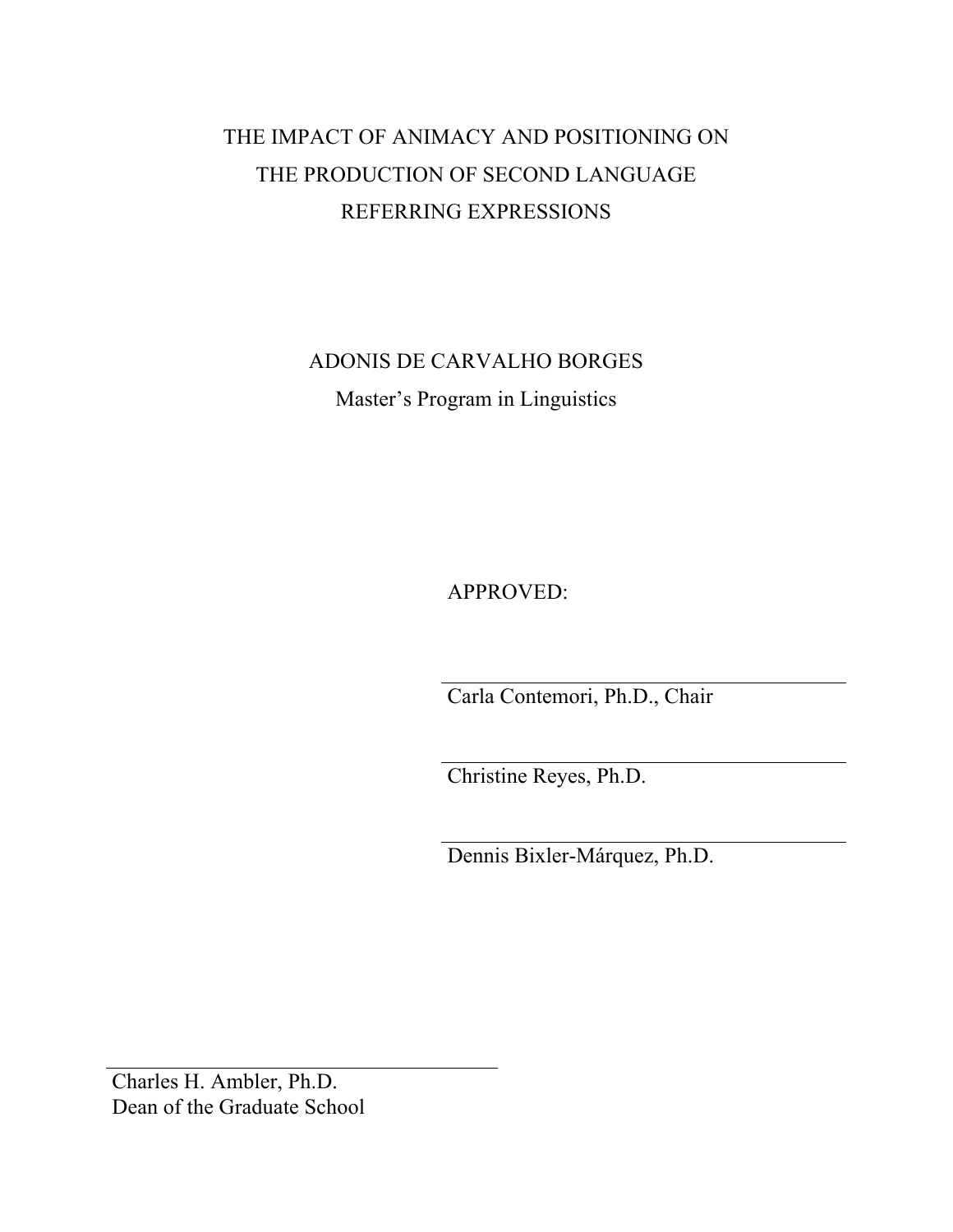Copyright ©

by Adonis de Carvalho Borges 2018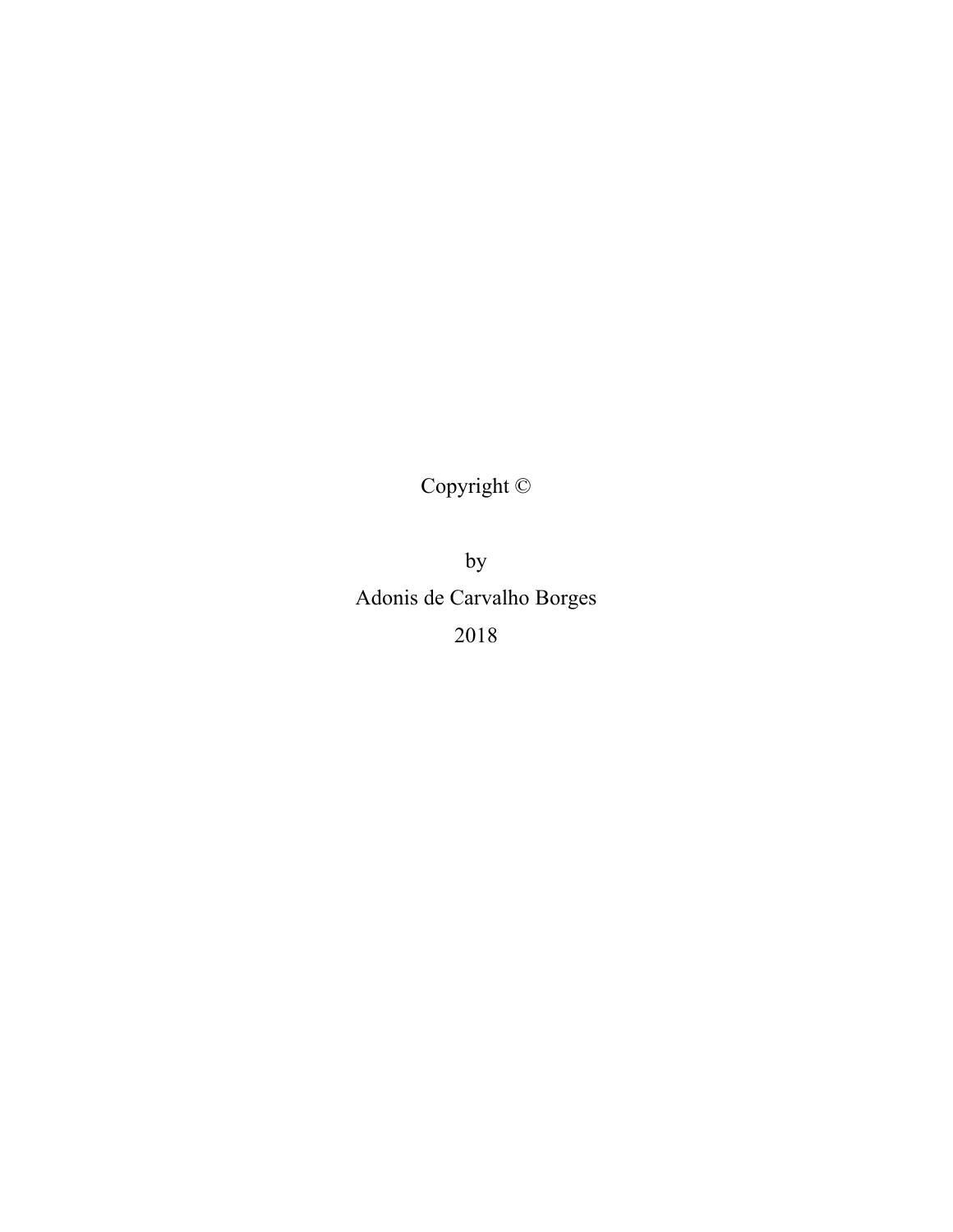# **DEDICATION**

I dedicate this manuscript to all immigrants in the United States of America. Fearless individuals who, despite countless adversities, come to this nation to enrich people's lives with their culture,

traditions and language.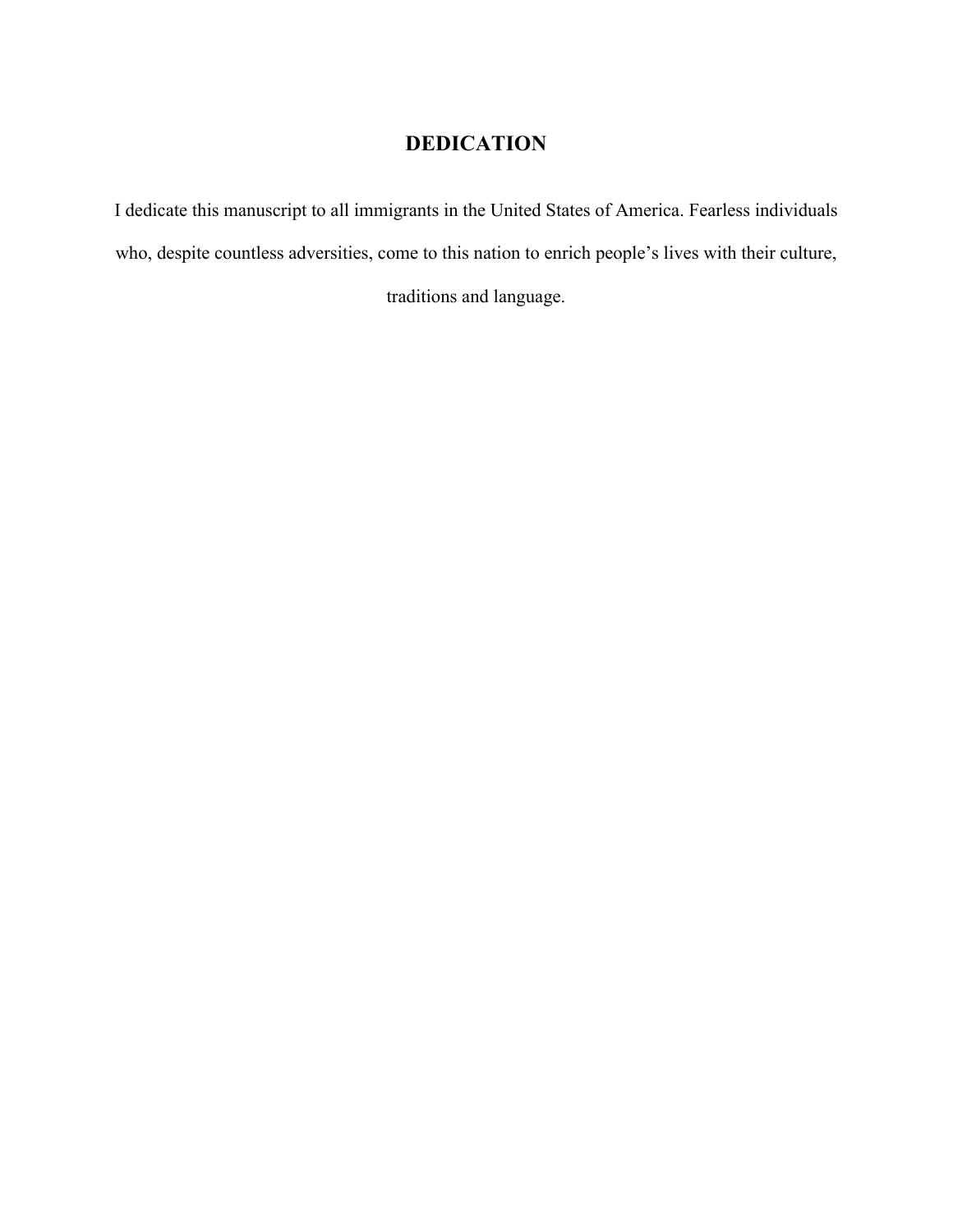# THE IMPACT OF ANIMACY AND POSITIONING ON

## THE PRODUCTION OF SECOND LANGUAGE

### REFERRING EXPRESSIONS

**by**

## ADONIS DE CARVALHO BORGES, B.A.

### THESIS

Presented to the Faculty of the Graduate School of The University of Texas at El Paso in Partial Fulfillment of the Requirements for the Degree of

### MASTER OF ARTS

Department of Languages & Linguistics THE UNIVERSITY OF TEXAS AT EL PASO May 2018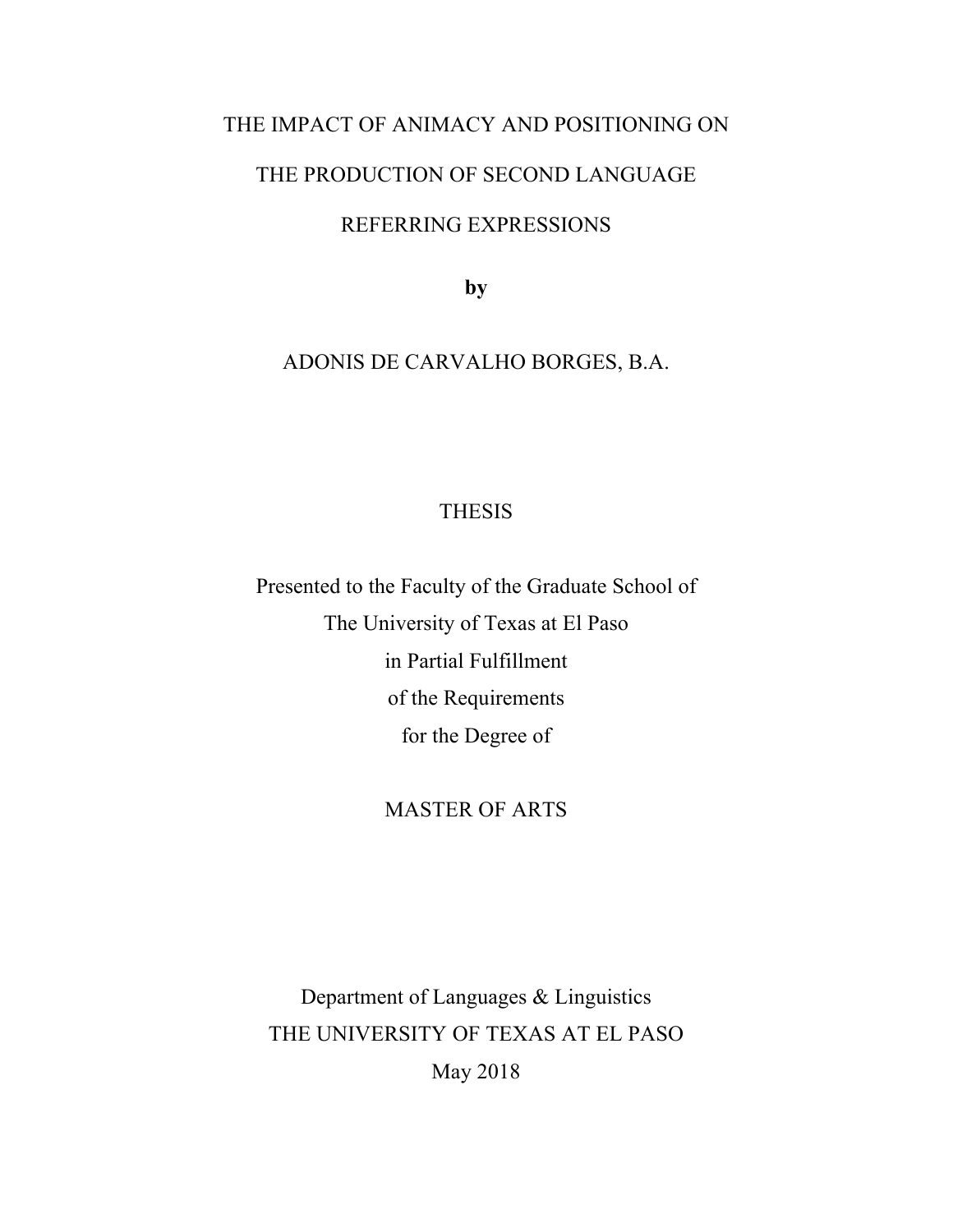#### **ACKNOWLEDGEMENTS**

First, I would like to thank my thesis advisor Dr. Carla Contemori of the Department of Languages and Linguistics at The University of Texas at El Paso. Her door was always open whenever I needed support. She facilitated my understanding of the topic of investigation and helped me improve my abilities as a researcher by providing constant, valuable feedback. With Professor Contemori, I have learned how to conduct accurate and rigorous quantitative academic research. Her professionalism and passion for the field makes her a role model for me as a future linguistics scholar.

Second, I am extremely grateful for those who donated their time to assist me with the participants' recruitment: Dr. Christine Reyes, Judith Navarro and Raquel Gonzalez. In addition, I am very thankful for the volunteers who supported this project by reviewing it: Che Juarez and Brandon Scott Thompson. Finally, I really appreciate the organizational and emotional support provided by my graduate linguistics peers: Emily Heiner, Kyla Macmillan, Michelle Aguilar and Sandra Esparza.

In conclusion, I would like to acknowledge Dr. Christine Reyes, director of the ESOL programs, and Dr. Dennis Bixler-Márquez, director of the Chicano studies, as committee members of this thesis. I am tremendously thankful for the time they spent and knowledge they used to review and tailor valuable comments on this thesis.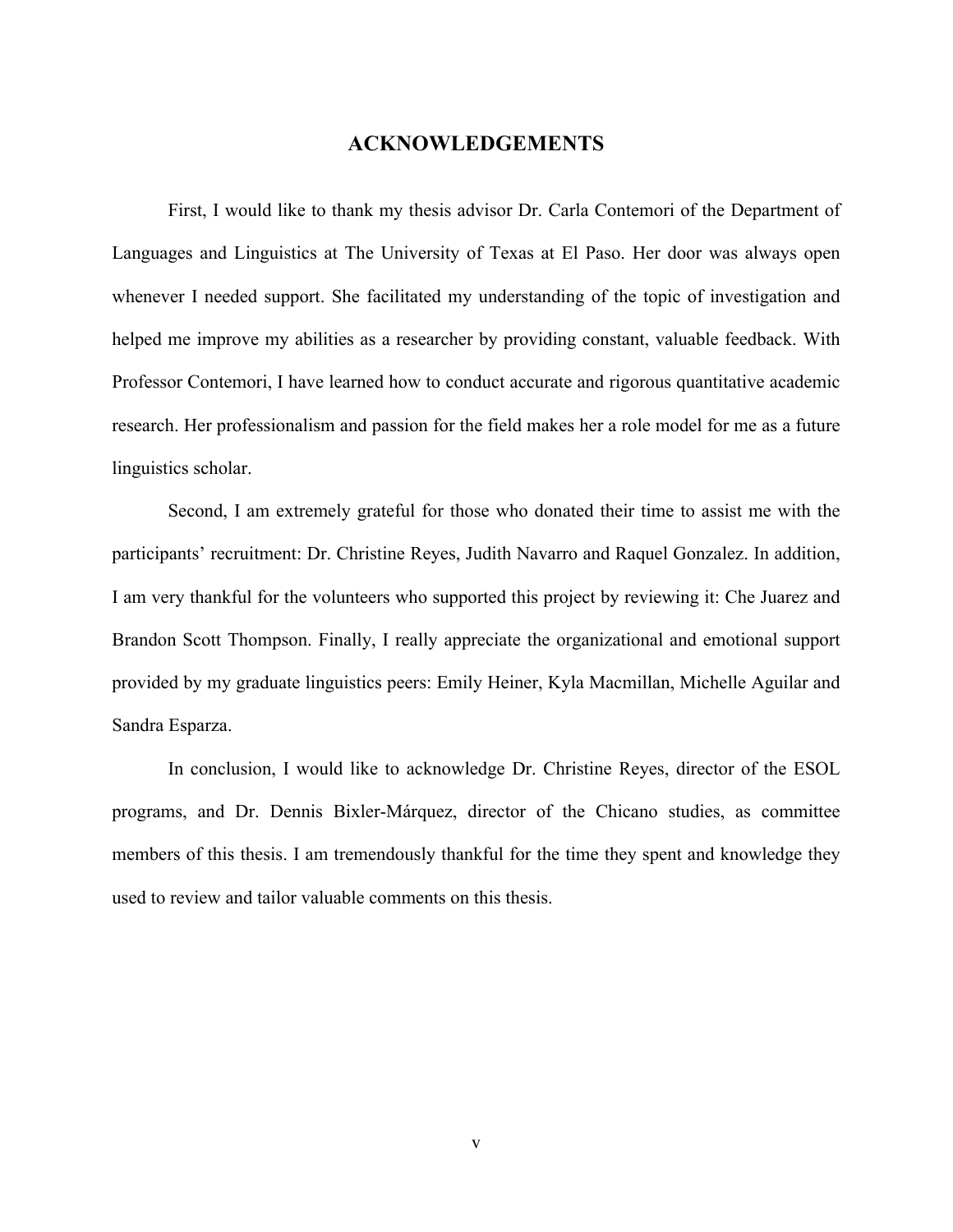#### **ABSTRACT**

Researches have investigated how referring expressions are produced based upon second language acquisition and psycholinguistics theories. A study of monolingual English speakers demonstrated that referent's salience and discourse factors might impact referring expression choice between noun phrases and pronouns. Participants demonstrated a higher production of pronouns when the referent expression was animate rather than inanimate and a preference for noun phrases when the referent was the second noun phrase of the referent's context sentence (Fukumura & Van Gompel, 2011). In addition, an investigation with Hispanic bilinguals, whose L<sub>2</sub> is English, demonstrated, in general, a greater preference for pronouns rather than noun phrases in referring expressions even in semantically ambiguous environments (Contemori & Dussias, 2016). The current study tested if monolinguals and bilinguals presented differences or similarities in referring expression production when the referent was manipulated for animacy and positioning. Using a constraint completion method, two groups (one English monolingual and one Spanish/English bilingual) were tested for pronoun and noun phrase frequency when producing referring expressions. The results demonstrated that both groups have a similar production pattern of referring expression choice and are sensitive to animacy and positioning of the referent. Furthermore, there was a statistically significant higher production of pronouns when the referent was animate. In addition, when the referent was the second noun phrase in the context sentence, the participants of both groups presented a tendency for noun phrase repetition. Thus, this paper suggests that bilinguals do not produce more pronouns in comparison with monolinguals when salience and positioning are controlled; instead, the referring expression production of pronouns and noun phrases is equivalent to that of monolinguals.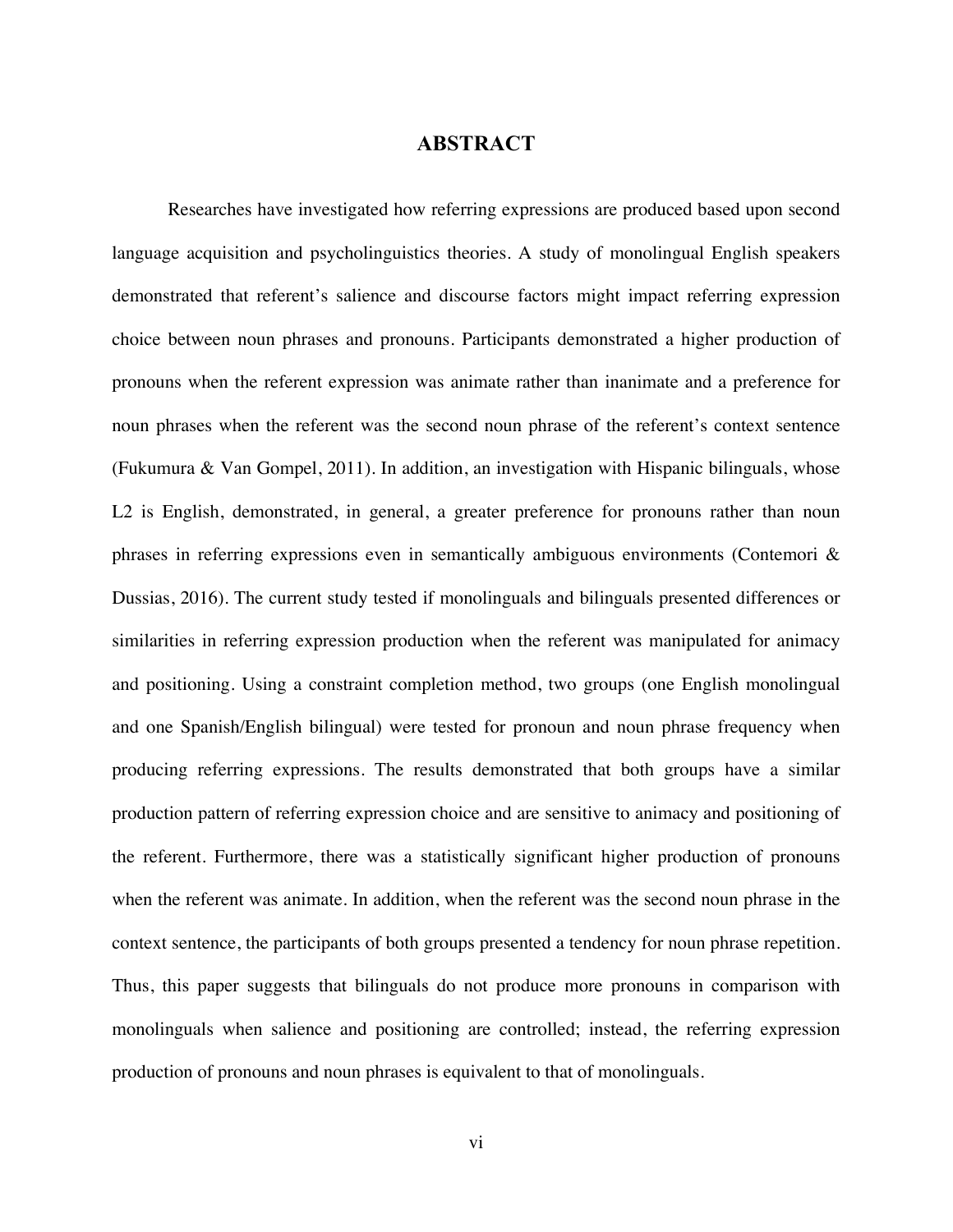# **TABLE OF CONTENTS**

| HOW DO MONOLINGUAL SPEAKERS OF ENGLISH PRODUCE REFERRING |  |
|----------------------------------------------------------|--|
|                                                          |  |
|                                                          |  |
|                                                          |  |
|                                                          |  |
|                                                          |  |
|                                                          |  |
|                                                          |  |
|                                                          |  |
|                                                          |  |
|                                                          |  |
|                                                          |  |
|                                                          |  |
|                                                          |  |
|                                                          |  |
|                                                          |  |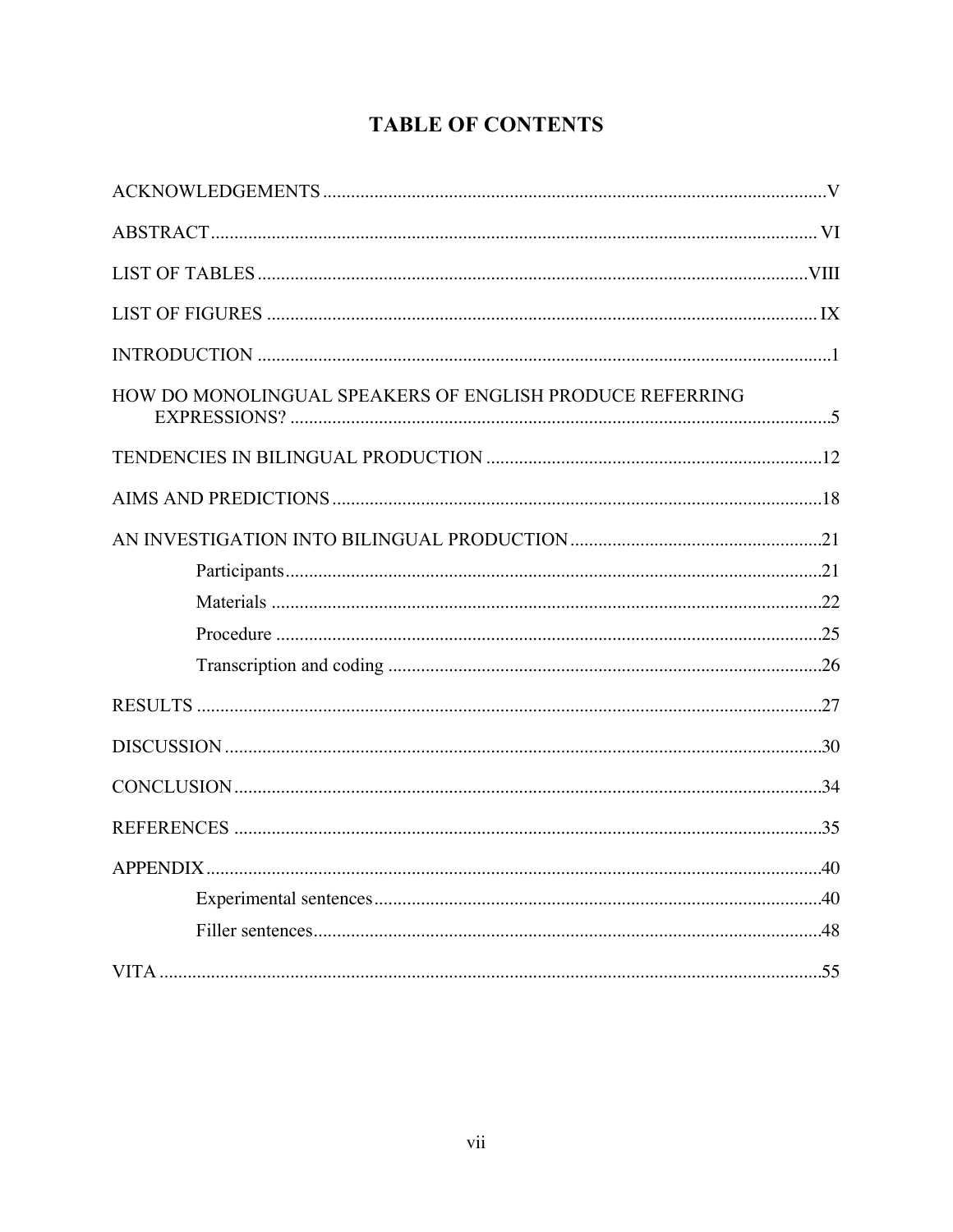# **LIST OF TABLES**

| Table 2. Proportion of NPs' production out of pronouns' and NPs' across the eight conditions. 27 |  |
|--------------------------------------------------------------------------------------------------|--|
|                                                                                                  |  |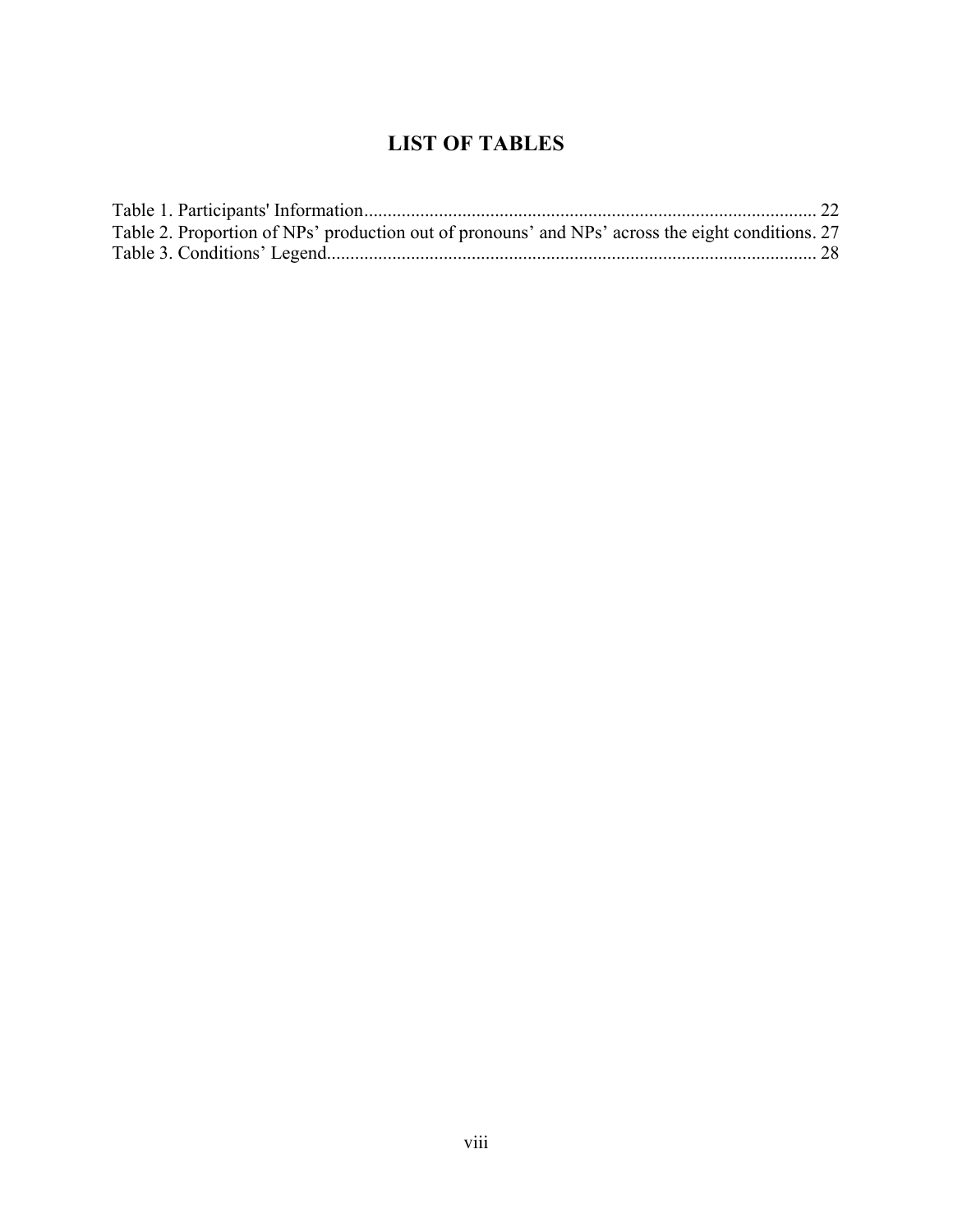## **LIST OF FIGURES**

| figure    |  |
|-----------|--|
|           |  |
| figure 3. |  |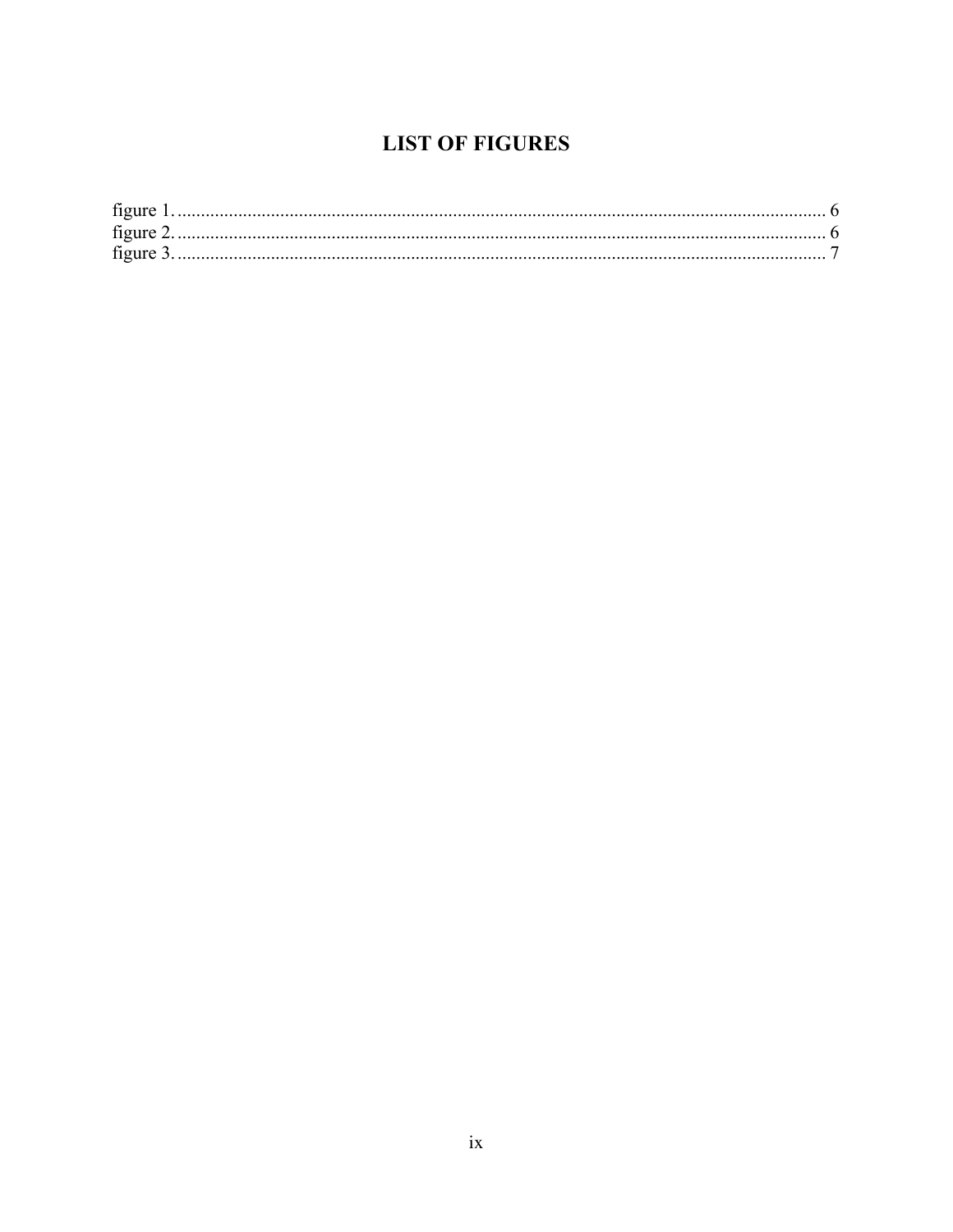#### **INTRODUCTION**

One essential aspect of the human communication system is the ability to refer to entities that have been previously mentioned in the discourse. When faced with this task, language users need to choose between explicit forms (such as proper nouns or noun phrases) or less explicit forms (such as pronouns).

Research has shown that native speakers craft referring expressions and choose between explicit or non-explicit forms quickly and consistently. Arnold & Griffin (2007) argue that usually pronouns are the preferred choice for native speakers when the referent is highly accessible (e.g., **Mickey**¡ is walking in the park. **He**¡ is not very busy today.) However, if competition for attentional resources occurs between the referent and another entity in the preceding clause, full noun phrases or proper nouns are preferred. This approach takes into account the speakers' ability to maintain attention directed to the referent. The presence of another entity can reduce the attention provided to the referent; thus, decreasing its accessibility (e.g., **Mickey**¡ is talking to Minnie in the park. **Mickey**¡ seems to be in love).

Although researchers have consistently investigated the mechanics behind processing and producing referring expressions in monolingual speakers of English, little is known with regard to second language speakers. Thus, one of the aims of the present study is to expand research on bilingual referential choice. For the purpose of this study, bilinguals are considered the language speakers who began learning a second language early or later in life. In addition, the term L2 is used to describe this population and the term L1 is used to describe the first acquired language. It is pertinent to analyze this aspect in this specific group because second language users are known for being susceptible to language interference (Clahsen & Felser, 2006a, 2006; Sorace, 2011). If this holds true, it is possible that L2 speakers may produce referring expressions differently when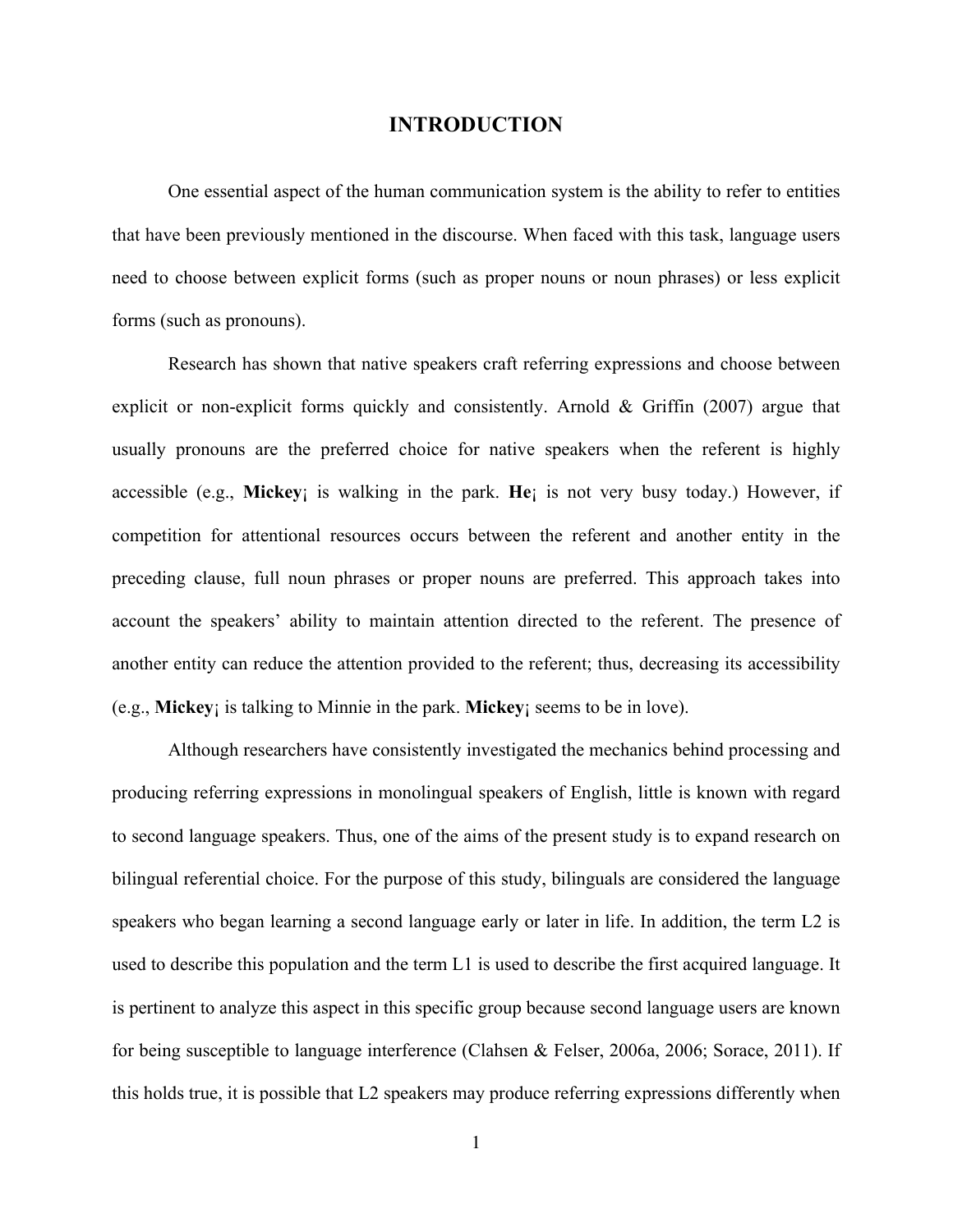compared to native speakers. Previous research demonstrated that choosing referring expressions can be a challenging task for second language speakers (Contemori & Dussias, 2016). Furthermore, this paper intends to elucidate possible mechanisms present behind this process. Native Spanish speakers who speak English as a second language are the focus of the present study. The relevance of analyzing this population is clear as it is one of the groups showing the greatest growth in the United States. In addition, English and Spanish present typological differences when it comes to the set of referential expressions available. Thus, it is worth investigating whether these dissimilarities influence native Spanish speakers' productions in the L2 English.

In Spanish, a null pronoun is typically used to refer to a topic antecedent (or sentential subject), whereas a pronoun or a full NP can be used to refer to a non-topic antecedent as illustrated in (1) and (2) (Contemori & Dussias, 2016).

1.

Luis¡ compró el carro que Ana quería. pro¡ Gastó mucho dinero. Luis purchased the car that Ana wanted. pro¡ Spent a lot of money. Luis purchased the car that Ana wanted. (He/Luis) spent a lot of money.

2.

Luis compró el carro que Ana¡ quería. Ana/Ella¡ se puso muy contenta. Luis purchased the car that Ana¡ wanted. Ana/She¡ became very happy. Luis purchased the car that Ana wanted. Ana/She became very happy.

In a study conducted by Contemori  $\&$  Dussias (2016), the authors investigated referring expression's production in L2 learners of English, whose L1 is Spanish. They found that similar

2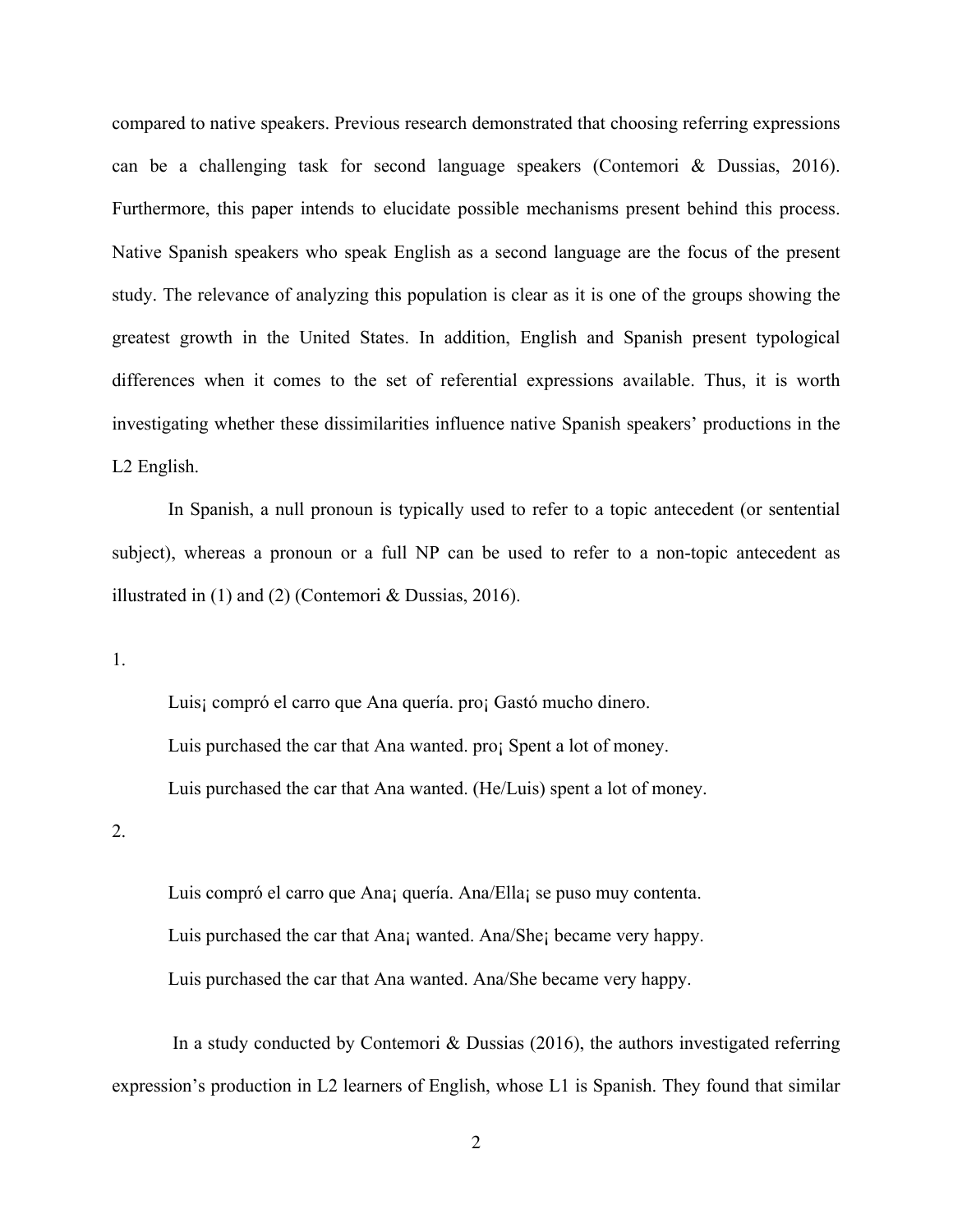to native speakers, L2 learners consider the listener's perspective when producing referring expressions; meaning that they formulate them in an unambiguous way in order to maximize the listener's comprehension. In addition, their results demonstrated an overproduction of pronouns, which could be related to the cost associated with processing and producing referring expressions in a second language.

One relevant aspect of referring expression production elaborated in the present paper is animacy. Fukumura & Van Gompel (2011) proposed that animacy could influence native speaker's choices. That is, animacy tends to make the referent highly accessible, which favors production of pronouns over explicit forms. Conversely, Fukumura & Van Gompel explain that animacy competition between an animate referent and another animate entity in the antecedent clause can cause a semantic interference, which leads speakers to increase the amount of explicit forms over pronouns. Furthermore, Fukumura & Van Gompel' results revealed that more pronouns are produced for referents in subject position when compared to direct object position referents.

Animacy is a feature that has not yet been analyzed in L2 production, therefore a question remains as to whether L2 learners of English show a similar pattern of use of referring expressions as native speakers in this context. This study's goal is to investigate how second language speakers handle contexts where animacy is present as well as discourse factors such as subject/object positioning. Previous research demonstrated that L2 language speakers are more susceptible to interferences associated with referring expressions' interpretation preferences (Cunnings, 2016). This paper intends to test this claim and verify what type of patterns L2 speakers present when producing referring expressions when compared to native speakers.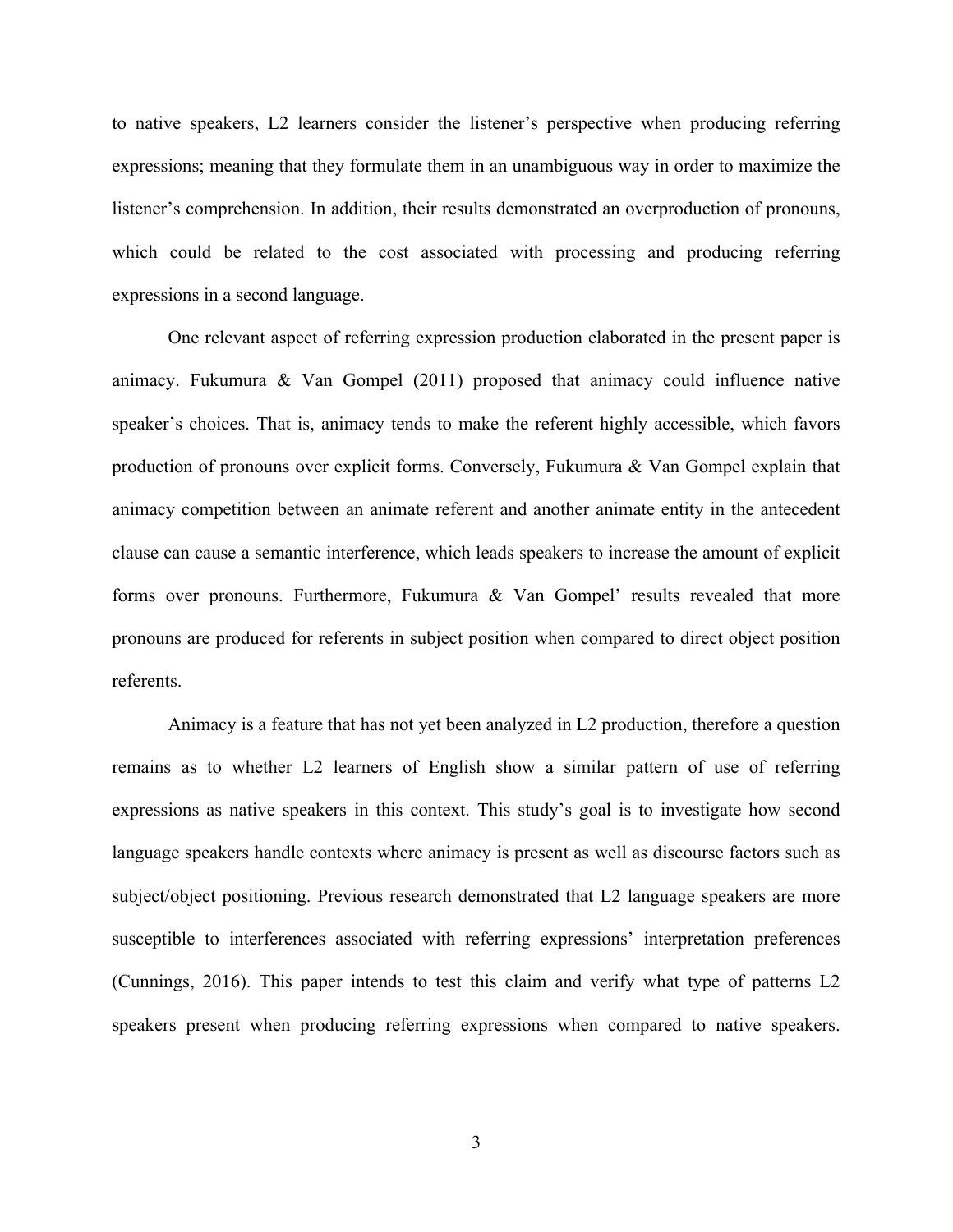Finally, the study explores which theories and hypotheses might be the most successful in explaining how bilinguals produce referring expressions in a second language.

In the next section, I will provide an introduction about referential choice in a native and in a second language. Then, I will present the results of a sentence production task. Finally, I will discuss the results and explore which theoretical approach(es) may better explain the observed results.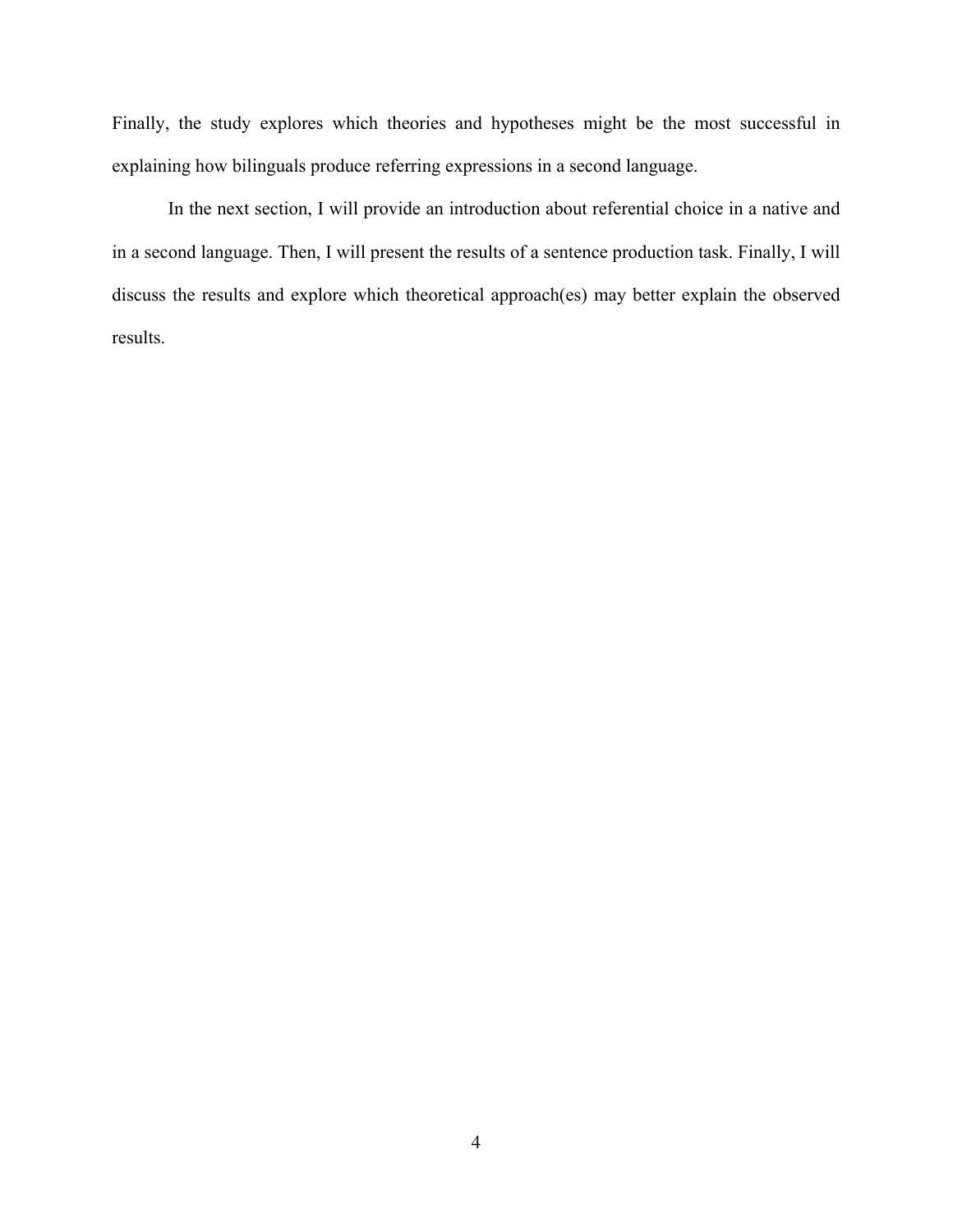# **HOW DO MONOLINGUAL SPEAKERS OF ENGLISH PRODUCE REFERRING EXPRESSIONS?**

In this section, I will focus on previous studies that looked at the production of referring expressions in English monolingual adults.

Arnold & Griffin (2007) investigated the process of choosing proper nouns and pronouns in monolinguals using a picture description task. The participants were asked to observe twopanel cartoons containing one or two Disney characters. In addition, they heard a story contextualizing the image (e.g., Mickey went on a walk (with Daisy) in the hills one day). Subsequently, the participants were asked to provide a continuation of the story based on what they heard and saw in the second panel. The experiment had three conditions. In the onecharacter condition, the main character was alone performing an action in both panels, as illustrated in Figure 1. In the two-character condition, the first and second panels were manipulated so that they contained the main character preforming an action along with a second character. The second character's gender differed from the main character's, as shown in Figure 2. In the third condition, the first panel contained two characters performing an action, but the second panel only contained the main character, as illustrated in Figure 3. The authors measured if the presence of another character influenced the participants' responses and whether they tended to use more pronouns or proper nouns when referring to the main character in the continuations of the three conditions.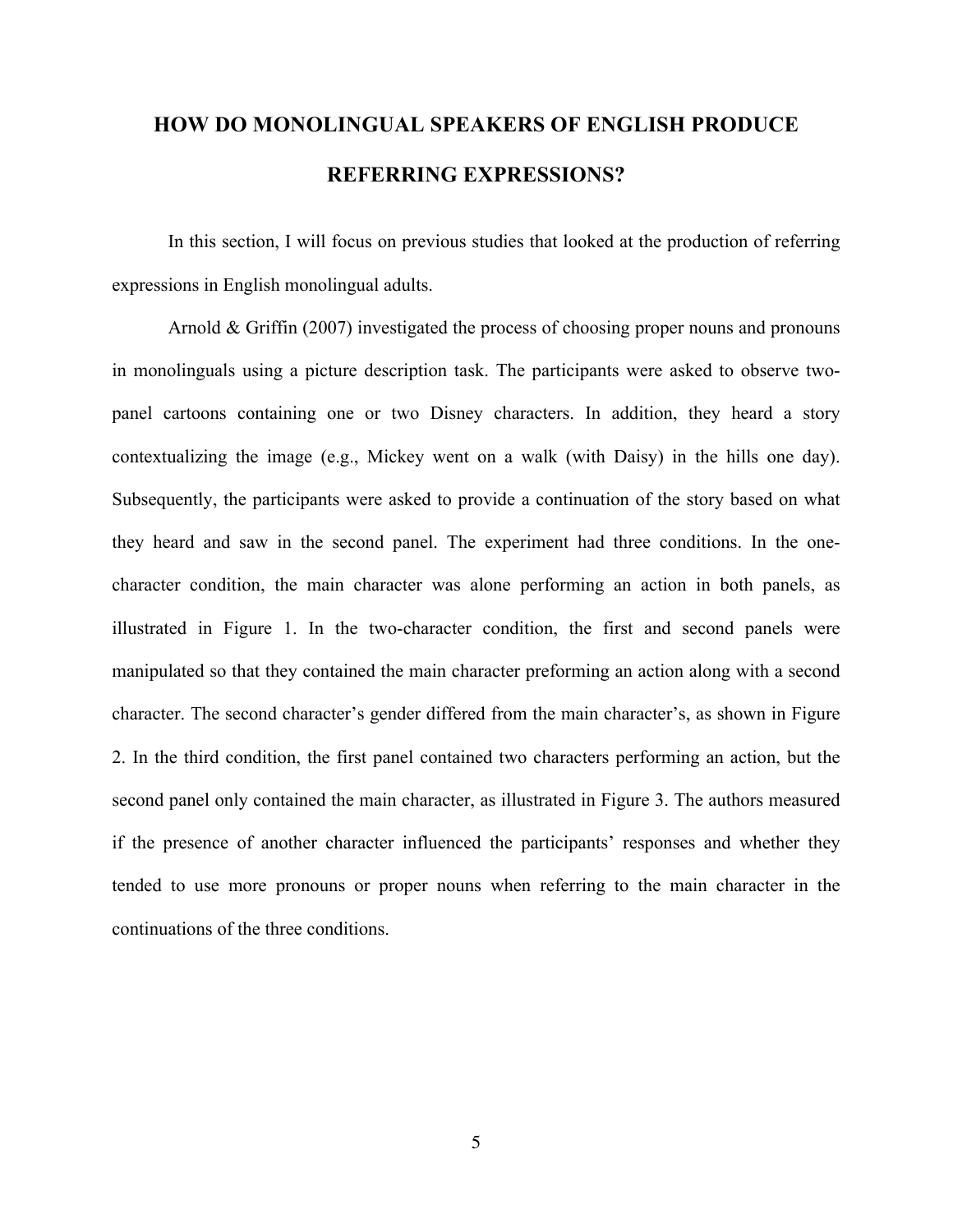### one-character condition



Figure 1. (Arnold & Griffin, 2007)

"Mickey went on a walk in the hills one day."

two-character condition



Figure 2. (Arnold & Griffin, 2007)

"Mickey went on a walk with Daisy in the hills one day."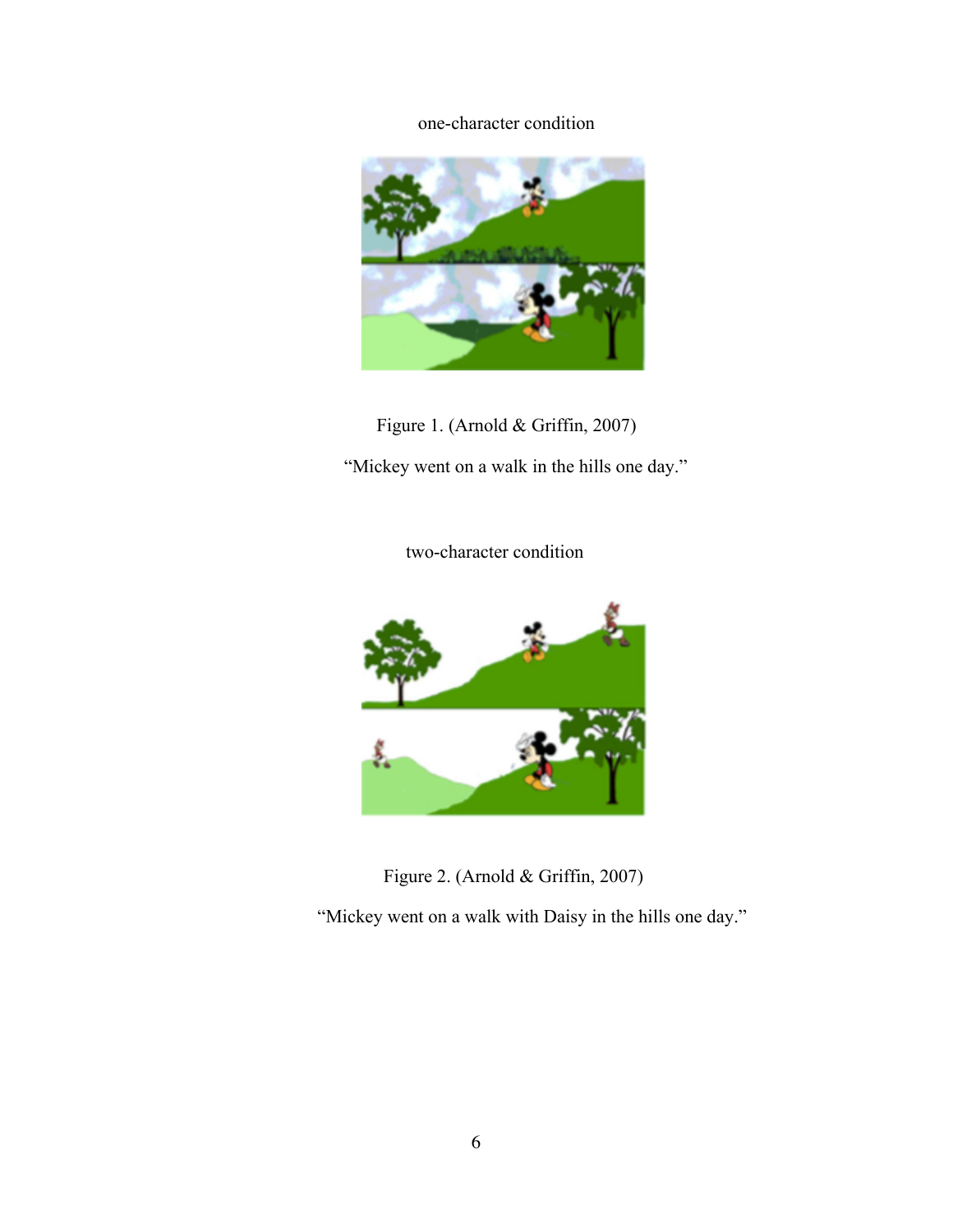two-character/one-character condition



Figure 3. (Arnold & Griffin, 2007) "Mickey went on a walk with Daisy in the hills one day"

The results of the study demonstrated that the participants tended to use more pronouns when there was only one character (e.g., Mickey went on a walk in the hills one day. **He felt tired from the walk and decided to take a break**.) However, when two characters were present in the first panel or in both panels, pronoun use was substantially reduced (e.g., Mickey went on a walk with Daisy in the hills one day. **Mickey felt tired and decided to take a break**.) The authors proposed that the presence of a secondary character may impact the amount of attention that the language user is able to provide to each character. That is, the referent (main character) competes for attentional resources with the other entity (secondary character). The competition for attentional resources reduced the main character's accessibility, which caused the participants to be more explicit, by repeating the proper name in continuations rather than using pronouns.

Another study that looked at the production of referring expressions in English monolinguals is the study by Fukumura  $\&$  Van Gompel (2011). This paper is particularly relevant for the purpose of the present research, because I adopted their experimental design to investigate the production of referring expressions in bilinguals. Fukumura & Van Gompel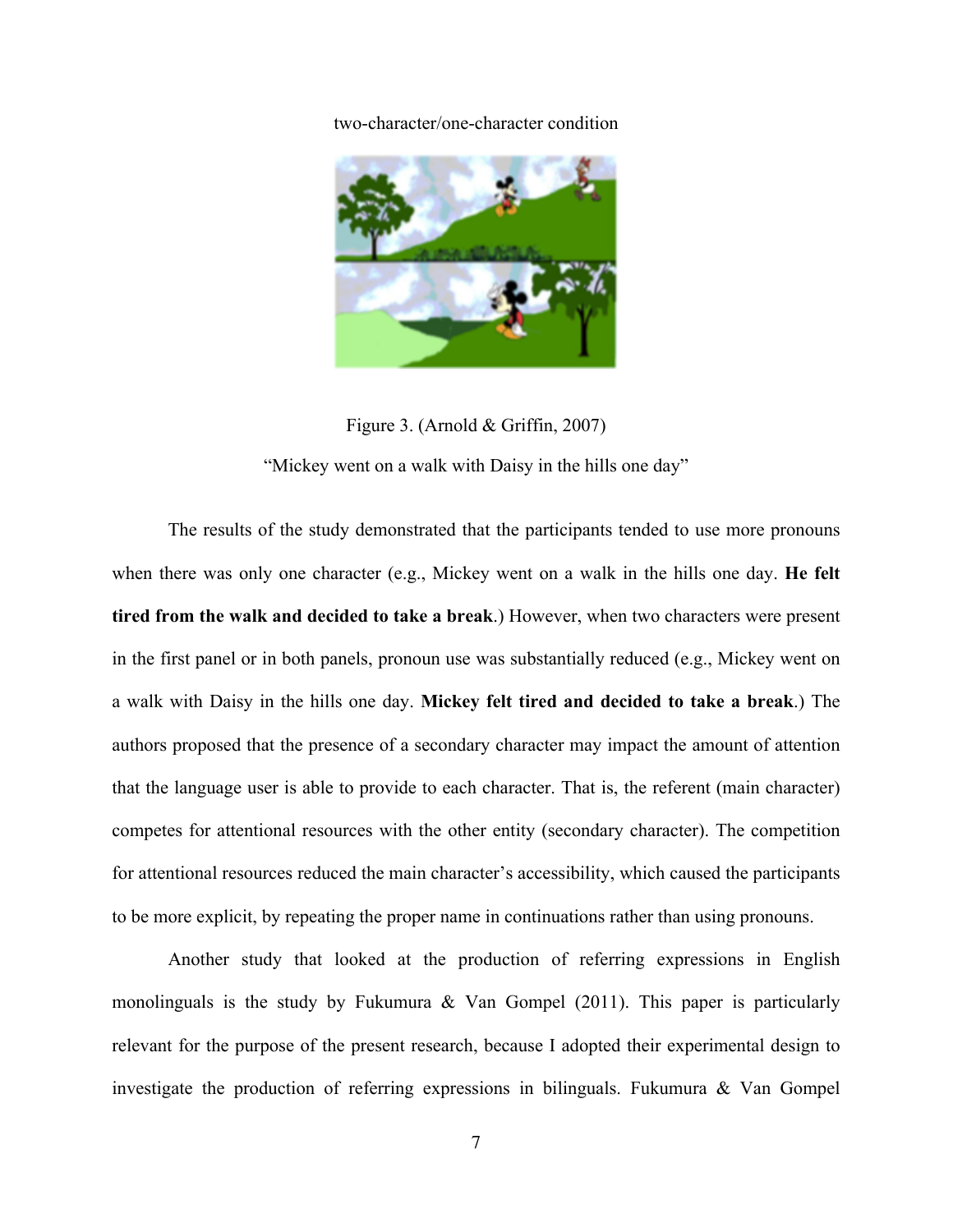investigated how pronouns or noun phrases (NPs) are selected by monolingual speakers of English when choosing a referring expression. The aim of this study was to discover what type of information influences the referent's accessibility and consequently the referring expression production. The authors point out that animacy may not only affect the referent's accessibility but also the accessibility of its predicate. Pronouns, which are reduced expressions, may be more frequent when the referent is more accessible (when it presents an antecedent animate referent), because they yield faster production of the predicate compared to more explicit referring expressions (NPs). E.g., '**The man** played with the knife. Apparently, **he** likes dangerous games.' Rather than '**The man** played with the knife. Apparently, **the man** likes dangerous games.' In the example, 'the man' is an animate entity, which favors the use of pronouns over noun phrases in the referential choice.

In Fukumura & Van Gompel's task, when a reference is made to the first noun phrase subject (NP1), the subject NP1 is the referent, whereas its competitor is the object noun phrase (NP2). Similarly, if a reference is made to the object (NP2), the object NP2 is the referent, whereas the subject NP1 is its competitor, as (1) demonstrates:

- 1.
- 1.1. (NP1- referent) (NP2 competitor)

The hikers carried the canoes a long way downstream. Sometimes the hikers are proactive.

1.2. (NP1 – competitor) (NP2 – referent)

The hikers carried the canoes a long way downstream. Sometimes the canoes can be extremely heavy.

8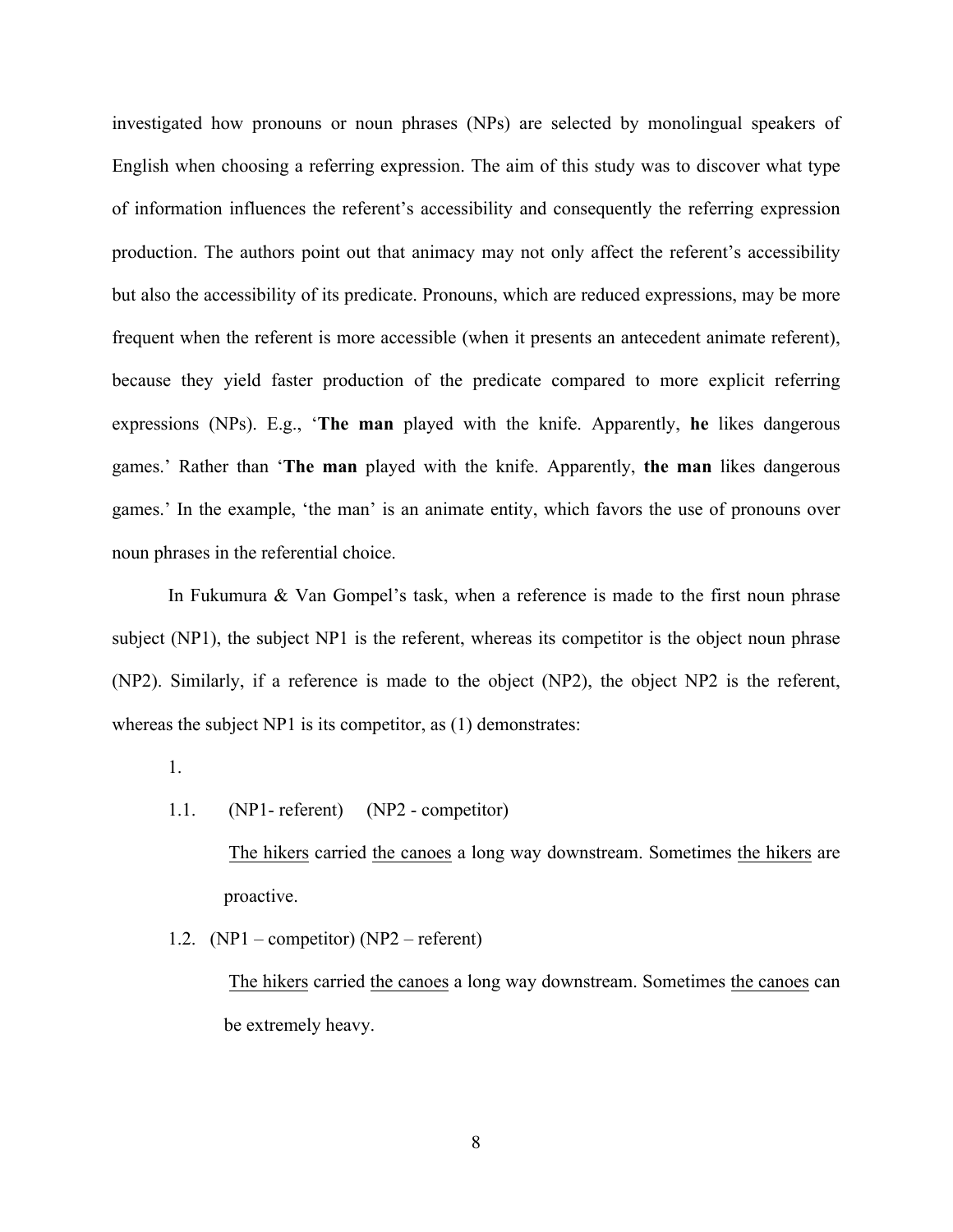Arnold & Griffin (2007) demonstrated that pronoun production was less frequent in referring expressions when the context sentences included a competitor and a referent. Fukumura & Van Gompel (2011) claim that animacy can play a similar role. If both referent and competitor have the same animacy, they become semantically more similar, which may reduce the referent's accessibility. If, in a discourse, an entity is more accessible, it demands more attention, which reduces the attention given to the other entities. Therefore, the authors predicted that more pronouns should be produced for animate referents than inanimate referents, by investigating the role of animacy of competing entities in the antecedent clause.

Finally, another factor investigated by Fukumura & Van Gompel, which is involved in referring expression production, is the antecedent's grammatical role and positioning. They demonstrated a higher production of animate referring expressions for sentential subject referents than other grammatical categories, which is in line with previous studies (Clark  $\&$  Begun, 1971; Itagaki & Prideaux, 1985; Pearson et al., 2001, as cited in Fukumura & Van Gompel, 2011).

To illustrate Fukumura & Van Gompel's task (2011), the authors used a sentence completion task to investigate how and to what extent animacy affected the choice of referring expression. Experimental context sentences were constructed to analyze the following four conditions: animate-animate, animate-inanimate, inanimate-animate and inanimate-inanimate. In order to test the four conditions, the authors used arrows above one of two NPs in each sentence in order to indicate the referent to which the participants should refer when completing the fragment sentence as illustrated in (2).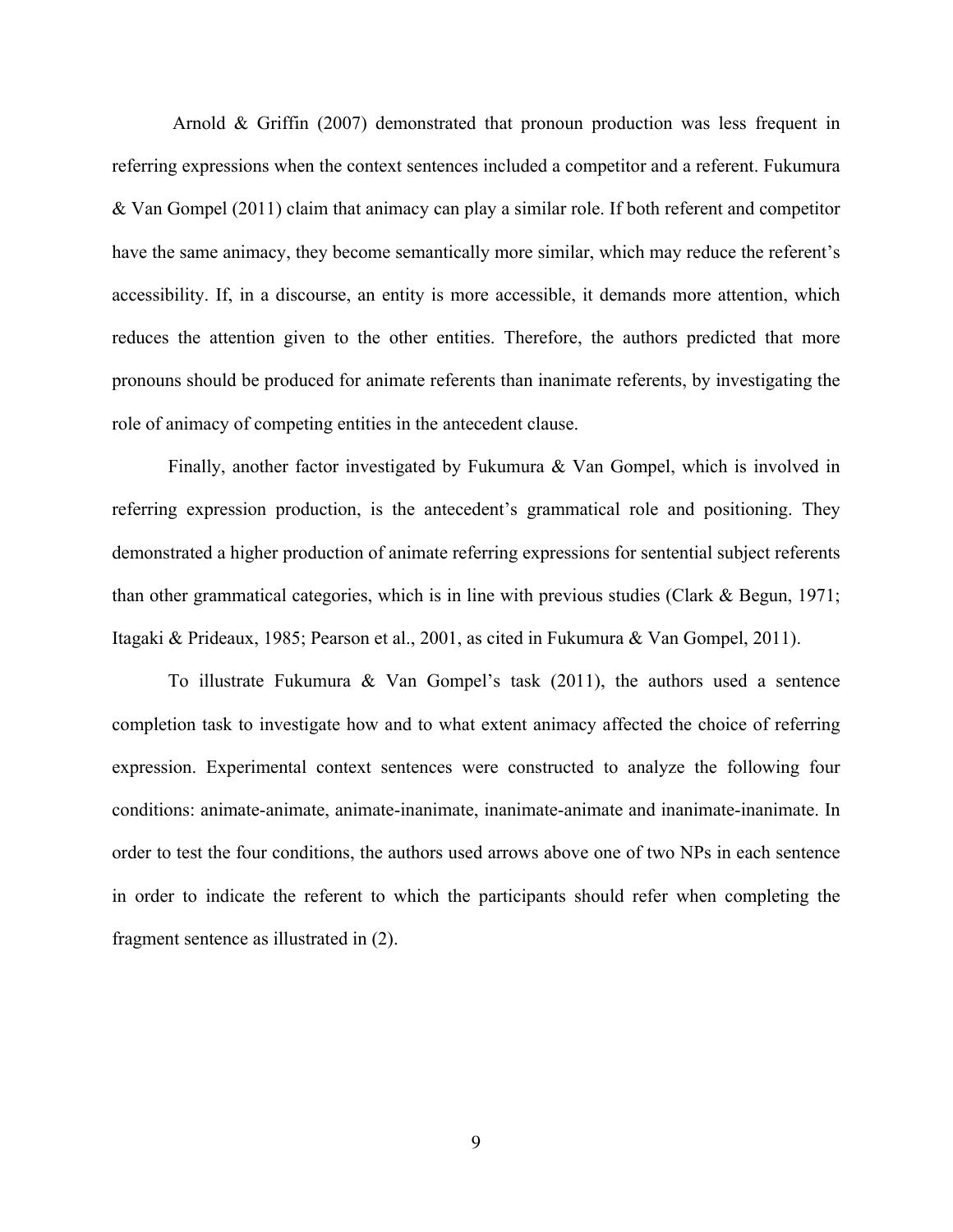2.

#### ▼

2.1. The manager replaced the worker in the end. Clearly…

(animate) (animate)

▼

2.2.The manager replaced the machine in the end. Clearly…

(animate) (inanimate)

▼

2.3.The computer replaced the worker in the end. Clearly…

(inanimate) (animate)

▼

2.4.The computer replaced the machine in the end. Clearly…

(inanimate) (inanimate)

The sentences in (2) demonstrate that Fukumura  $\&$  Van Gompel's (2011) experimental items included context sentences that were manipulated for animacy followed by sentence fragments, which were completed by the participants. The context sentences contained an animate or inanimate subject, a verb and an animate or inanimate direct object followed by an adverbial phrase. The sentence fragments were composed by a single adverb. The participants were asked to complete the fragment sentences beginning with a reference to the word (NP) with an arrow above it. The instructions specified that the participants could use either a pronoun (e.g., they) or a noun (e.g., the machines).

The results demonstrated that, consistent with previous research, more pronouns were produced for referents in NP1 position than NP2. Most importantly, animacy affected the choice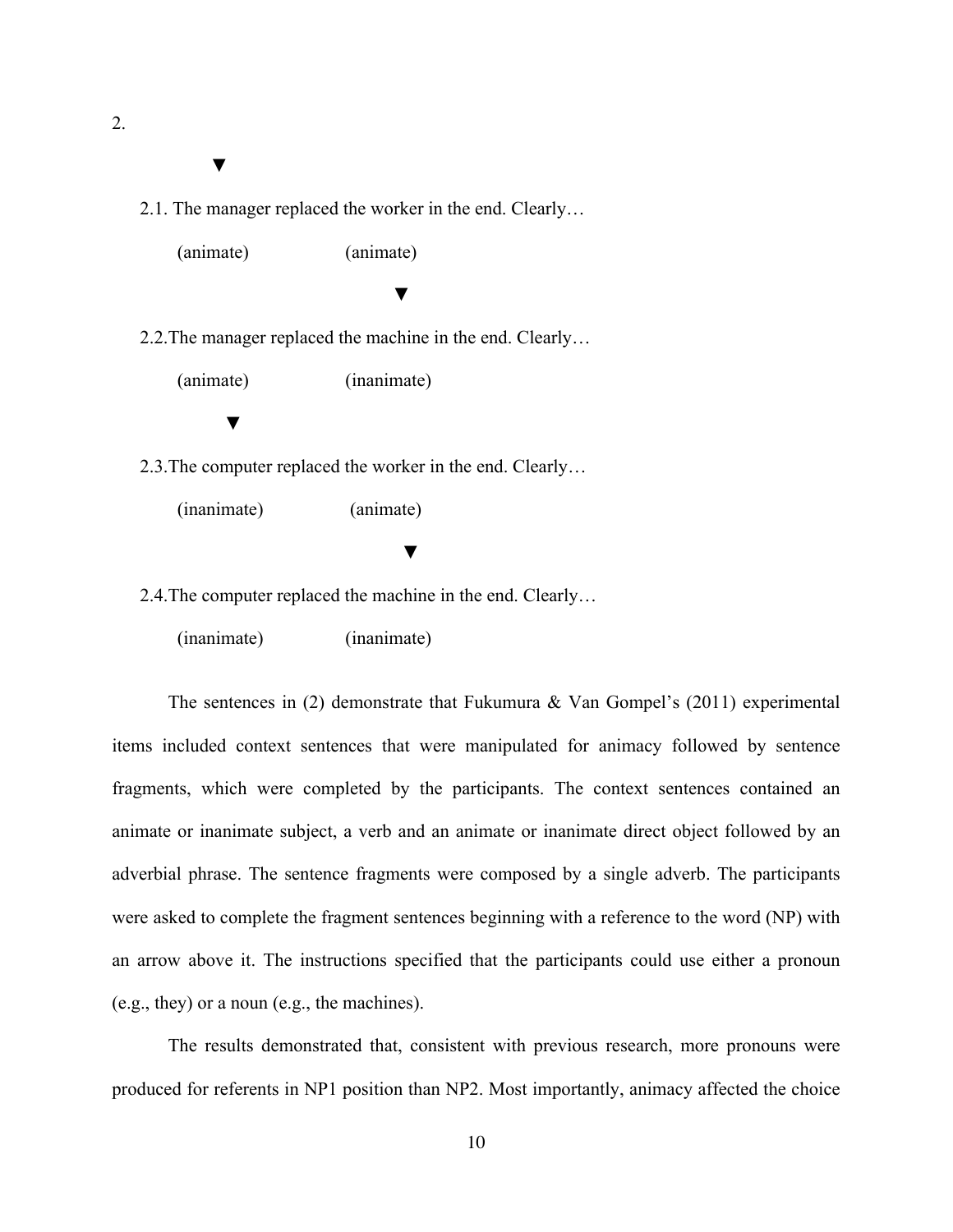of referring expressions. Hence, more pronouns were chosen when the referent was animate than inanimate. However, competitor animacy had no independent effect on the chosen referring expression, which indicates that the referent's salience relative to the competitor's does not affect the choice of the referring expression. On the other hand, animacy congruency between referent and competitor reduced the number of pronouns when compared to repeated NPs in the referring expressions, which is in line with the semantic interference hypothesis. Similar to Arnold  $\&$ Griffin's (2007) study, when the referent and competitor are both animate (semantically more similar), sematic inference occurs. In addition, the position of the referent in the antecedent clause influence referential choice. The results are in line with the hypothesis that certain arguments in a clause can be more accessible than others. Pronouns tend to be favored over nouns when referring to a referent in subject argument position in the antecedent clause (Arnold, 2010). Studies have demonstrated that the grammatical subject tend to be more accessible when compared to other arguments in a clause because it is syntactically more prominent (Brennan et al. 1987, Brennan 1995; Arnold et all 2000b, as cited in Arnold 2010). Thus, the results of Fukumura & Van Gompel indicate that the accessibility of the referent is increased when the referent is animate and is in the grammatical subject position leading to a higher production of pronouns.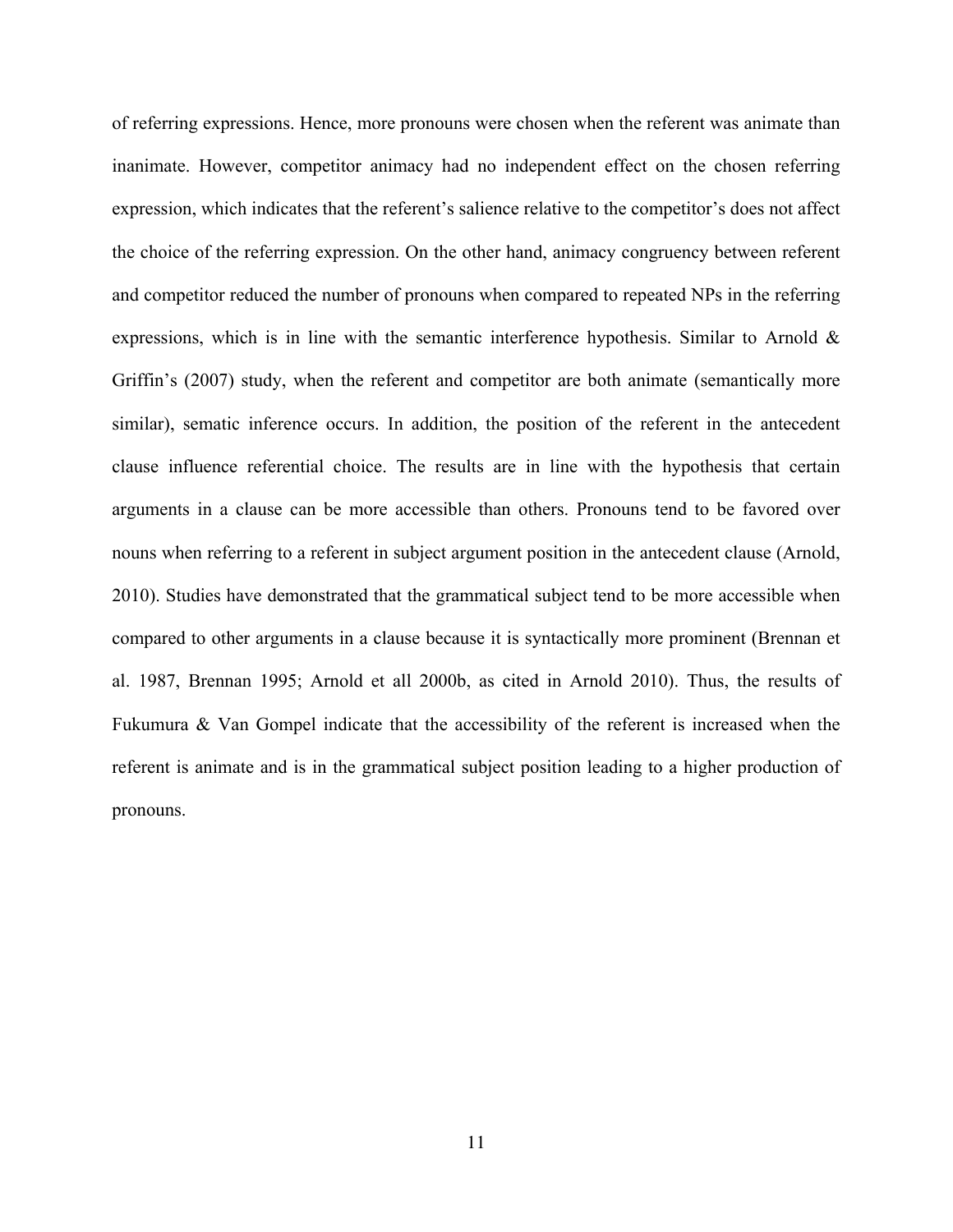#### **TENDENCIES IN BILINGUAL PRODUCTION**

Experimental evidence suggests that the task of choosing referents can be challenging for bilingual speakers. When language users make references, they need to control lexical, syntactic and discourse information. Controlling, semantic, syntactic and discourse representations simultaneously in a second language might be particularly demanding for bilinguals because they concurrently activate the target language and suppress the unwanted one. Therefore, for bilinguals, the processing of information at the lexical, syntactic and discourse level may be particularly demanding (e.g., Sorace, 2011).

For instance, a study conducted by Sorace, Serratrice, Filiaci, & Baldo (2009) examines the behavior of L1 and L2 speakers of two pro-drop (null-subject) languages, being L1 Italian and L2 Spanish. The participants from both groups completed elicited grammaticality judgment tests in which they had to choose the most suitable referent for subjects in antecedent clauses. The results revealed that bilingual children tend to select overt pronouns for topic antecedent subjects (the first noun phrase) as a default when using their L2 although a null-subject would be more suitable for the utterance's context in both their first and second language. The monolingual participants, on the other hand, tend to use a null pronoun for topic antecedent subjects in the above-mentioned languages which contrasts with the pattern demonstrated by the L<sub>2</sub> speakers. The use of this type of non-target form could have been the result of a tactic to mitigate the cognitive processing load (Sorace, 2009).

Although researches have argued that this type of phenomenon could be the result of fossilization of discourse structures and or cross-linguistic interference (Belletti et al., 2007; Sorace, 2011; Sorace & Filiaci, 2006, as cited in Sorace, 2011), it is possible that the difficulty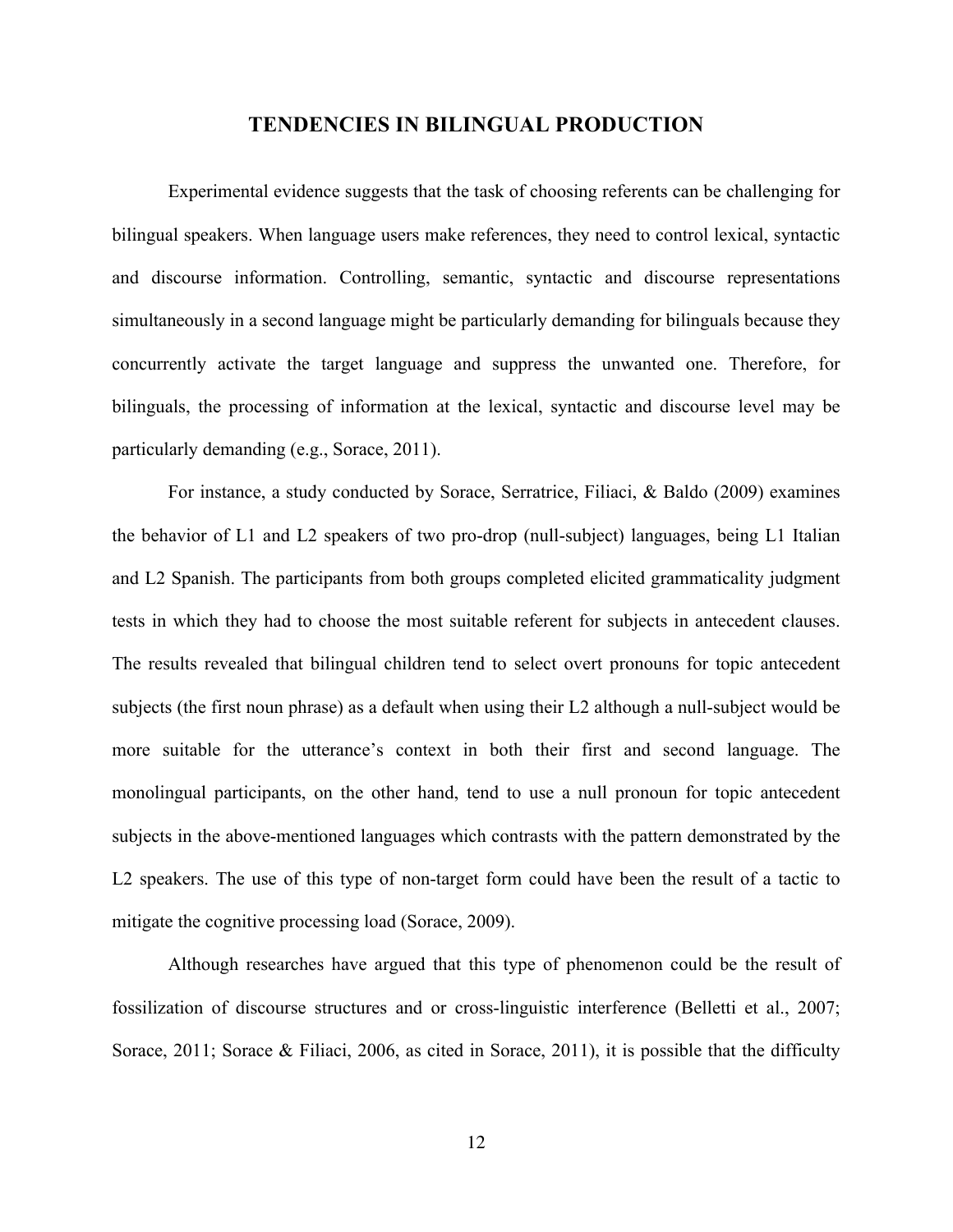may instead be associated with processing difficulties due to the fact that bilinguals have fewer cognitive resources available for the task.

Taking into account that processing a second language is less automatic than the first one (Clahsen & Felser, 2006) and that there may be a general difficulty associated with integrating lexical, syntactic and discourse information when using referential expressions (e.g., Burkhardt, 2005; Piñago & Burkhardt, 2005, as cited in Sorace, 2011), it is possible to predict that bilingual speakers may present certain distinct patterns of referential choice when compared to native speakers. This can be the result of cross-linguistic influences or default choices used to reduce the cognitive cost necessary to perform the task of choosing referents (Contemori & Dussias, 2016).

Conversely, some researchers argue that the difficulty associated with referential choice can be overcome in very advanced levels of proficiency (e.g., Montrul & Rodríguez Louro, 2006; Rothman, 2007, as cited in Sorace, 2011). Therefore, the mechanics behind bilingual referential choice is still unclear, which points to the relevance of this and future research on this topic. The central question in this dissertation is how animacy can influence bilingual referential choice. Little is known about the role of animacy in L2 referring expression production. As mentioned previously, syntactic and discourse factors can affect second language referential choice. Since animacy is an integral part of these factors, it is important to understand how and to what extent animacy influences L2 referring expression production.

Numerous studies have attempted to explain referential choice preferences by examining language users' comprehension (e.g., Cunnings, 2016; Clahsen & Felser, 2006; Roberts, Gullberg, & Indefrey, 2008; Wilson, 2009). However, research on L2 referring expression production is more limited. Notwithstanding, Contemori & Dussias (2016) investigated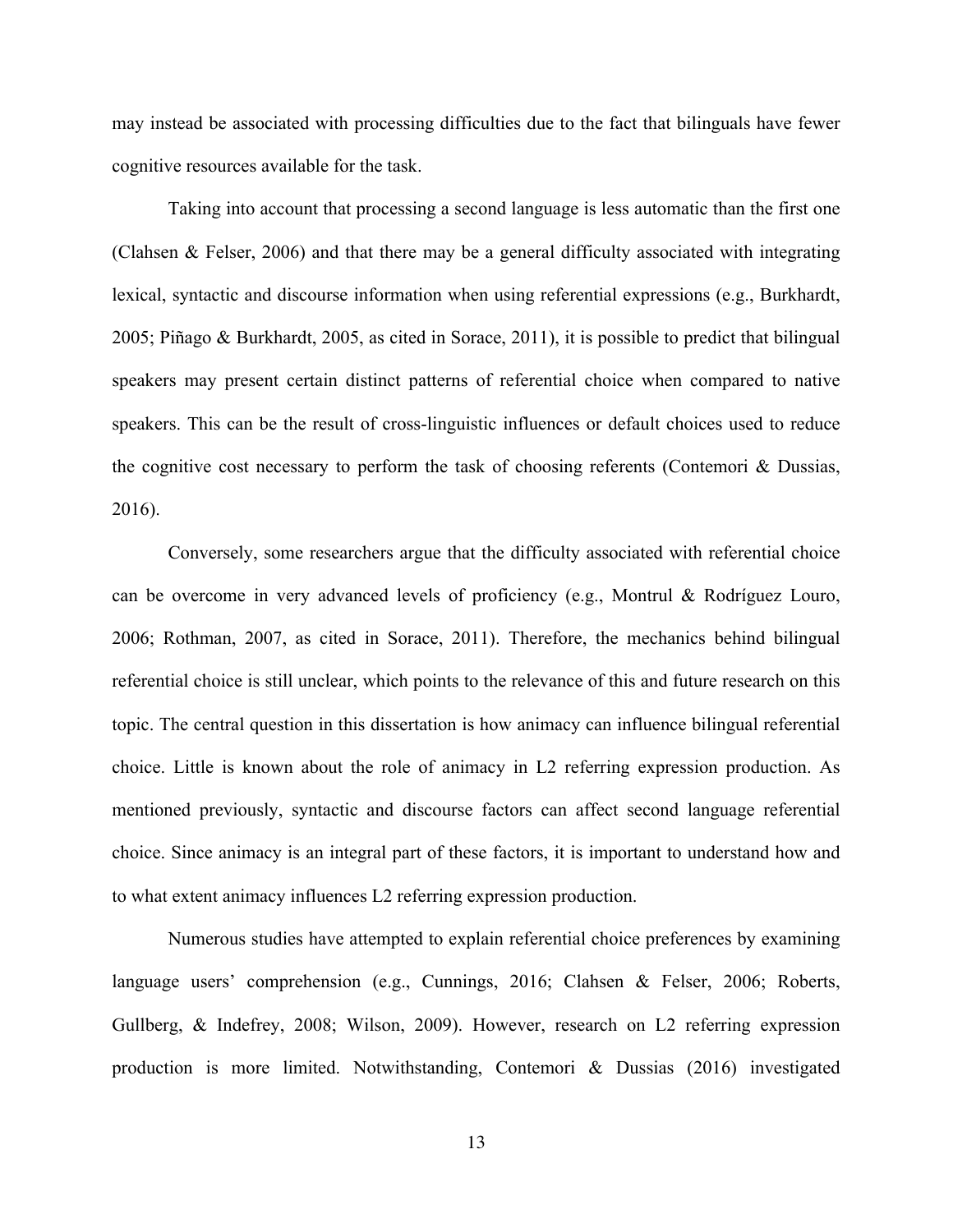referential choice production in L2 language users. The authors conducted a story-telling task based on a subset of the materials used by Arnold & Griffin (2007). The participants consisted of two groups: one English monolingual (control group) and one group composed of advanced second language speakers of English whose first language is Spanish. Similar to Arnold & Griffin's study (2007), the experiment's conditions contained two panels which presented one or two characters. The participants completed the story presented in the second panel. As observed in Arnold & Griffin's study (2007), Contemori & Dussias (2016) demonstrated that L1 speakers produced fewer pronouns in referring expressions relative to proper nouns when more than one character was present in the discourse. On the other hand, the L2 participants showed a higher production of pronouns compared to the native speakers.

Contemori & Dussias (2016) conducted a second experiment to deepen the understanding of L2 overuse of pronouns and identify what mechanisms are involved in L2 referring expression production. The second experiment showed a similar pattern of production as in experiment 1, with the L2 speakers producing overall more pronouns than the monolinguals. The authors then concluded that the participants set the use of pronouns in referring expressions as a default in order to mitigate the cognitive cost associated with maintaining referents as a L2 learner. The authors further hypothesized that pronouns are the simpler referential option to select (e.g., Sorace 2011).

Contemori & Dussias' results can be explained within Antonella Sorace's Interface Hypothesis (IH; e.g., Sorace 2011). According to the Interface Hypothesis, syntactic processing can be less automatic when processing a second language and bilinguals have a reduced ability to consistently and efficiently integrate different types of information. One relevant example is the production of referring expressions that requires the ability of integrating correct syntactic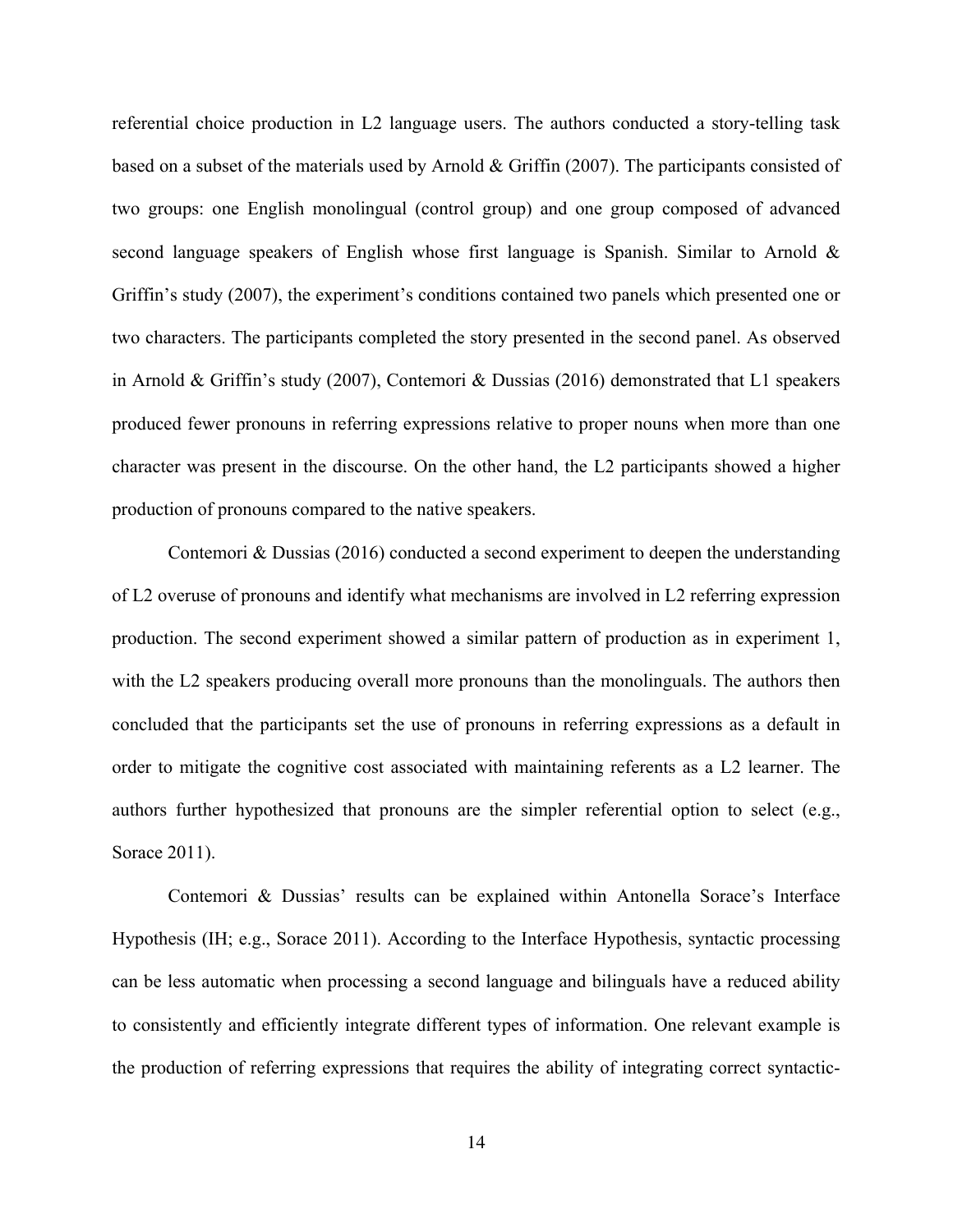pragmatic information. When bilinguals and language learners choose and produce referring expressions, they need to map the information within the interface conditions and integrate it from different domains in real time. Sorace (2011) explains that such environments create instability and optionality. If bilinguals have limited capacity to integrate syntactic and pragmatic information at the same time, it is possible to expect that they use compensatory strategies to mitigate the cost associated. Sorace points out that bilinguals who speak null subject languages prefer to use overt pronouns (even when a monolingual would not) because of this limitation (as in Sorace, Serratrice, Filiaci, & Baldo study on Spanish and Italian bilingual speakers (2009)). Sorace (2011) claims that this form (overt pronouns) is preferred by bilinguals because it generally prevents ambiguity from occurring although in pro-drop languages the overuse of overt pronouns can be perceived as redundant. Accordingly, the current study intends to expand the research on the Interface Hypothesis and analyze whether the results are consistent with the previous findings by investigating bilingual speakers of Spanish and English.

Another theoretical approach attempts to explain the optionality in the comprehension and use of referring expressions observed in bilinguals, the Memory Retrieval Interference Model (MRIM, Cunnings, 2016). The MRIM explains that differences between native and second language speakers may occur due to distinctions that L2 users present when retrieving information from memory. According to the author, differences observed in high-proficient L2 speakers and native speakers may occur due to a higher susceptibility to interference during memory retrieval operations in L2 sentence processing. Likewise, he explains that L1/L2 differences are associated with memory encoding, storage and retrieval operations, which are essential operations when language users need to execute anaphora resolution. The term anaphora resolution is used to represent the concern of determining to which antecedent item a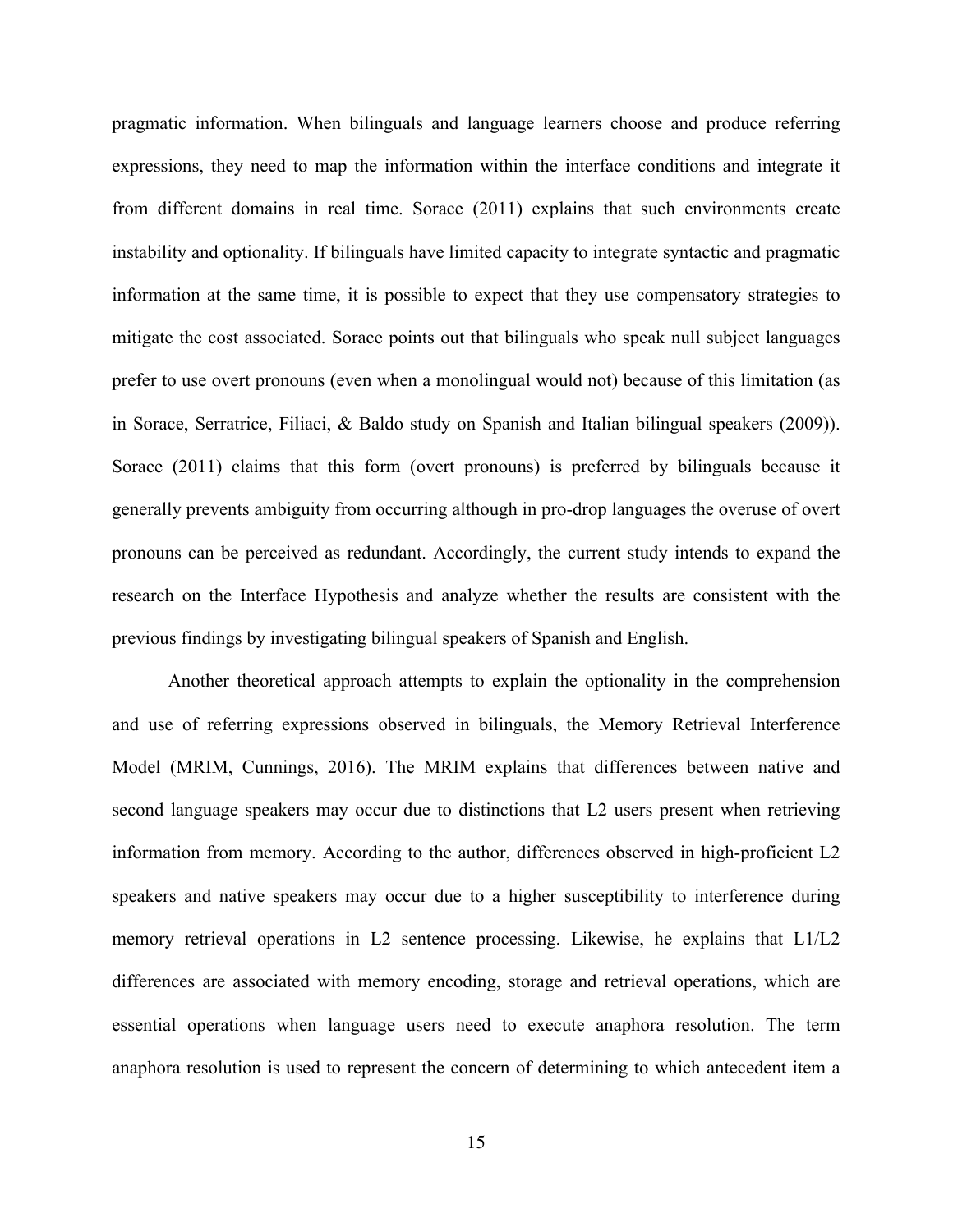referring expression (formed with a pronoun or a noun phrase) refers in a discourse, as illustrated in (3).

#### 3. **Oprah Winfrey** has been endorsed by **Hillary Clinton**. **She** is very happy about it.

In the example above, a language user would need to decide whether the referring expression 'she' refers to 'Oprah Winfrey' or 'Hilary Clinton'. The task of determining the right referent exemplifies the concept of anaphora resolution. In reference to the literature on anaphora resolution in L2, Cunnings claims that L2 learners might apply antecedent retrieval cues during anaphora resolution differently than native speakers. This operation seems to occur mainly because L2 learners weigh discourse-based cues to retrieval more heavily than L1 speakers. For instance, when a L2 learner is looking for an antecedent of a potentially ambiguous pronoun, as in the example (3), inhibitory interference may arise, due to the indexing competition between the two antecedents; meaning that when gender cues match in memory, L2 speakers are more susceptible to interference, because L2 learners may rely more heavily on discourse-based cues rather than L1 speakers.

Thus, Cunnings' view on anaphora resolution and differences observed in L1 and L2 performance can be explained in terms of cues and information that need to be retrieved from memory during dependency resolution. I will extend this hypothesis to the production domain. Additionally, animacy is an aspect that could serve as a cue and has not been analyzed consistently in bilingual production, especially vis-à-vis referential contexts. If bilinguals rely on cues to retrieve information from memory and animacy is used as a cue, it may influence bilingual comprehension and production. Therefore, it is necessary to investigate to what extent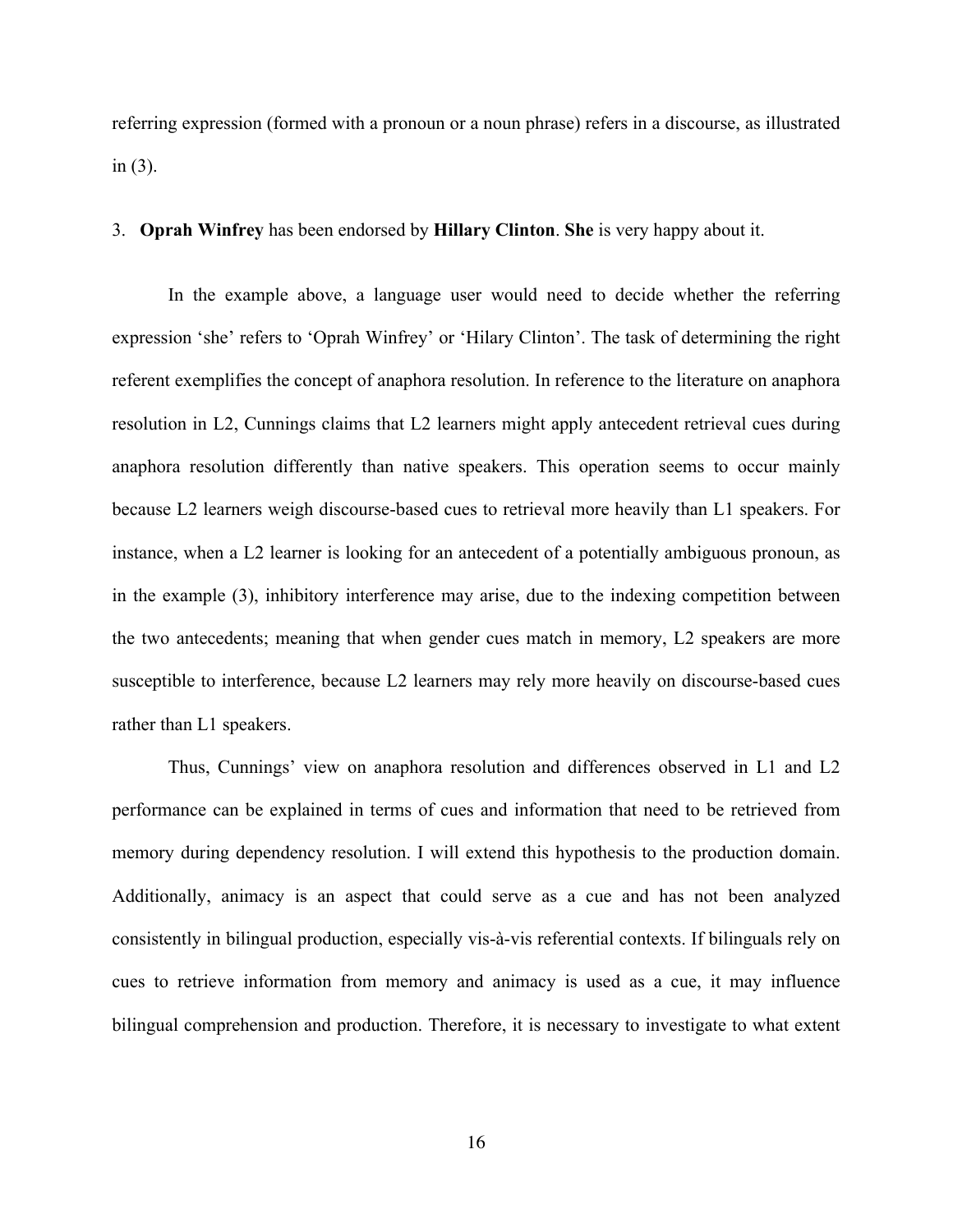animacy and positioning play a role when language users produce referring expressions under the memory retrieval perspective.

In the following section, I will present some predictions for the experimental study presented in the present paper, based on Sorace's Interface Hypothesis and Cunnings' Interference Model.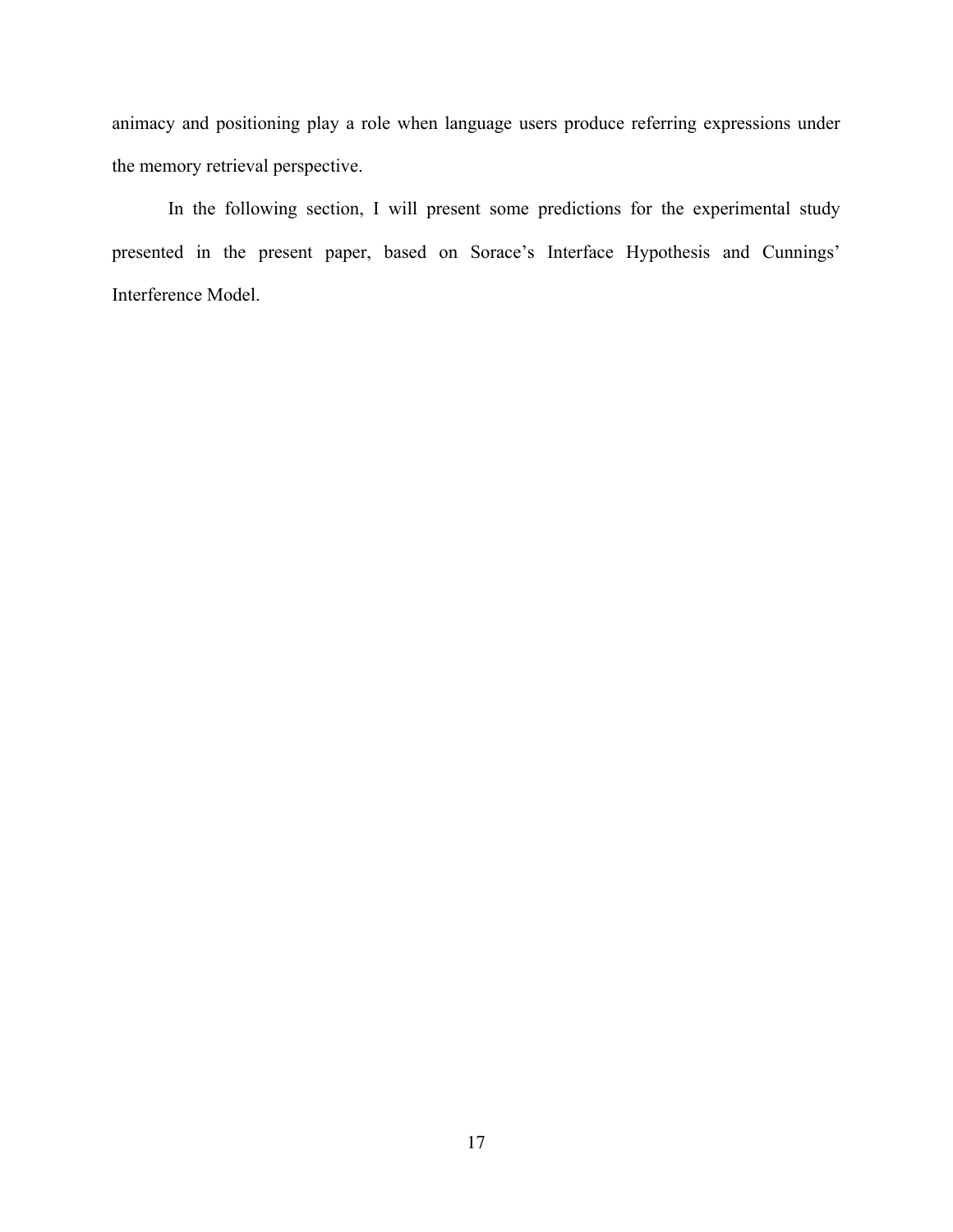#### **AIMS AND PREDICTIONS**

The goal of this research's experiment is to bring to light how bilinguals choose and produce referents when dealing with the interaction between animacy and positioning of referents and competitor entities. To date, most studies have analyzed referential sentence comprehension, while very few studies have investigated bilingual referential choice in production in English. Although, with sufficient exposure, high proficient or native-like bilinguals can pursue a high and sophisticated command of their second language's syntactic structure similar to native speakers (e.g., Bowden, Steinhaeur, Sanz & Ulman, 2013, as cited in Cunnings, 2016), it is possible to predict that their referring expression production may be different relative to the native speakers' as (1) bilinguals processing is less automatic because their ability to integrate different types of information, such as pragmatic and syntactic information, is less consistent than in monolinguals (IH, Sorace, 2011) or (2) bilinguals are more susceptible to interference when retrieving information from memory and may rely on cues differently than native speakers (MRIM, Cunnings, 2016).

According to the Interface Hypothesis, dealing with semantic, syntactic, and pragmatic information is costly for bilinguals because they need to integrate and map the information in real time. Thus, choosing the most appropriate referent (pragmatically) when the antecedent clause contains animacy (semantic information) in different positions (varying syntactic structure) can be cognitively costly as these components are interconnected in the interface which can cause delay in processing, consequently affecting the production, as shown by Contemori & Dussias (2016). Under this hypothesis, bilinguals may set a default form to reduce the cognitive cost associated to dealing with animate referents and competitors in NP1 or NP2 position, regardless of the animacy of the competitor referent. While Fukumura & Van Gompel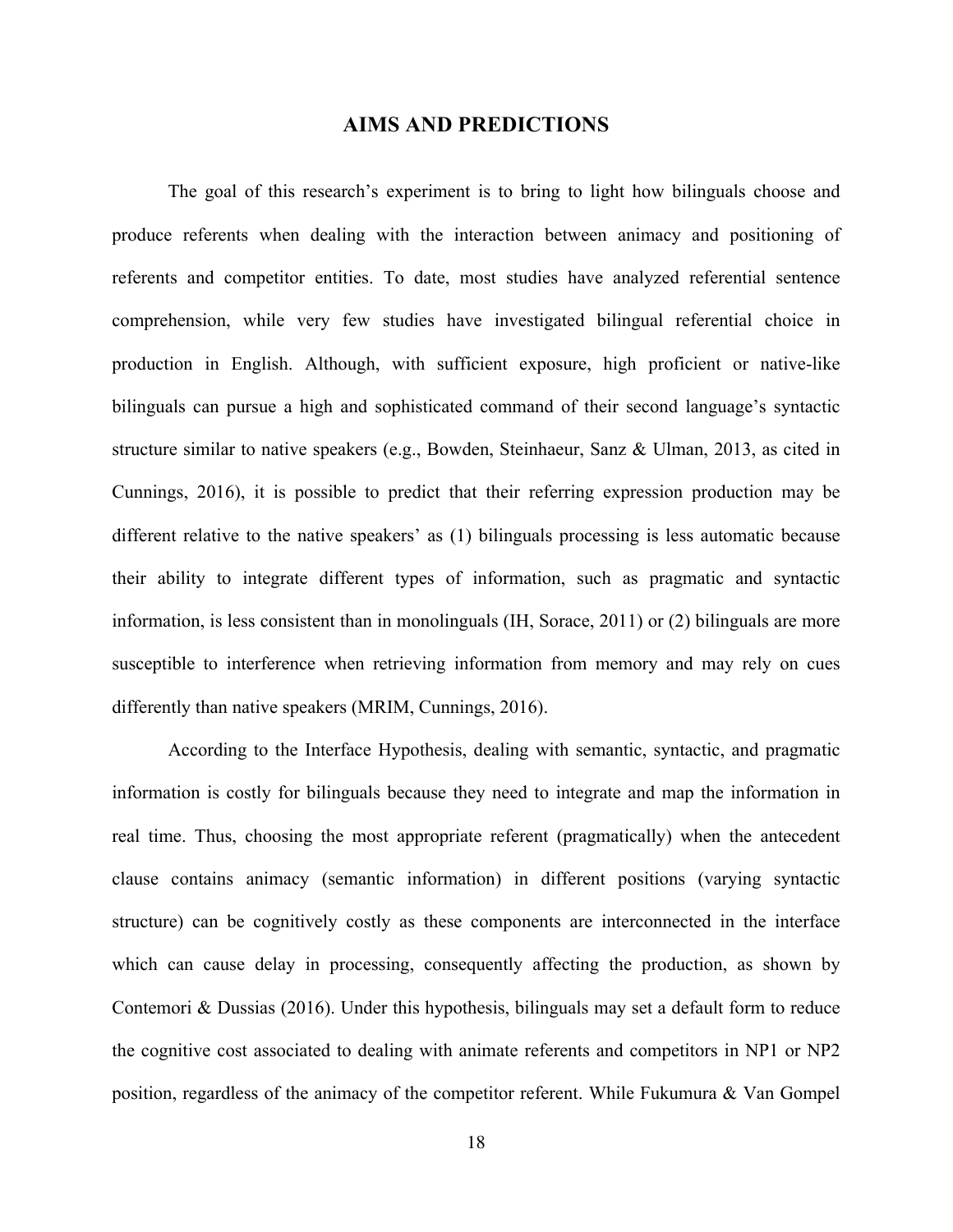(2011) demonstrated that when an animate competitor is present in the antecedent clause, noun phrases are preferred over pronouns because the referent's accessibility is reduced. For bilinguals I may not find an effect of accessibility based on animacy, as bilinguals may produce more pronouns than monolinguals.

Another possibility is that the L2 speakers rely less or over-rely on cues to retrieve information from memory when choosing the most appropriate referring expression as illustrated by the Memory Retrieval Interference Model (Cunnings, 2016). Based on this model, it is possible to predict that even though L2 speakers use animacy as a cue, they may experience more interference when there is a match in animacy between the referent and the competitor, resulting in a different pattern of referential expressions produced in comparison to monolinguals.

An alternative prediction is that both monolingual and bilingual groups present a similar pattern of referring expression production. This scenario may occur due to the current study's experimental design which measures production of written sentences. The surveys used in this study were tailored to examine the participants' preferences for referential choice in specific conditions without a limitation of time. Thus, it is possible that the lack of time constraint to create and write the responses may lower the cognitive cost associated with referential production which could help approximate the responses of high proficient L2 speakers to their monolingual counterparts. In Contemori & Dussias' study (2016) an overproduction of pronouns may have occurred because the participants had a very short period of time to elicit their responses in spoken language and this could have increased the demand for managing and activating the necessary cognitive resources needed to perform the task successfully. It is possible that in the latter study, the time constraint was key for obtaining the observed results.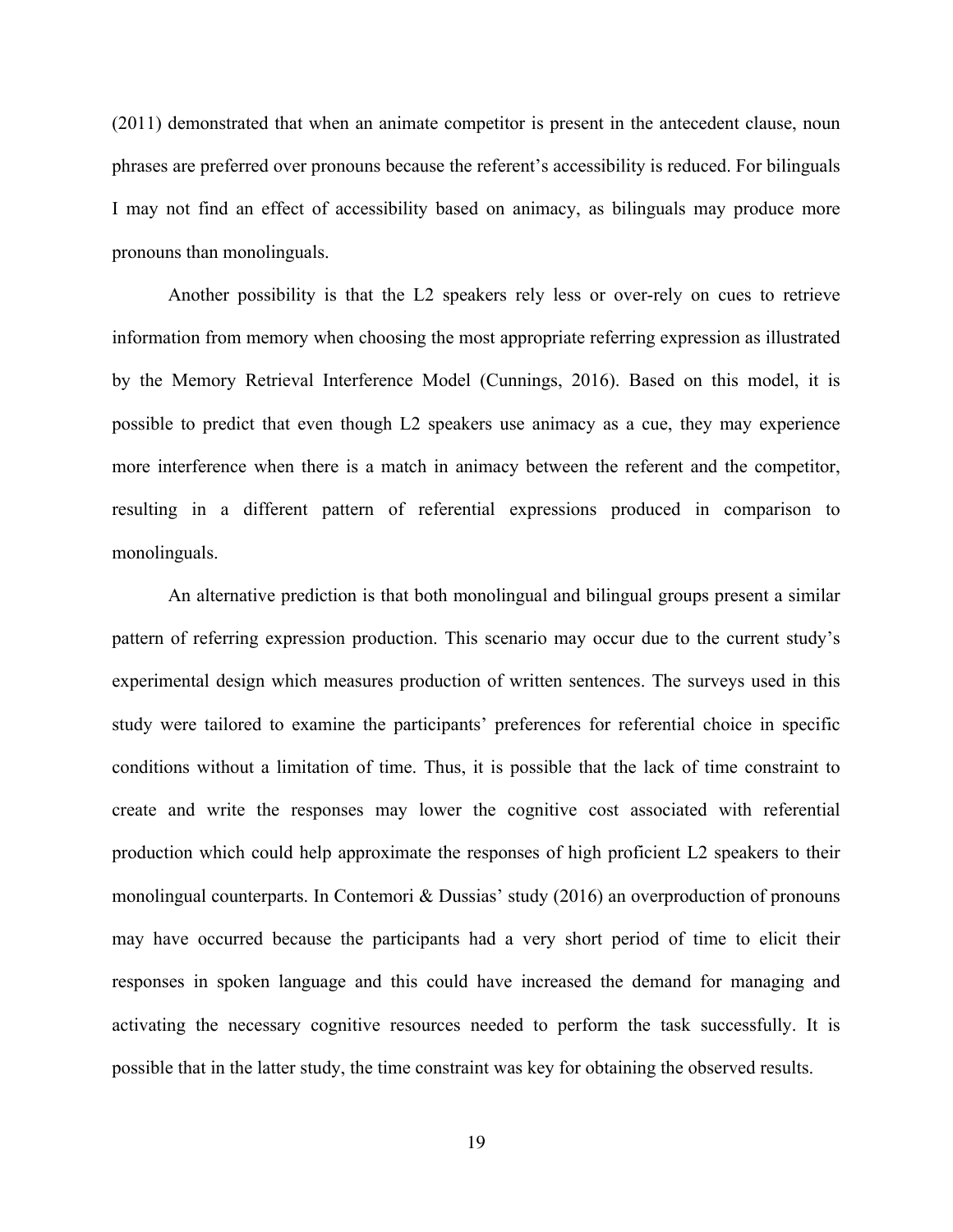Furthermore, the current experiment encompassed varying conditions in which third plural and singular person referents and competitors were used in the antecedent clauses, whereas the current experiment's plural/singular conditions can cause them to potentially establish a general production strategy that can be similar to the one used by monolinguals. Hence, similarities of production between the bilingual and monolingual participants are not ruled out in this study.

In the following section, the experimental design and the participants are presented.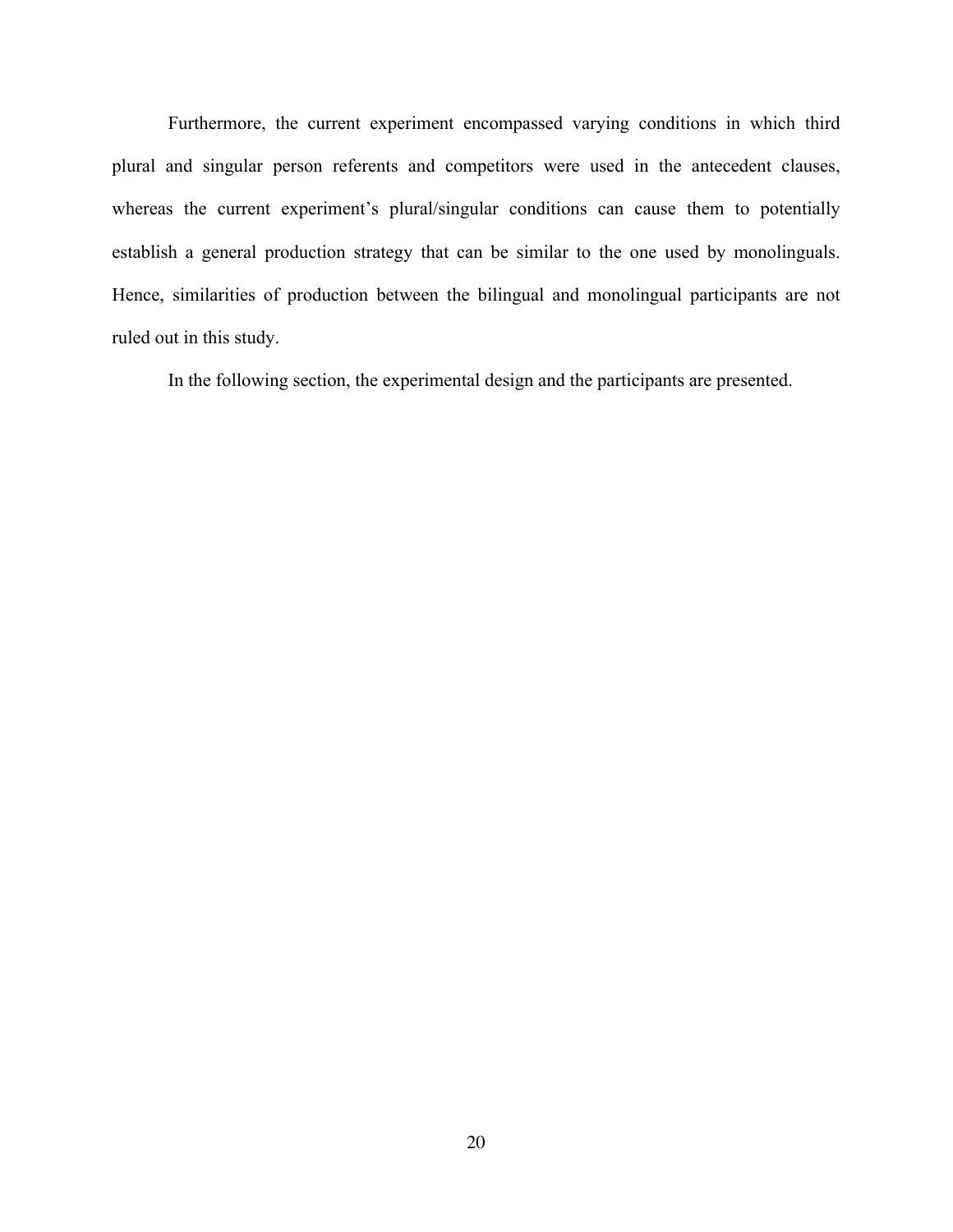#### **AN INVESTIGATION INTO BILINGUAL PRODUCTION**

#### **Participants**

Fifty-eight participants were recruited through the Amazon Mechanical Turk platform (25 males and 53 females; mean age  $= 35$ ; SD  $= 6$ ). All participants reported to be monolingual native speakers of English from and currently living in the United States. Participants who reported being fluent in a second language were automatically excluded from the survey. Data from six participants (4 males, 2 females) (10%) were excluded from further analysis because more than 25% of their responses had to be rejected. The participants received US\$ 1 as compensation for their participation.

In addition, eighty-three bilingual participants were recruited at the University of Texas at El Paso (32 males, 51 females; mean age = 23;  $SD = 6$ ). The participants reported to being native speakers of Spanish. The students were born in Mexico or in the United States. They were immersed in an English speaking environment when the experiment took place. Thirty-nine bilingual participants were exposed to English during childhood and forty-four participants learned English in adulthood, being currently English for Speakers of Other Languages (ESOL) students (44). In order to assess the bilingual students' English proficiency, participants were tested with a subsection of the Michigan English Language Institute College English Test (MELICET). The subsection of the MELICET consisted of fifty multiple-choice questions divided in two sections – thirty grammar questions and twenty cloze questions from a reading passage. The participants who scored less than twenty-eight out of the fifty questions were excluded from further analysis (2 males) (2%). In addition, the bilingual participants took a language background questionnaire. The ESOL students were not required to take the language background questionnaire because as a homogeneous group they shared a similar age, age of L2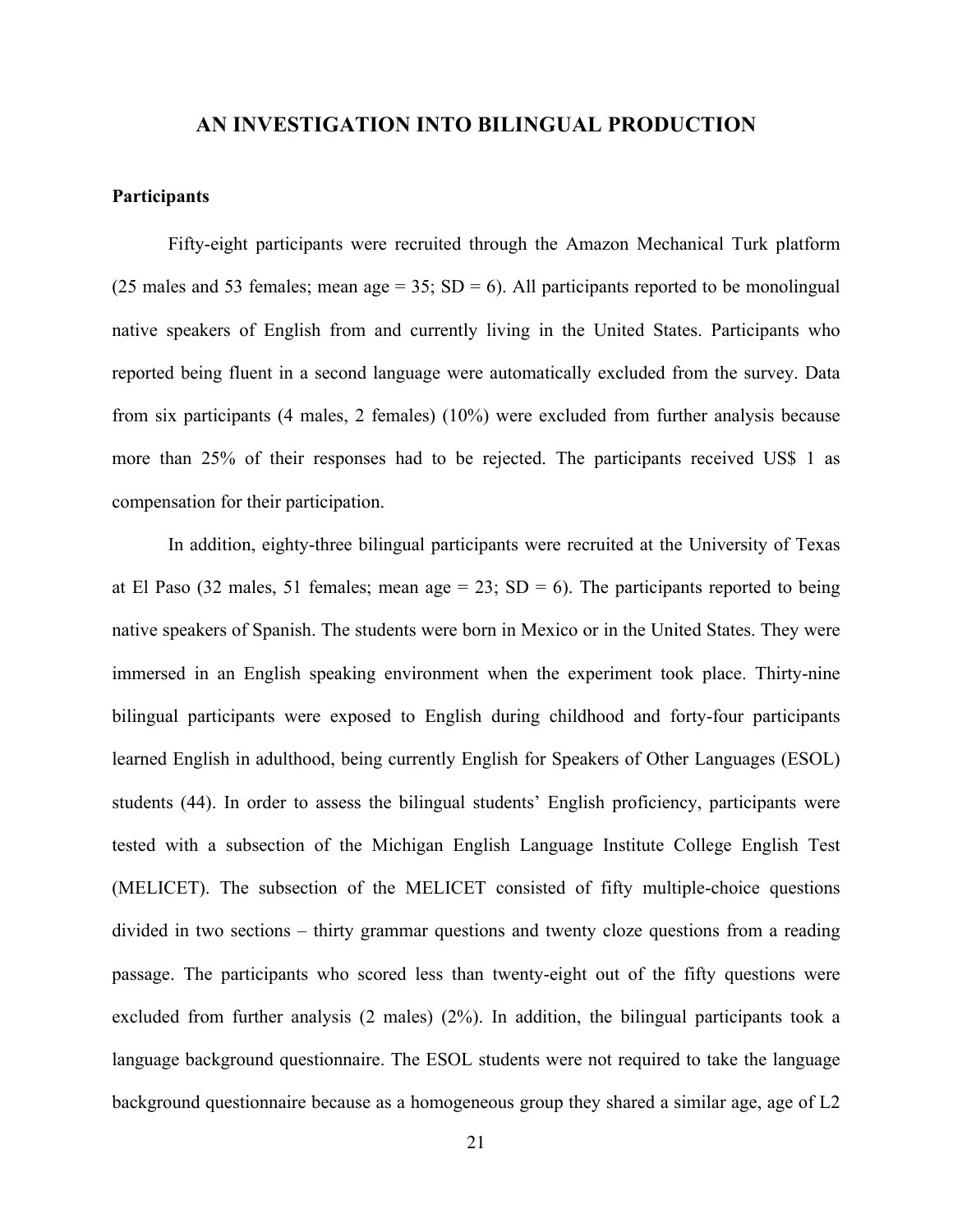onset, and similar intermediate language proficiency level. Table 1 shows information on the language background of the bilingual and their proficiency in English measured with the English proficiency test. The bilingual participants who reported acquiring a native language other than Spanish or English were discarded from the data (1 male, 1 female) (2%). Data from fourteen participants (6 males, 8 females) (16%) were excluded from further analysis because more than 25% of their responses had to be rejected. The students received course credits as compensation for their participation.

#### Table 1. Participants' Information

#### Mean (SD)

|                                                                        | Spanish - L1  | English - $L2$  |
|------------------------------------------------------------------------|---------------|-----------------|
| Age of exposure (in years)                                             | 0(0)          | 5.7(4.7)        |
| Length of residence in country where the language is spoken (in years) | 15.1(8.7)     | 18.18(8.5)      |
| Average daily speaking $(\% )$                                         | 52.2(22.7)    | 49.1 (24.8)     |
| Average daily reading $(\%)$                                           | 39.6(22.5)    | 68.9 (25.6)     |
| Average daily exposure $(\% )$                                         | 54.4(20.2)    | 52.9(23.4)      |
| Language dominance                                                     | Spanish 23/46 | English $23/46$ |
| Language proficiency (MELICET)                                         |               |                 |
| Score (out of 50)                                                      |               | 41.5(5)         |

#### **Materials**

The experiment consisted of a sentence completion task adapted from Fukumura & Van Gompel (2011). Twenty-four experimental items were used. The items contained a context sentence and a sentence fragment, as illustrated in (1).

1.

- 1.1 The Eskimos carried the child almost all day. Eventually,
- 1.2 The drivers hit the vehicle by accident. Undoubtedly,
- 1.3 The helicopter endangered the planes quite seriously. Clearly,
- 1.4. The newsreader mentioned the celebrities yesterday. Obviously,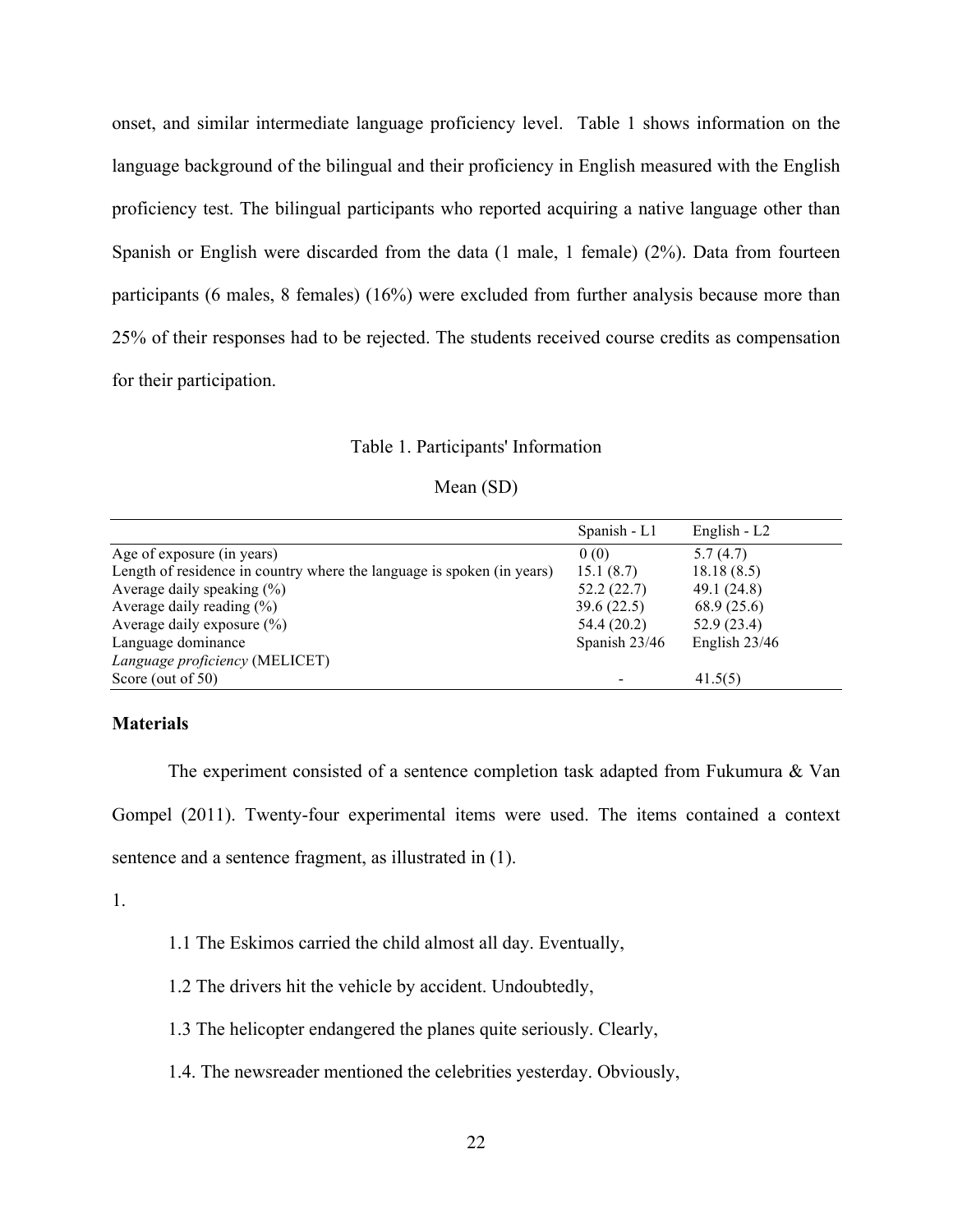The context sentence described an event using animate, human singular or plural NPs (e.g., the hiker or the hikers), or inanimate singular or plural NPs (e.g., the canoe or the canoes), a verb (e.g., carried) and a prepositional or adverbial phrase (e.g., a long way downstream). The sentence fragment consisted of a single adverb, followed by a comma and a line indicating that the participants had to provide a continuation (e.g., Naturally, (line)).

The 24 experimental items were manipulated for animacy in four different conditions (animate-animate, animate-inanimate, inanimate-animate and inanimate-inanimate), as illustrated in (2).

2.

2.1. The millionaires supported the artist in the past. Apparently, (animate-animate)

2.2. The sailor followed the steamboats for the whole day. Obviously, (animateinanimate).

2.3. The tabloids mentioned the celebrity yesterday. Clearly, (inanimate-animate).

2.4. The warships transported the lifeboats to the south. Remarkably, (inanimateinanimate).

The items were also manipulated for number. For each of the four conditions there were two versions of the stimuli, one in which the NP1 is in the singular and the NP2 is in the plural, and one in which the NP1 is in the plural and the NP2 is in the singular. This resulted in a total of 8 conditions, as illustrated in (3). Eight items in the original study were substituted as changing the number of some NPs resulted in somewhat implausible sentences such as (e.g., \*The tent surrounded the sheds during the night), or the sentence sounded unacceptable in American English (e.g., The hooligans influenced the councilor quite clearly).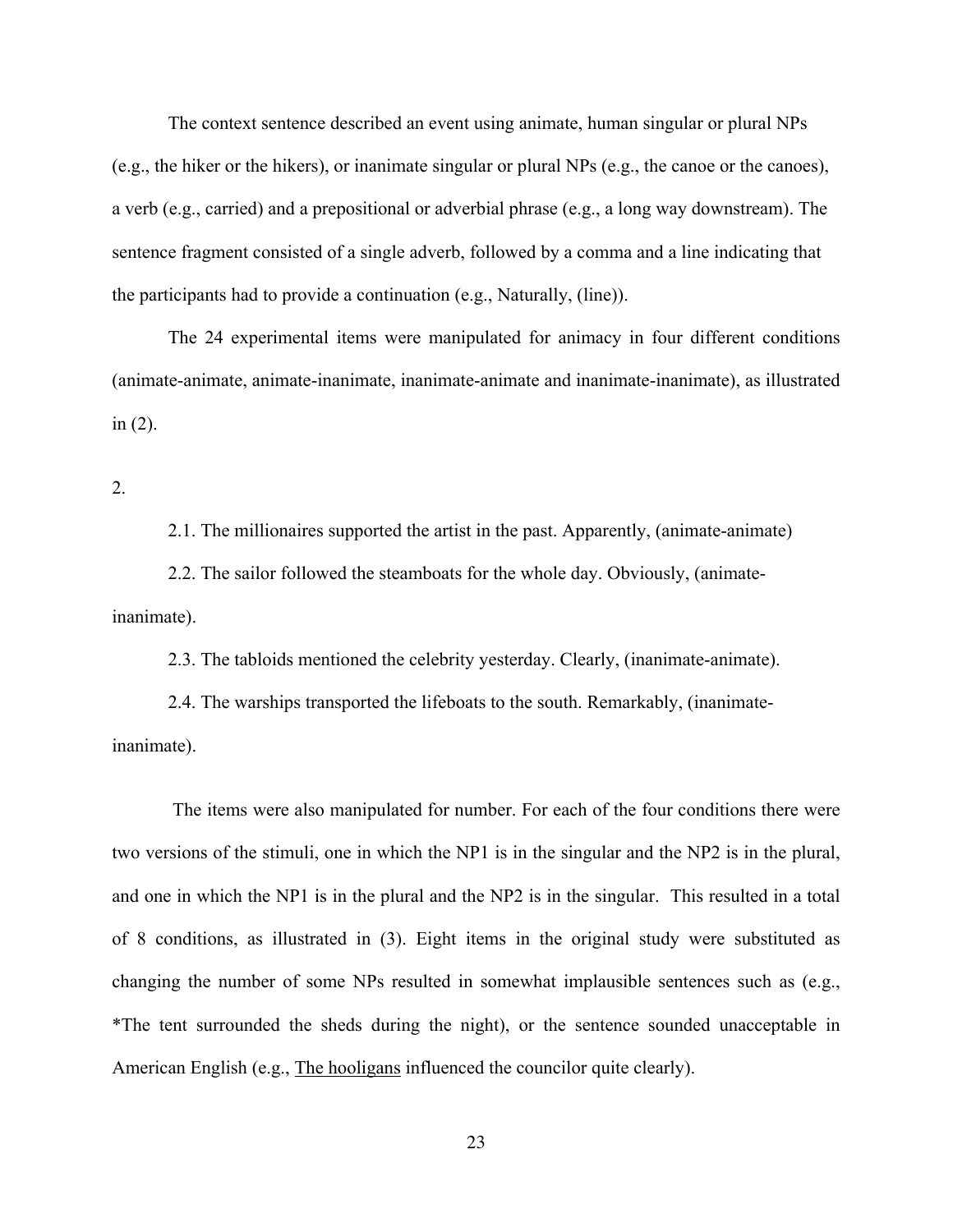Forty-six fillers were used in the experiment. The 46 filler sentences had similar structures to the experimental items although they varied in presenting passive or active voice constructions such as sentences (4).

Eight lists were created in order to comprise the 8 conditions for each one of the 24 items. The participants were randomly assigned to one of the 8 lists, each comprising the 24 experimental items and the forty-six fillers. The participants completed the sentence fragment by referring to one of the two NPs presented in the preceding context. A line under NP1 or NP2 indicated to which NP in the previous context sentence the participants should refer when they started the continuation.

The experimental items occurred in a semi-random order, with at least one filler between them. Similar to the experimental items, the fillers also presented an underlined referent NP in the context sentence and an adverb in the fragment sentence.

3.

3.1 The refugees affected the politician to some extent. Obviously,

3.2. The refugee affected the policies to some extent. Obviously,

3.3. The election affected the politicians to some extent. Obviously,

3.4. The election affected the policies to some extent. Obviously,

3.5. The refugee affected the politicians to some extent. Obviously,

3.6. The refugees affected the policy to some extent. Obviously,

3.7 The elections affected the politician to some extent. Obviously,

3.8 The elections affected the policy to some extent. Obviously,

4.

4.1. It was the banker that irritated the woman after playing tennis. Apparently,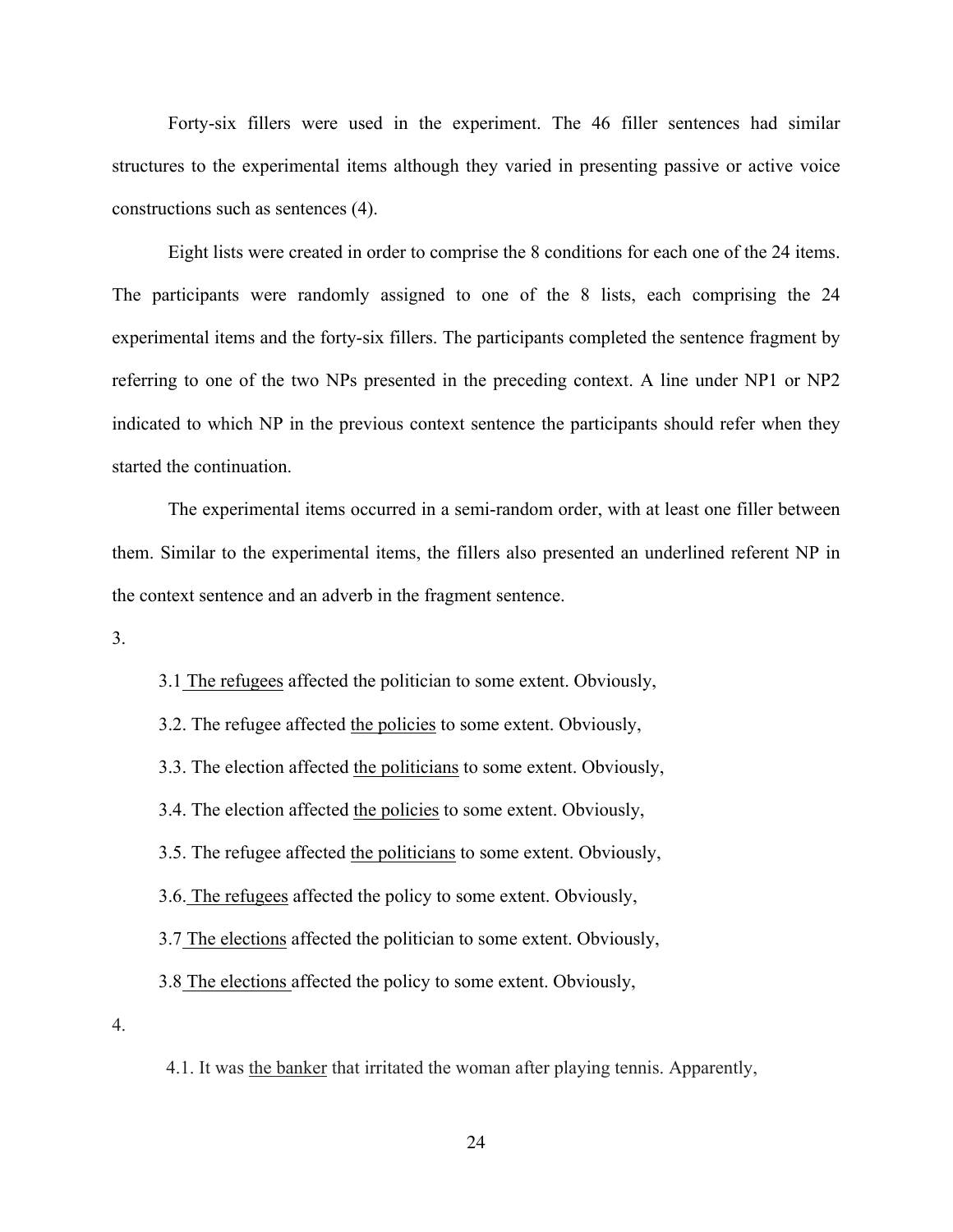4.2. Anthony was stabbed by Carol the day after the wedding. Suddenly,

4.3. The babysitter that spanked the child got scolded when the parents returned. Suddenly,

#### **Procedure**

The experiment was designed as a Qualtrics survey. The monolingual participants received a link through Amazon Turk which allowed them to access the survey. Likewise, the bilingual participants also received the online Qualtrics link via email, with the exception of 34 students who took a printed version of the survey.

At the beginning of the survey, participants were presented with instructions on how to complete sentence fragments. The participants were asked to produce a continuation with a reference to the underlined NP in the context sentence. The survey's instructions specified that the participants could either use a pronoun (they, it, he or she) or a noun phrase (e.g., the terrorists or the policewoman) to refer to the underlined NP. Moreover, the participants were instructed to respond with a continuation that sounded natural to them and avoid humor. Each sentence context and its respective sentence fragment followed by the completion field appeared in a single page and after completing the sentence, the participants moved to the next page to complete the following sentence fragment. The experiment typically lasted 30-40 minutes. Debrief questions were provided at the end of the task. The questions asked about the difficulty of the tasks, what the participants believed the experiment was trying to measure, how frequently the participant chose a NPs or a pronoun, and how informative the responses were according to the participant's opinion.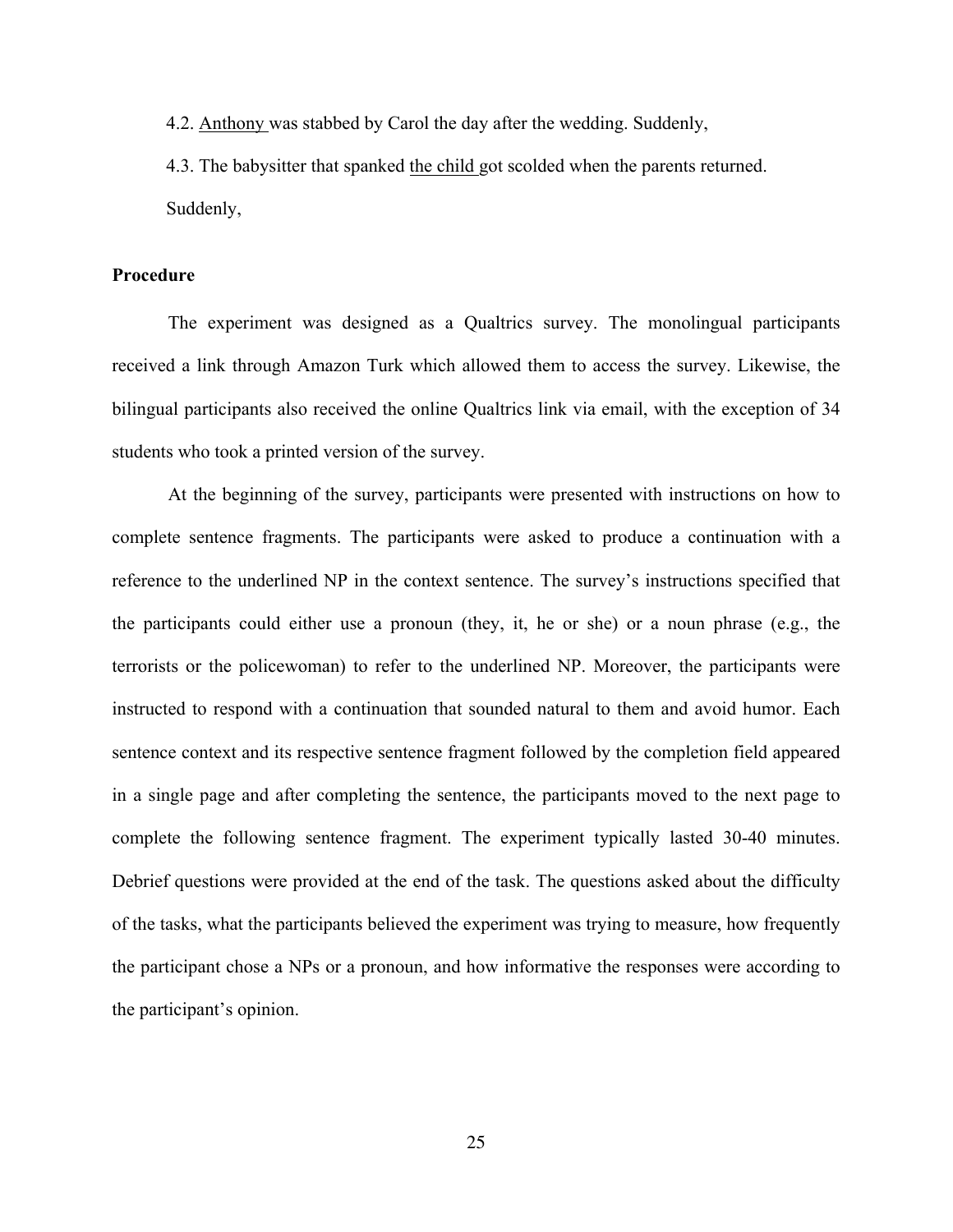#### **Transcription and coding**

The responses were scored based on whether a personal pronoun or a repeated NP were used, and whether the referential form matched the underlined NP. Based on these criteria, a total of 9% of the monolingual participants' responses were excluded (n=128). Responses were discarded because the participants did not refer to the underlined NP in the context sentence  $(n=64)$  or stated the right referent without completing the rest of the sentence  $(n=48)$ . Other trials were discarded because the participants used non-target expressions (singular instead of plural and vice versa,  $n=6$ ), began their completion with a possessive pronoun (e.g., 'their',  $n=4$ ), started with an indefinite pronoun (e.g., 'nobody' n=4), or used an existential 'there' at the beginning of the sentence (n=2). With regard to the bilingual participants, a total of 5% of the bilingual participants' responses were excluded (n=298). Responses were discarded because the participants did not refer to the underlined NP in the context sentence (n=249) or stated the referent but did not complete the remaining of the sentence (n=13). Likewise, responses were discarded because the participants used non-target expressions (singular instead of plural and vice versa, n=6), began their completion with a possessive or object pronoun (e.g., 'their', 'them', n=16), opened the continuation with an indefinite pronoun (e.g., 'nobody' n=2), began with a demonstrative pronoun (e.g., those,  $n=11$ ) or used an existential 'there' as the subject of the sentences (n=1).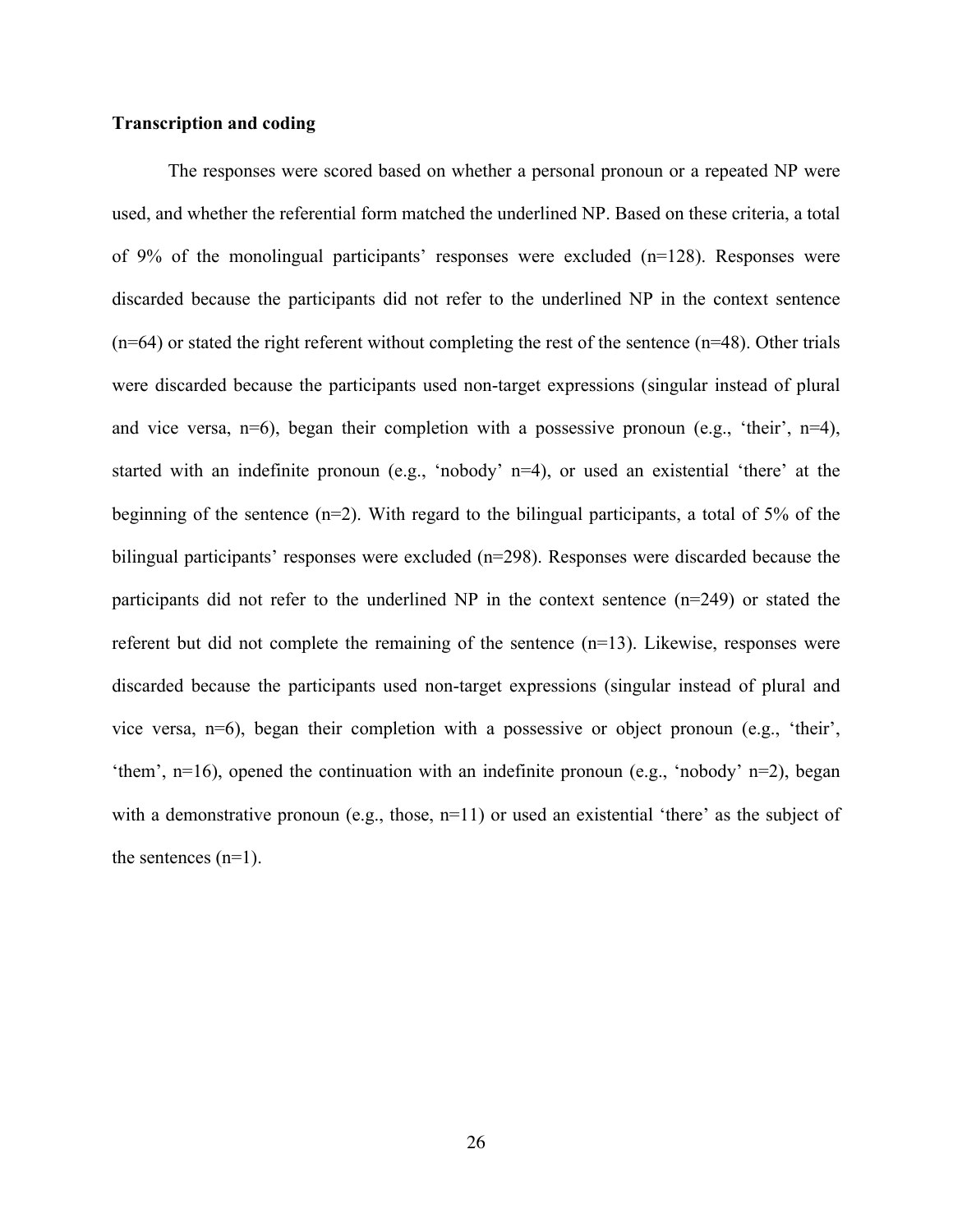# **RESULTS**

Table 2 shows the amount of NPs produced by the two groups out of the total number of pronouns and NPs produced.



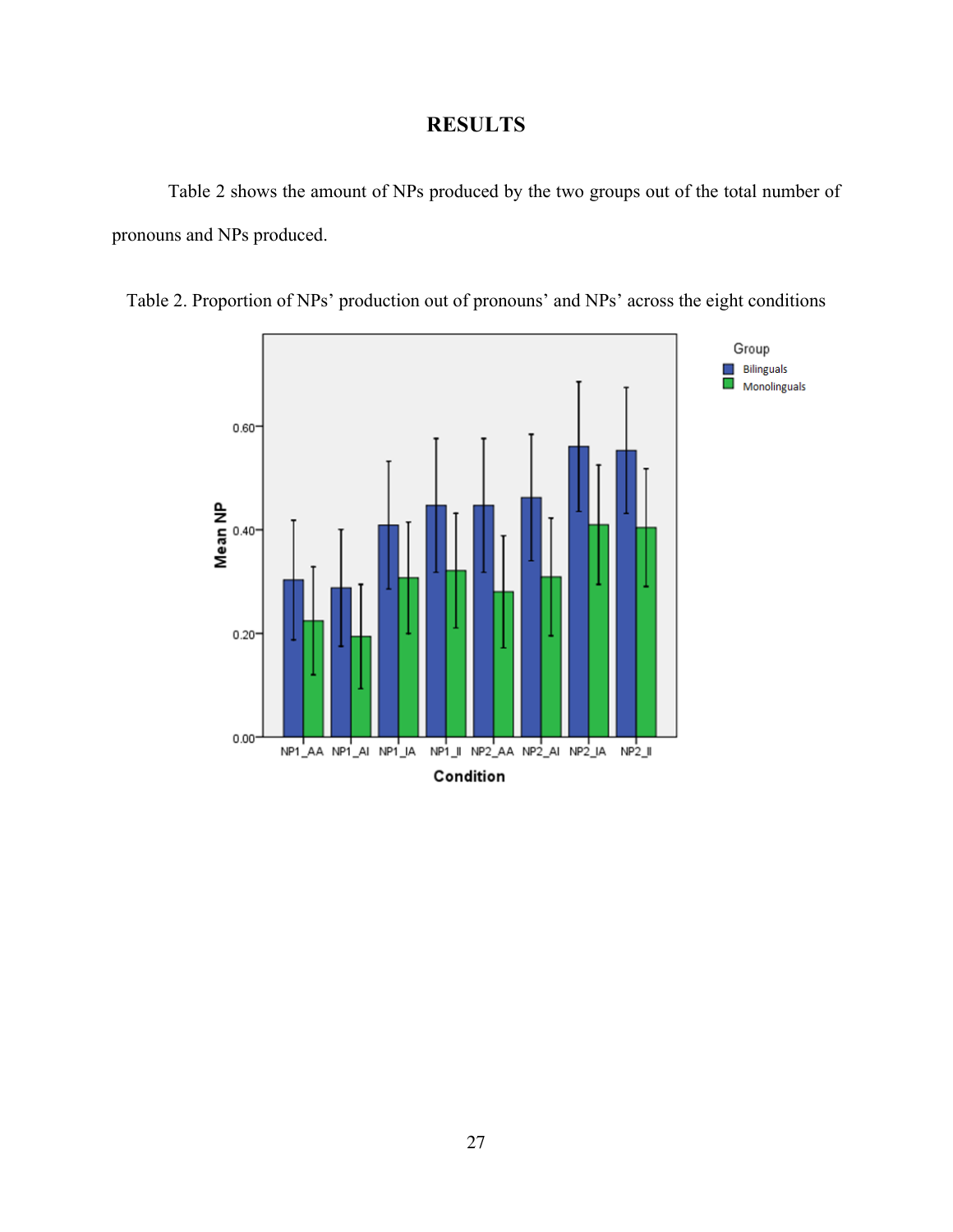| (animacy of the referent vs. animacy of the competitor) |           |                     |              |            |                 |  |  |
|---------------------------------------------------------|-----------|---------------------|--------------|------------|-----------------|--|--|
|                                                         | NP1       | NP2                 |              | NP1        | NP2             |  |  |
|                                                         | Referent  | Competitor          |              | Competitor | <b>Referent</b> |  |  |
| AA                                                      | Animate   | Animate             | AI           | Animate    | Inanimate       |  |  |
| AI                                                      | Animate   | Inanimate           | AA           | Animate    | Animate         |  |  |
| IA                                                      | Inanimate | Animate             | $\mathbf{I}$ | Inanimate  | Animate         |  |  |
| $\mathbf H$                                             |           | Inanimate Inanimate | <b>IA</b>    | Inanimate  | Inanimate       |  |  |

Table 3. Conditions' Legend

E.g., (1) conditions with noun phrase one (NP1) referent and noun phrase two (NP2) competitor:

1.

**AA** The refugees affected the politician to some extent (animate – animate)

**AI** The refugee affected the policy to some extent (animate – inanimate)

**IA** The election affected the politicians to some extent (inanimate – animate)

**II** The elections affected the policy to some extent (inanimate – inanimate)

E.g., (2) conditions with noun phrase one (NP1) competitor and noun phrase two (NP2) referent:

2.

**AA** The refugees affected the politician to some extent (animate – animate)

- **AI** The refugee affected the policy to some extent (animate animate)
- **IA** The election affected the politicians to some extent (inanimate inanimate)
- **II** The elections affected the policy to some extent (inanimate inanimate)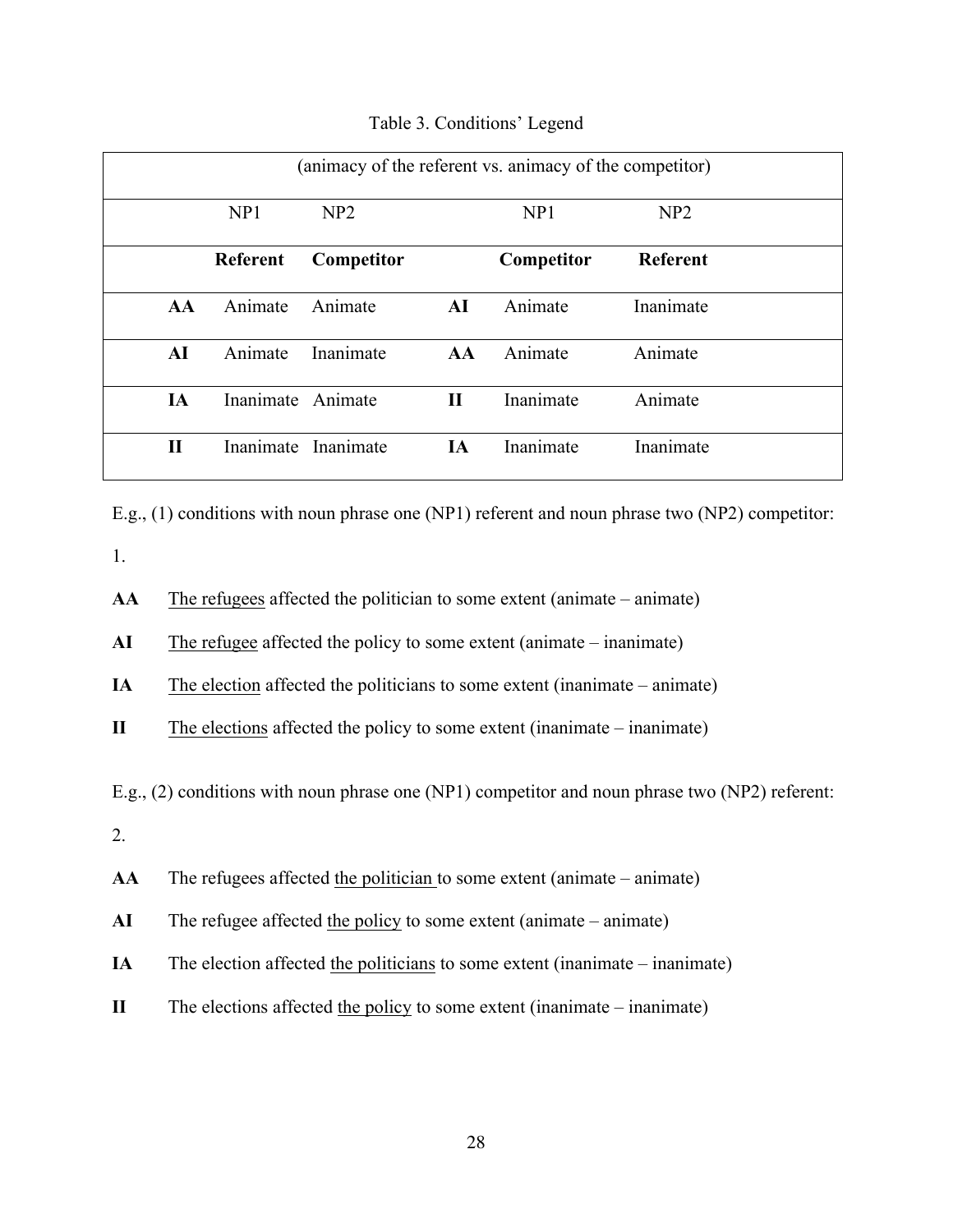The between subject factor used in the analysis is Group (Monolinguals vs. Bilinguals). The within subject factors are NP Position (NP1 vs. NP2) Animacy of the Referent (Animate vs. Inanimate) and Animacy of the Competitor (Animate vs. Inanimate). A Repeated Measures ANOVA showed a main effect of NP position (F1(1,96) = 54.506, p<.0001; F2(1,46) = 21,534, p<.0001), indicating significantly more NP completions in the NP2 condition compared to the NP1 condition. The analysis also revealed a main effect of Animacy of the Referent  $(F1(1,96) =$ 28.977, p $\leq$ .0001; F2(1,46) =79.178, p $\leq$ .0001), indicating significantly more NP completions when the referent is animate, in comparison to when the referent is inanimate. No other main effect or interaction reached significance by subject and by item.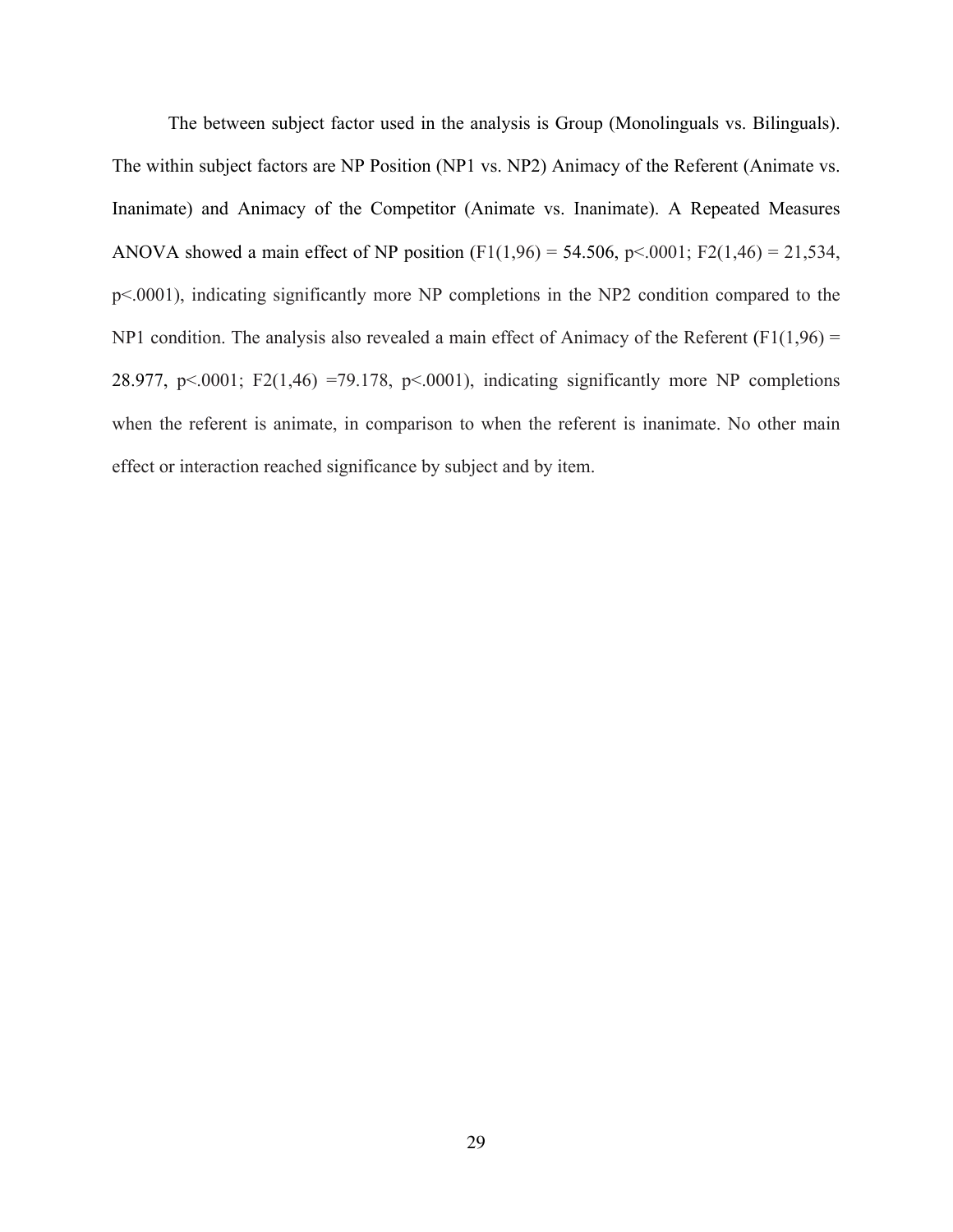#### **DISCUSSION**

A close look at the experiment's results revealed two main effects: both bilingual groups are sensitive to the position as well as the animacy of the referent. That is, bilinguals produced referring expressions using more noun phrases when the referent was in the grammatical subject position (NP1); in addition, more pronouns were preferred when the referent was animate rather than inanimate. Furthermore, the evaluation of the L2 production demonstrated that the two bilingual groups had a similar performance although their English proficiency level is distinct (early bilinguals – high proficient, late bilinguals – intermediate). As no significant statistical effect was found, the data from both groups were merged. Finally, a similar production pattern was observed in the monolingual speakers of English relative to the bilingual groups. Thus, the results strongly indicate that the referent's position and animacy may increase considerably the accessibility of the referent for both bilinguals and monolinguals, which favors the production of pronouns. Remarkably, no other main effect was observed.

Similar to the results found in Fukumura  $\&$  Van Gompel on monolingual English speakers' production (2011), the present study shows that the referent's inherent properties affect the referent's accessibility. In addition, structural properties can affect referring expression production. However, the monolingual speakers of English did not experience a decrease in the overall production of pronouns as seen in Fukumura & Van Gompel study (2011) when both referent and competitor matched for animacy. The discrepancy between the current and former study concerning animacy congruency can be explained in terms of experimental design. The experimental sentences of the current study encompassed referents and competitors varying in number (singular or plural), whereas number in the previous study was presented in a fixed pair position in two different experiments (plural/plural) and (singular/plural). It is possible that the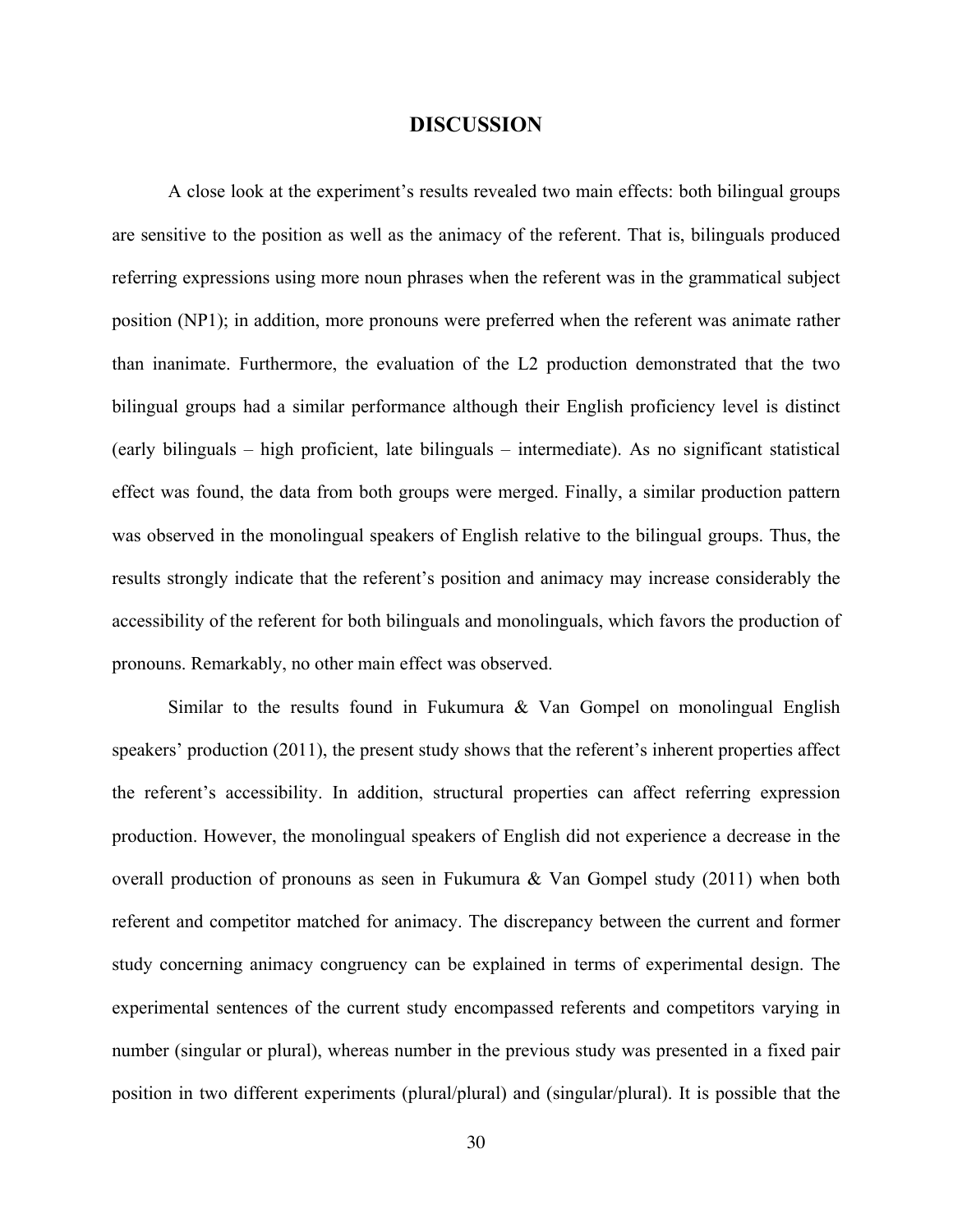higher variety of number (singular/plural) of the current research increased the accessibility of the animate referents because the language users may have relied more on this element when compared to other discourse factors. On the other hand, in the previous study the fixed number order could have driven the participant's focus to the sentence morphosyntactic structures rather than other relevant discourse features such as animacy, which could have paved the ground to a decrease in accessibility of the referent. As a result of the referent's information loss, more noun phrases were produced. In addition, the participants of the current study had no time constraint when responding to the online survey questions. Notwithstanding, the participants from Fukumura & Van Gompel study (2011) responded to questions in a pen and pencil survey, possibly under a specific allotted time to finish the task; thus, this suggests that the lack of time pressure may have reduced the susceptibility to interference as the cognitive cost associated with time may have been considerably reduced.

Likewise, the time constraint may not only have been key to explaining the observed results in monolingual speakers' production, but also for bilinguals. As mentioned before in this paper, Contemori & Dussias (2016) demonstrated that bilinguals, during real-time production of referring expressions, may set a default option (pronouns). The cognitive overload that participants may have experienced in Contemori & Dussias' study could be related to the fact that the bilingual participants did not have time to formulate their responses; in other words, they were asked to tailor a spoken response in a real-time production task, which can be a challenging task when a language user needs to control linguistic information in a second language. The current study, however, did not impose this limitation, which may have substantially reduced the cognitive cost associated with choosing referring expressions. Hence, it is possible that the lack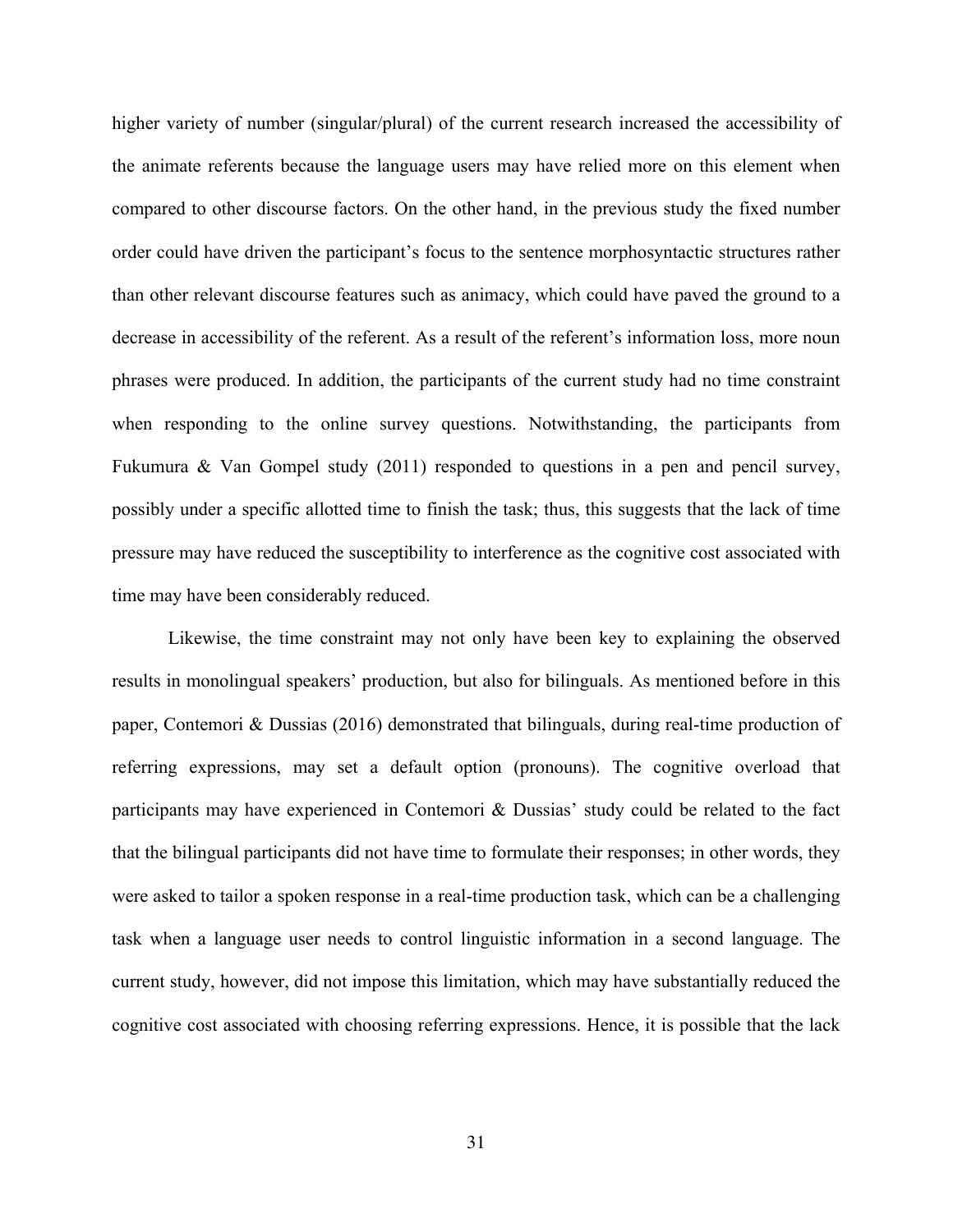of a time constraint increased the bilingual's speakers' ability to control cognitive resources which resulted in a more efficient production of referring expressions.

Although the results of this study did not confirm the predictions based on the Interface Hypothesis (e.g., Sorace, 2011), in which bilinguals set a default option in order of to mitigate the cognitive cost when formulating referring expressions, this possibility should not be completely discarded. L2 difficulty in mapping and integrating pragmatic, syntactic and discourse information may depend on the pressure imposed by real-time production. Thus, more research on L2 production is needed to elucidate this hypothesis.

With regard to the Memory Retrieval Interference Model (Cunnings, 2016), Cunnings explains that bilinguals can over-rely or under-rely on discourse or syntactic cues when compared to monolinguals. However, the data obtained from the analysis of the sentences' completions do not support this hypothesis. As mentioned previously, no substantial differences were observed when comparing the bilingual and monolingual production; in addition, the animacy and the referent's positioning influenced the participants' responses in a similar way. Hence, this study demonstrated that if animacy and positioning are used as cues, they are not weighted differently by the above-mentioned groups, which conflicts with Cunnings' model (2016). Thus, the MRIM concept is not supported in this study.

Finally, the present study complements previous research on bilingual referring expression production by demonstrating that bilinguals are sensitive to the referent's animacy and positioning. The question whether bilinguals are different than monolinguals when producing referring expressions under time constraint or during real-time spoken production and the relationship of these factors with animacy and positioning of the referent remains open.

32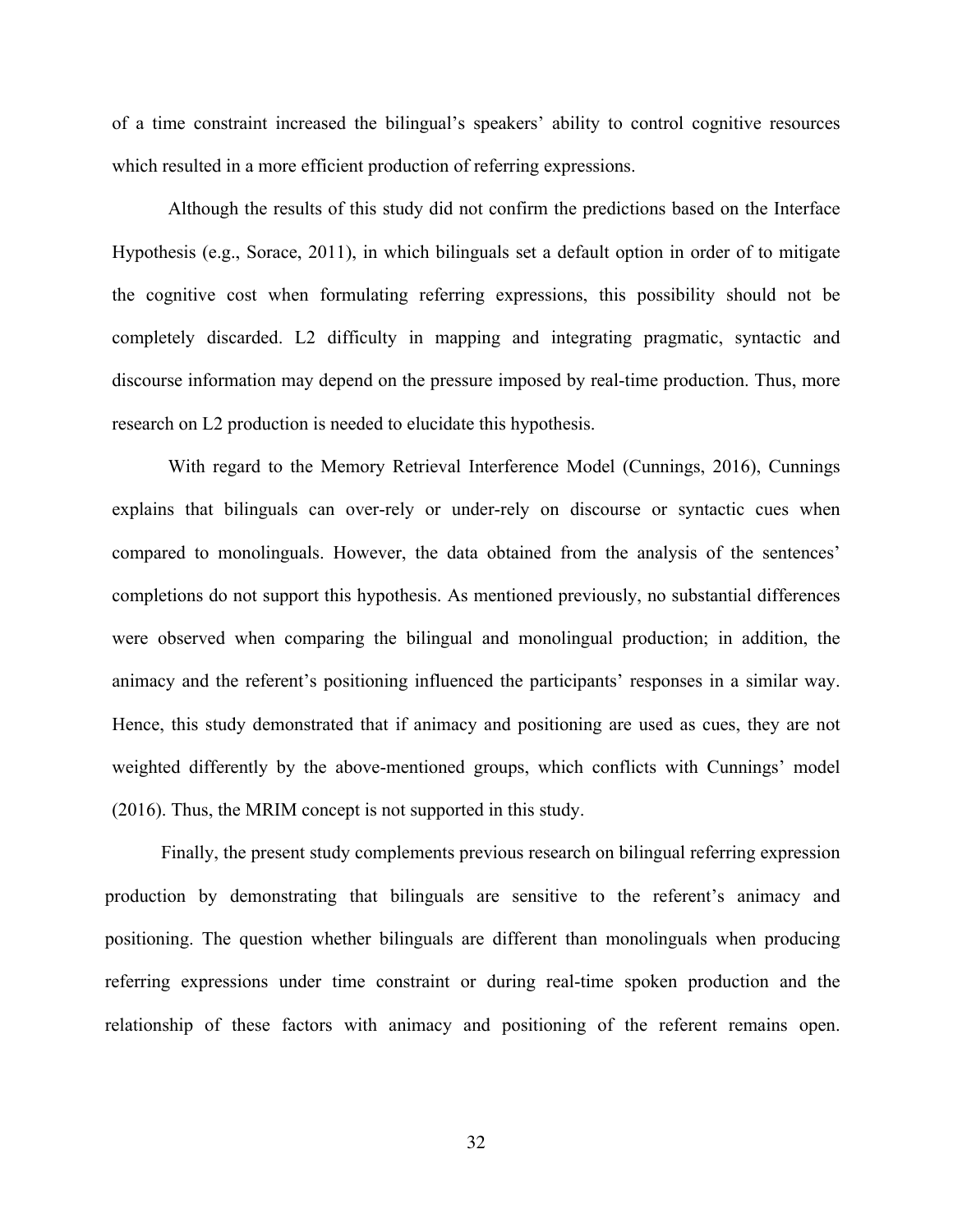Therefore, further studies which take these variables into account are necessary to elucidate the current topic.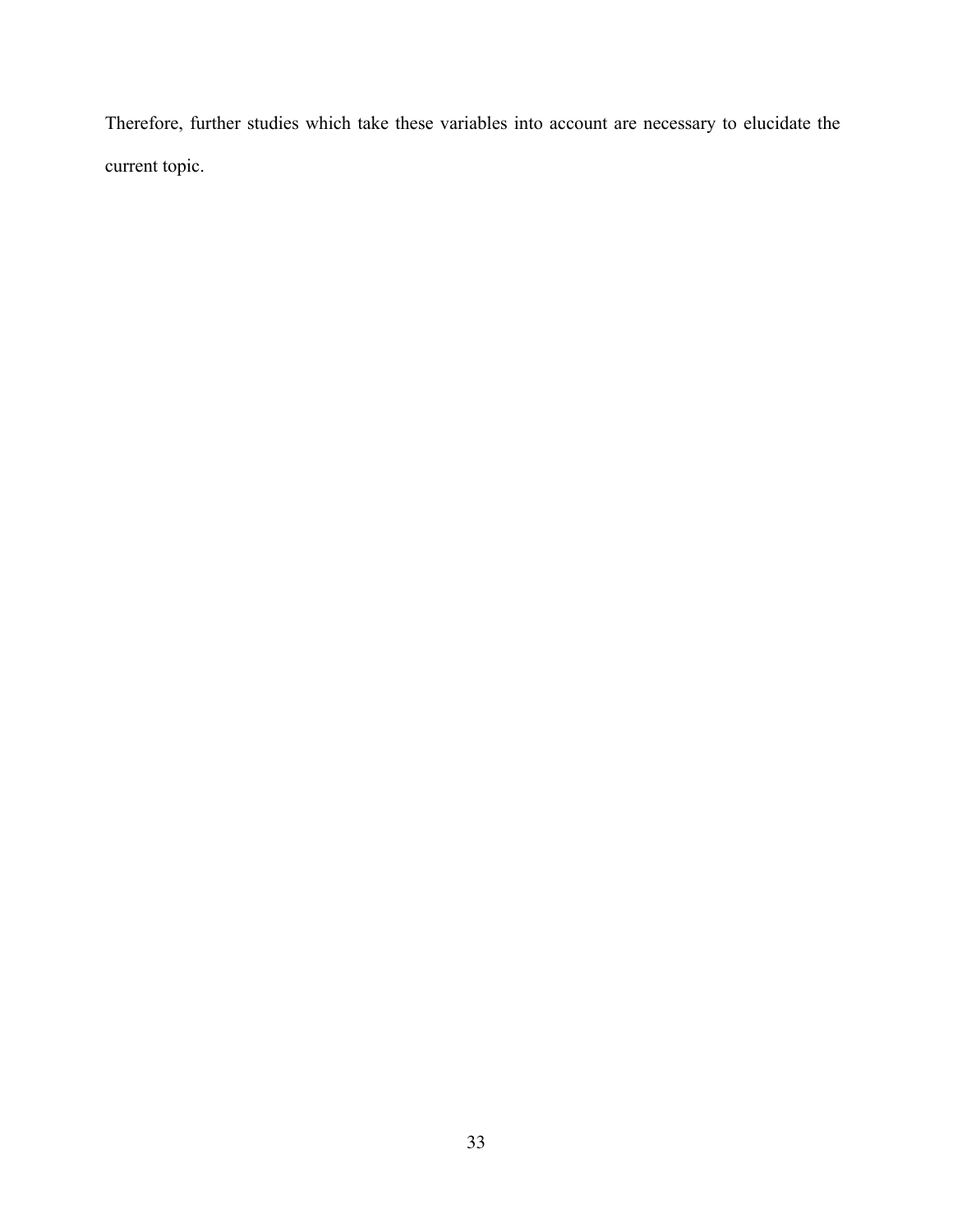#### **CONCLUSION**

Spanish/English bilingual speakers whose English is their second language are sensitive to the positioning of the referent, as they tend to produce referential expressions with noun phrases when the referent of the antecedent clause is in the grammatical subject position. Likewise, this same population is sensitive to the influence that animacy has over the referent. More noun phrases are produced when the referent is animate rather than inanimate. Although the Interface Hypothesis (Sorace, 2011) was not confirmed by analyzing the current data, this theory needs to be examined in terms of real time production as the current study did not present this factor. In conclusion, this research demonstrated that bilinguals are able to approximate their production of referring expressions when positioning and animacy are present in the antecedent clause.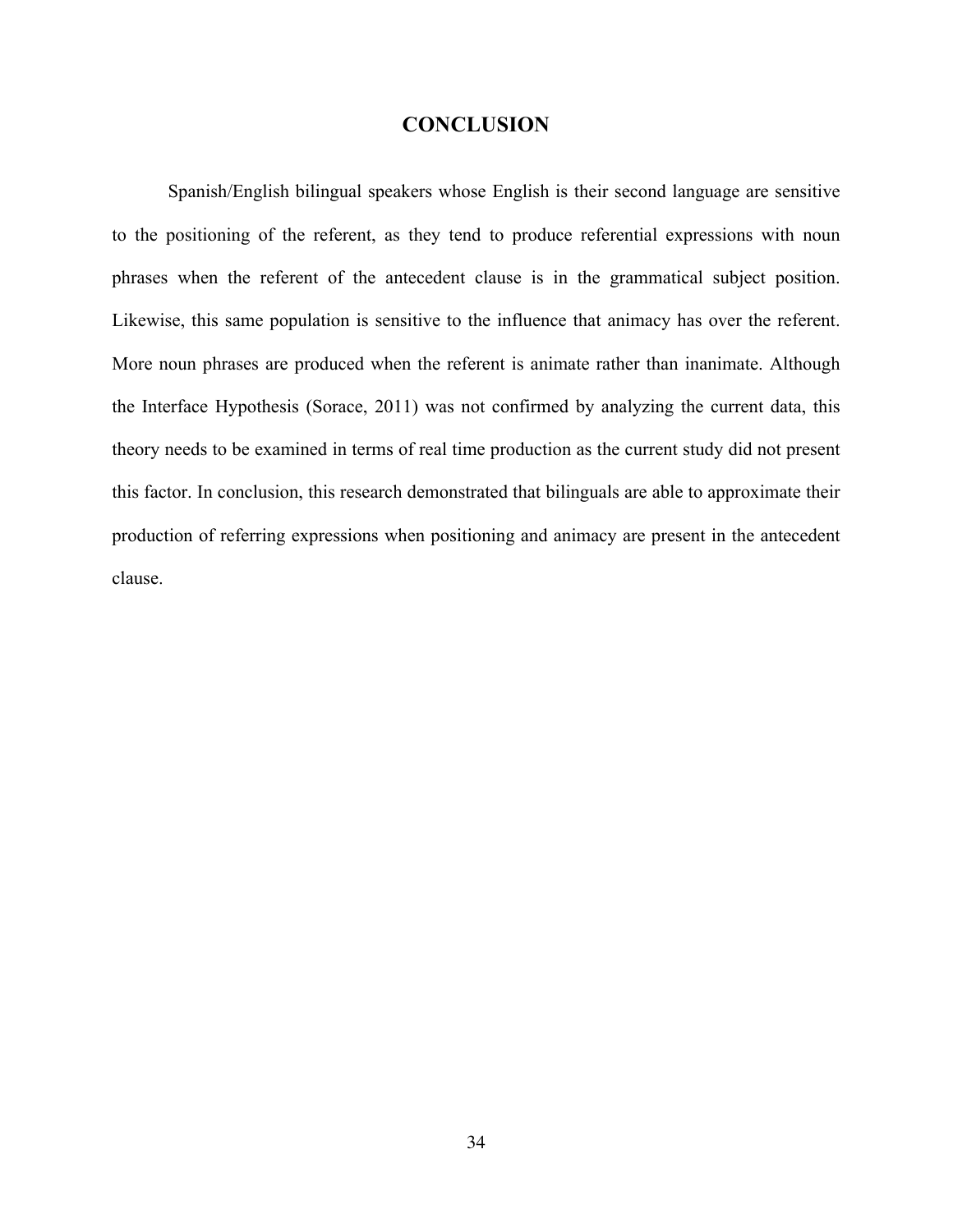#### **REFERENCES**

Aissen, J. (2003). Differential object marking: Iconicity vs. economy. Natural Language & Linguistic Theory, 21(3), 435:483.

Arnold E. J. (2010): How Speakers Refer, The Role of Accessibility, Languages and Linguistics Compass.

Arnold E. J. & Griffin M. Z. (2006): The effect of additional characters on choice of referring expression: Everyone counts, Journal of Memory and Language.

Belletti, A., Bennati, E., & Sorace, A. (2007). Theoretical and developmental issues in the syntax of subjects: Evidence from near-native Italian. *Natural Language and Linguistic Theory*, *25*, 657:689.

Bowden, H., Steinhauer, K., Sanz, C., & Ullman, M. (2013). Native-like brain processing of syntax can be attained by university foreign language learners. *Neuropsychology*, *51*, 2492:2511.

Brennan, S. E. 1995. Centering attention in discourse. Language and Cognitive Processes 102. 137–67, M. W. Friedman, and C. J. Pollard 1987. A centering approach to pronouns. Proceedings from the 25th Annual Meeting of the Association for Computational Linguistics. July 6-9, Stanford, CA.

Burkhardt, P. (2005). *The syntax–discourse interface. Representing and interpreting dependency.*  Amsterdam: John Benjamins.

Clahsen, H. & Felser, C. (2006a). Grammatical processing in language learners. *Applied Psycholinguistics*, *27*, 3:42.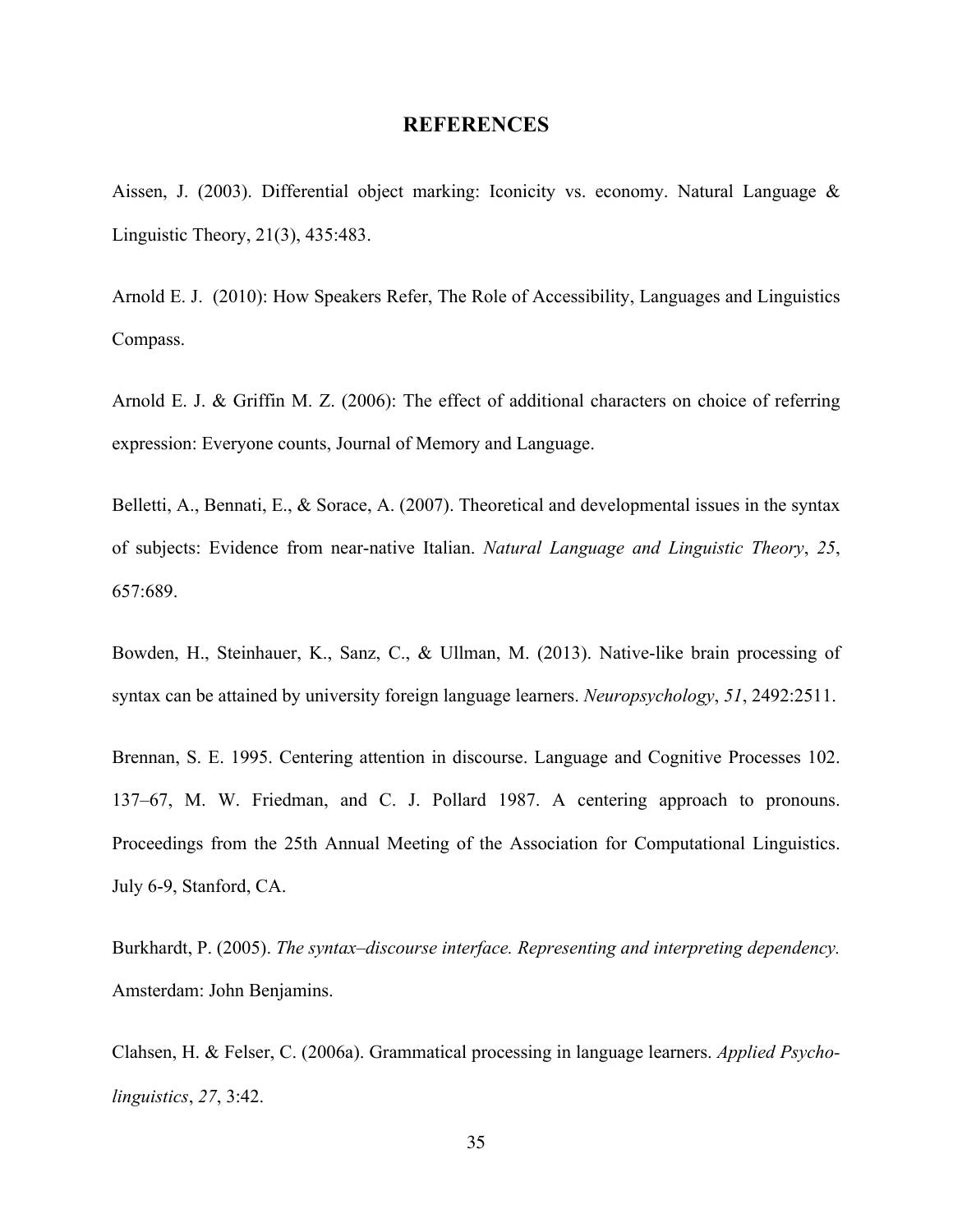Clahsen, H. & Felser, C. (2006b). How native-like is non-native language processing? *Trends in Cognitive Sciences*, *10*, 564:570.

Clark, H. H., & Begun, J. S. (1971). Semantics of sentence subjects. Language and Speech, 14(1), 34:46.

Comrie, B. (1989). Language universals and linguistic typology. Chicago: University of Chicago Press.

Contemori C. & Dussias E. P. (2016): Referential choice in second language: evidence for a listener-oriented approach, Language, Cognition and Neuroscience.

Cunnings I. (2017): Parsing and Working Memory in Bilingual Sentence Processing, Bilingualism: Language and Cognition 20 (4), 2017, 659.

Fletcher, C. R. (1984). Markedness and topic continuity in discourse processing. Journal of Verbal Learning and Verbal Behavior, 23(4), 487:493.

Foley, W. A., & Van Valin, R. D. (1985). Information packaging in the clause. In T. Shopen (Ed.), Language typology and syntactic description (Vol. 1, pp. 282:364).

Fukumura K. & van Gompel R P. G. Van Gompel (2011): The effect of animacy on the choice of referring expression, Language and Cognitive Processes, 26:10.

Fukumura, K., & Van Gompel, R. P. G. (2010). Choosing anaphoric expressions: Do people take into account likelihood of reference? Journal of Memory and Language, 62(1), 52:66.

Fukumura, K., Van Gompel, R. P. G., & Pickering, M. J. (2010). The use of visual context during the production of referring expressions. Quarterly Journal of Experimental Psychology.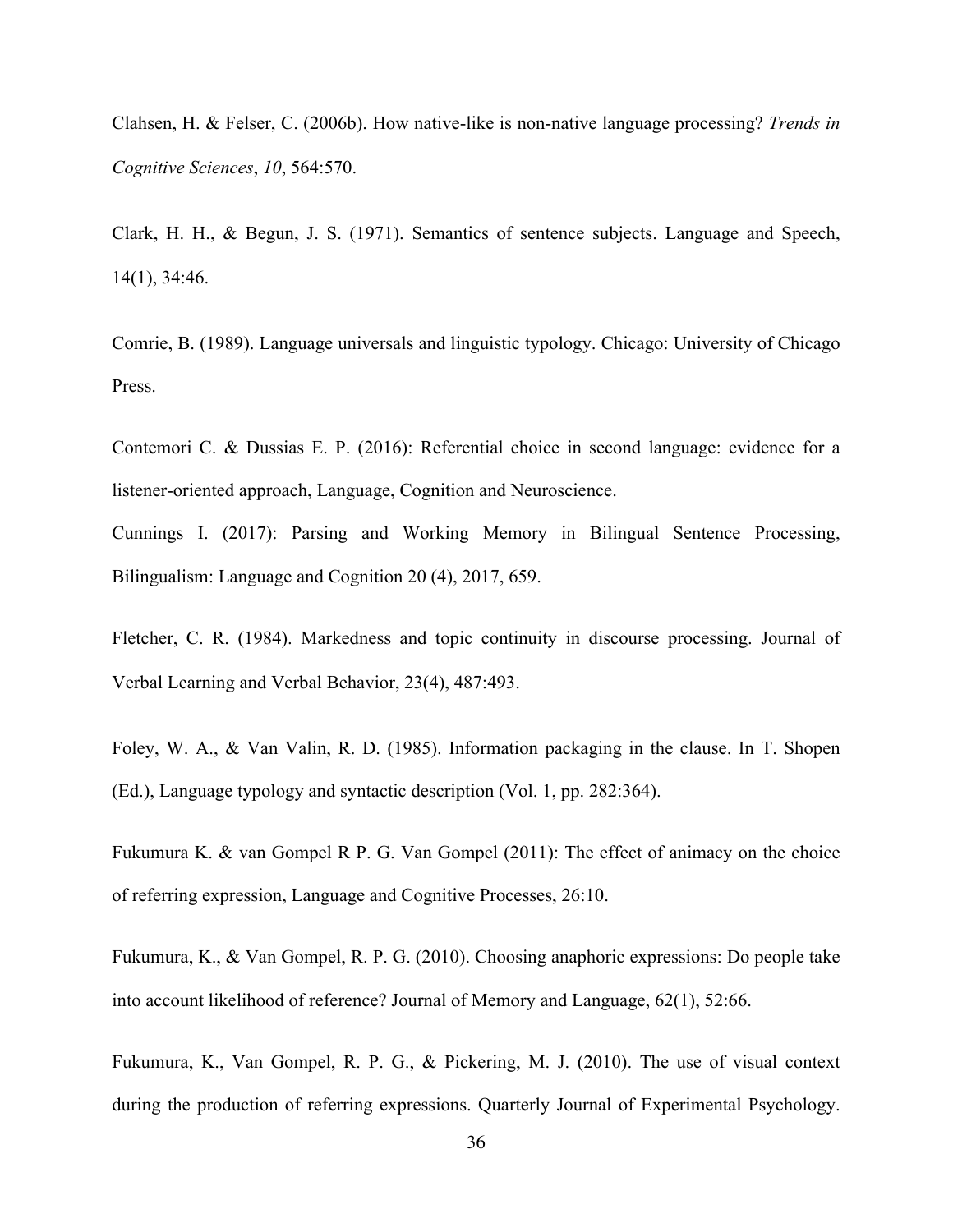Advance online publication.

Itagaki, N., & Prideaux, G. D. (1985). Nominal properties as determinants of subject selection. Lingua, 66(2:3), 135:149.

Jeniffer A., Eisenband J. G., Brown-Schmidt S., and Trueswell J. C. 2000b. The immediate use of gender information: eye tracking evidence of the time-course of pronoun resolution. Cognition 76. B13:26.

Montrul, S., & Rodríguez Louro, C. (2007). Beyond the syntax of the Null Subject Parameter: A look at the discourse–pragmatic distribution of null and overt subjects in L2 Spanish. In V. Torrens, & L. Escobar (Eds.), *The acquisition of syntax in Romance languages* (pp. 401:418). Amsterdam: John Benjamins.

Pearson, J., Stevenson, R., & Poesio, M. (2001). The effects of animacy, thematic role, and surface position on the focusing of entities in discourse. In M. Poesio (Ed.), Proceedings of the first workshop on cognitively plausible models of semantic processing. University of Edinburgh, UK.

Piñango, M. & Burkhardt, P. (2005). Pronominal interpretation and the syntax–discourse interface: Real-time comprehension and neurological properties. In A. Branco, T. McEnery & R. Mitkov (Eds.), *Anaphora processing: Linguistic, cognitive and computational models* (pp. 221:238). Amsterdam: John Benjamins.

Roberts, L., Gullberg, M. & Indefrey, P. (2008). Online pronoun resolution in L2 discourse: L1 influence and general learner effects. *Studies in Second Language Acquisition*, *30*, 333:357.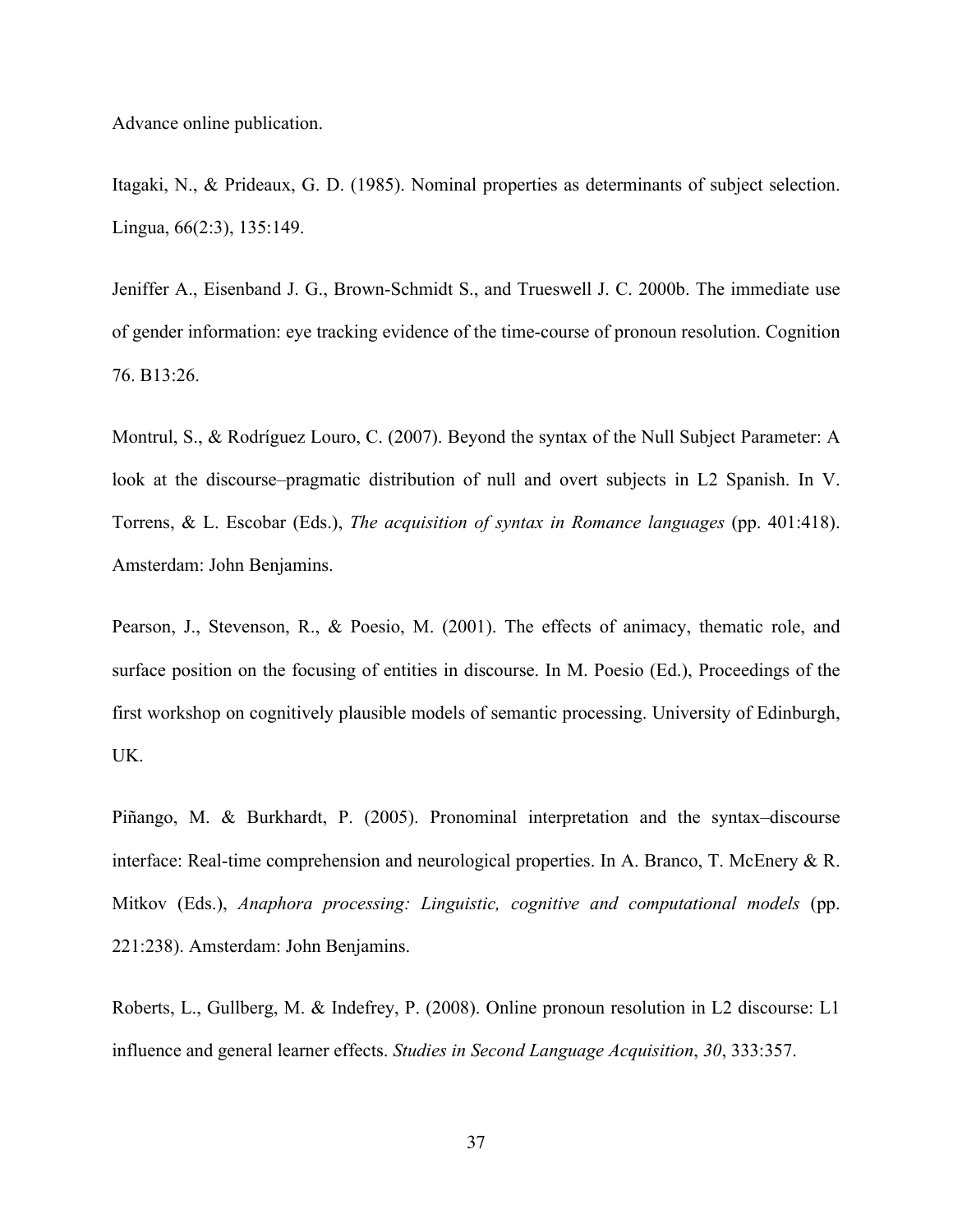Rothman, J. (2007). Heritage speaker competence differences, language change and input type: Inflected infinitives in heritage Brazilian Portuguese. *International Journal of Bilingualism*, *11*(4), 359:389.

Serratrice L. (2007). Cross-linguistic influence in the interpretation of anaphoric and cataphoric pronouns in English–Italian bilingual children. Bilingualism: Language and Cognition, 10, pp 225-238.

Silverstein, M. (1976). Hierarchy of features an ergativity. In R. M. W. Dixon (Ed.), Grammatical categories in Australian languages (pp. 112:171). Canberra, Australia: Humanities Press.

Sorace A. (2011): Pining down the concept of "interface in bilingualism", *Linguistic Approaches to Bilingualism* 1:1.

Sorace, A. & Serratrice, L. (2009). Internal and external interfaces in bilingual language development: Beyond structural overlap. *International Journal of Bilingualism*, *13*, 195:210.

Sorace, A., & Filiaci, F. (2006). Anaphora resolution in near-native speakers of Italian. *Second Language Research*, *22*, 339:368.

Sorace, A., Serratrice, L. Filiaci, F., & Baldo, M. (2009). Discourse conditions on subject pronoun realization: Testing the linguistic intuitions of older bilingual children. *Lingua*, *119*, 460:477.

Stevenson, R. J., Crawley, R. A., & Kleinman, D. (1994). Thematic roles, focus and the representation of events. Language and Cognitive Processes, 9(4), 519:548.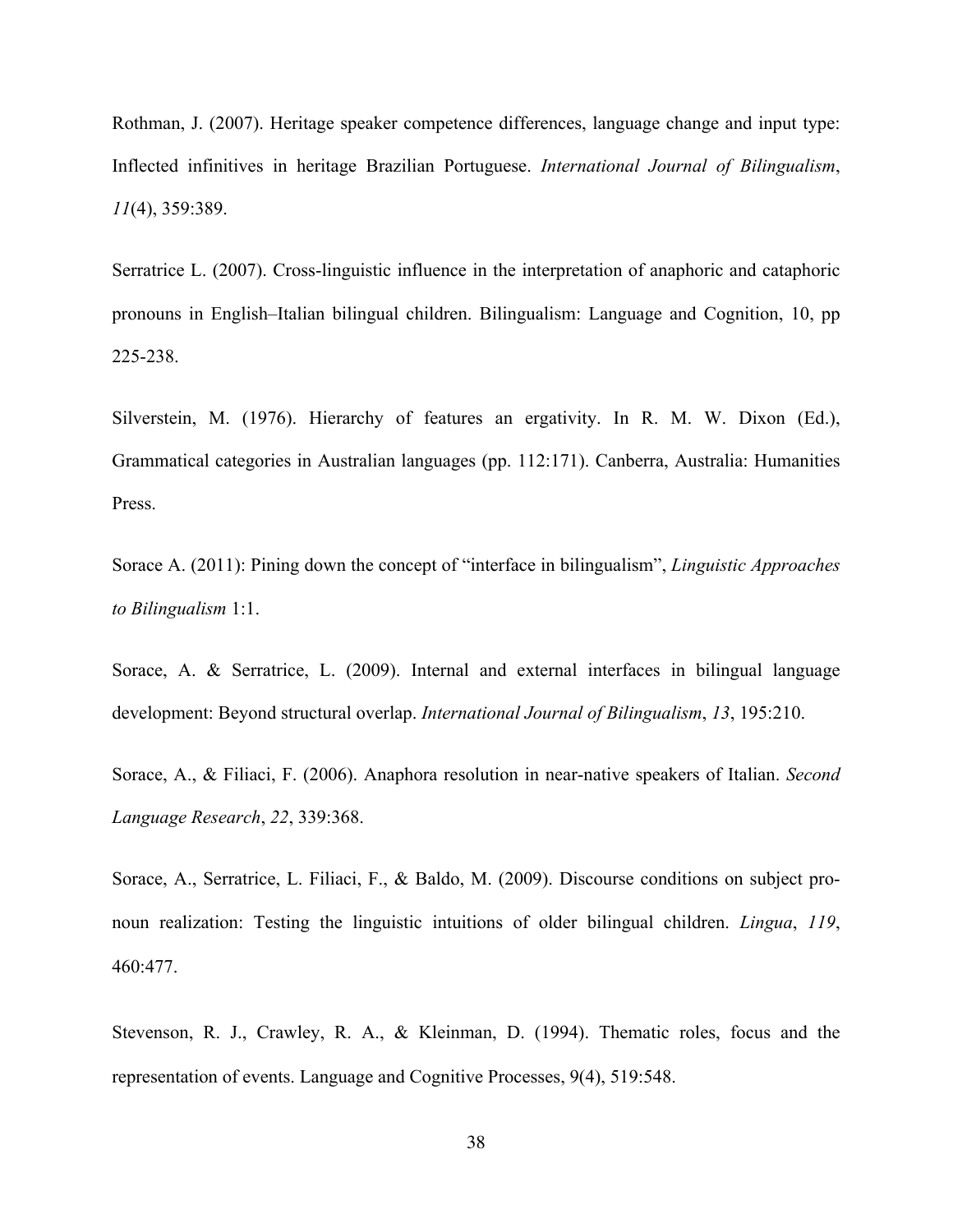Wilson, F. (2009). Processing at the syntax–discourse interface in second language acquisition. Unpublished doctoral dissertation.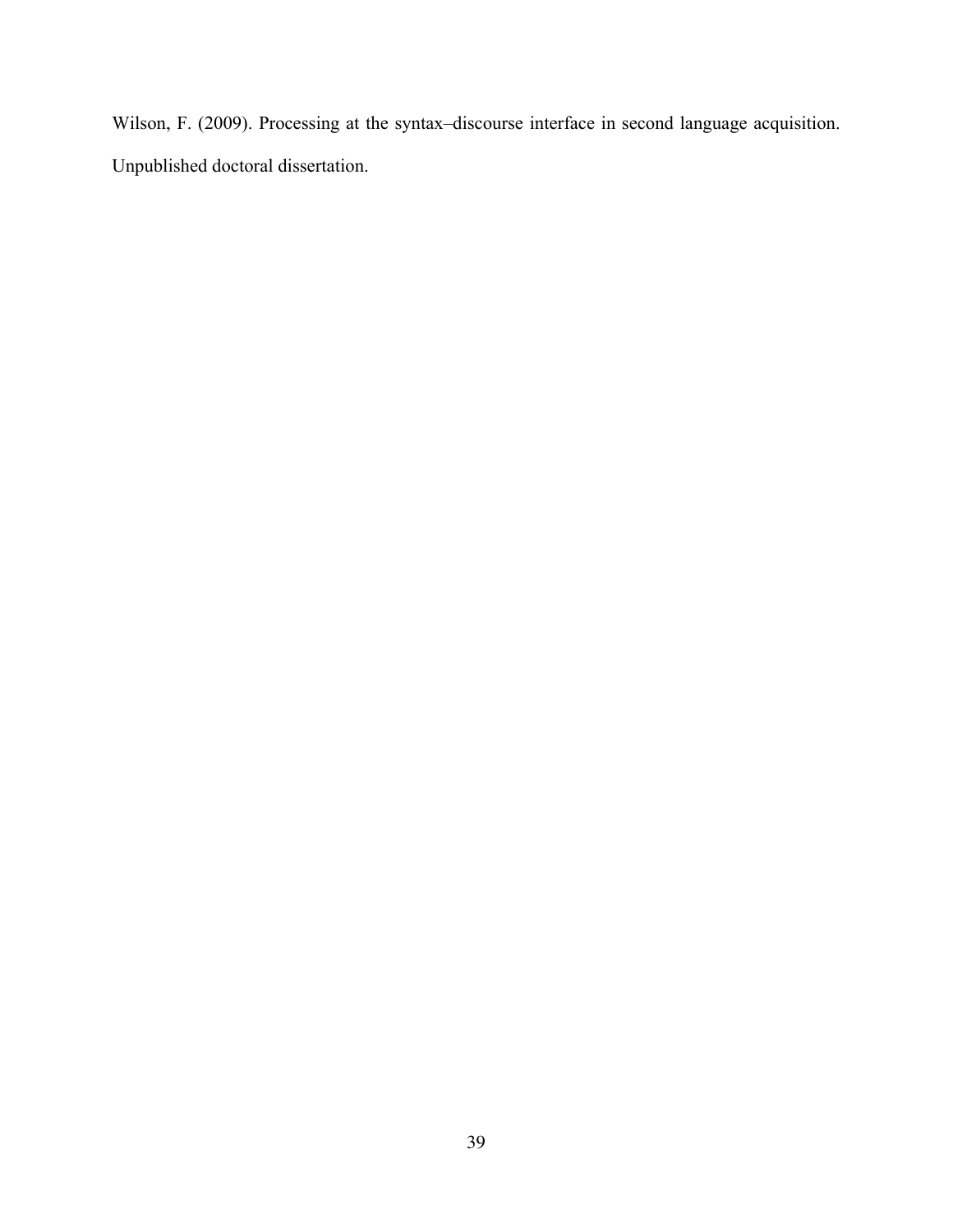#### **APPENDIX**

#### **Experimental sentences**

The refugee affected the policies to some extent. Obviously, The election affected the politicians to some extent. Obviously, The refugees affected the politician to some extent. Obviously, The election affected the policies to some extent. Obviously, The elections affected the policy to some extent. Obviously, The refugee affected the politicians to some extent. Obviously, The elections affected the politician to some extent. Obviously, The refugees affected the policy to some extent. Obviously, The Eskimo carried the sledges almost all day. Eventually, The snowmobile carried the children almost all day. Eventually, The snowmobile carried the sledges almost all day. Eventually, The Eskimos carried the child almost all day. Eventually, The snowmobiles carried the sledge almost all day. Eventually, The Eskimo carried the children almost all day. Eventually, The snowmobiles carried the child almost all day. Eventually, The Eskimos carried the sledge almost all day. Eventually, The fort protected the villagers from any danger. Obviously, The knight protected the castles from any danger. Obviously, The fort protected the castles from any danger. Obviously, The knights protected the villager from any danger. Obviously,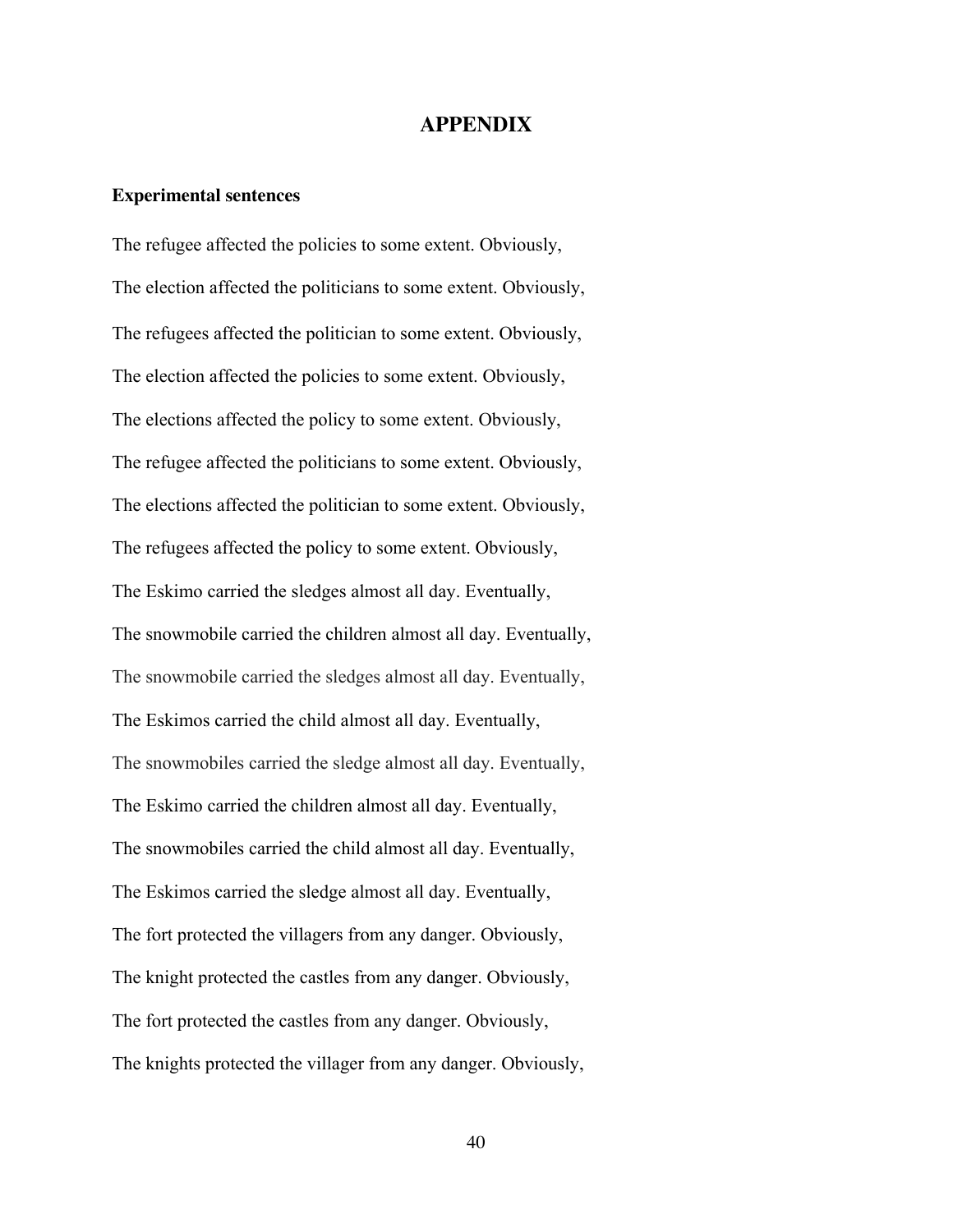The forts protected the castle from any danger. Obviously, The knight protected the villagers from any danger. Obviously, The forts protected the villager from any danger. Obviously, The knights protected the castle from any danger. Obviously, The tourists passed the bus a couple of times. Apparently, The trams passed the protesters a couple of times. Apparently, The trams passed the bus a couple of times. Apparently, The tram passed the buses a couple of times. Apparently, The tram passed the protesters a couple of times. Apparently, The tourists passed the protester a couple of times. Apparently, The tourist passed the protesters a couple of times. Apparently, The tourist passed the buses a couple of times. Apparently, The drivers hit the cyclist by accident. Undoubtedly, The tractor hit the vehicles by accident. Undoubtedly, The tractors hit the vehicle by accident. Undoubtedly, The driver hit the cyclists by accident. Undoubtedly, The driver hit the vehicles by accident. Undoubtedly, The tractor hit the cyclists by accident. Undoubtedly, The drivers hit the vehicle by accident. Undoubtedly, The tractors hit the cyclist by accident. Undoubtedly, The sailors followed the steamboat for the whole day. Obviously, The ships followed the diver for the whole day. Obviously, The ships followed the steamboat for the whole day. Obviously,

41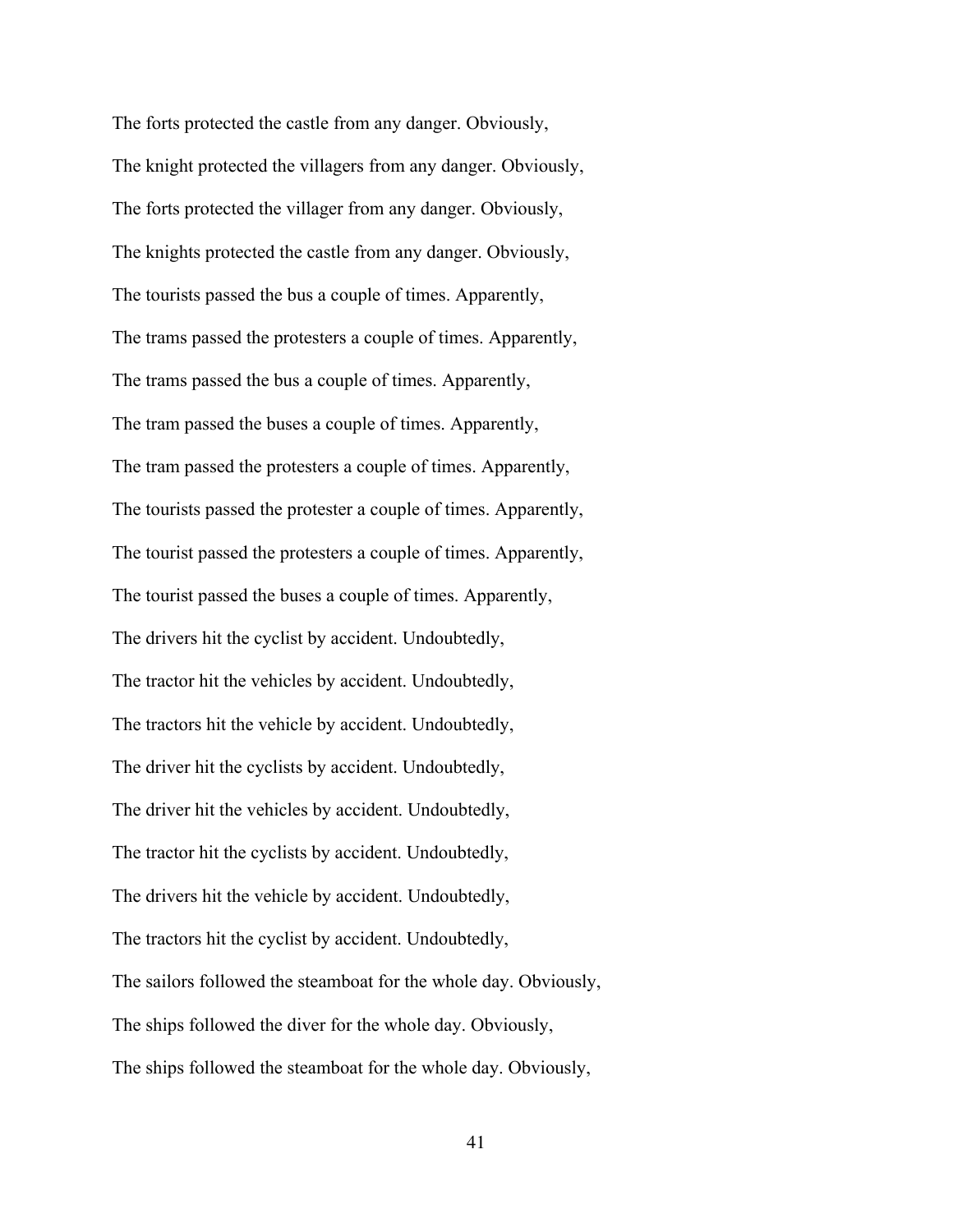The ship followed the steamboats for the whole day. Obviously, The ship followed the divers for the whole day. Obviously, The sailors followed the diver for the whole day. Obviously, The sailor followed the steamboats for the whole day. Obviously, The sailor followed the divers for the whole day. Obviously, The newsreader mentioned the celebrities yesterday. Clearly, The newsreader mentioned the magazines yesterday. Clearly, The tabloid mentioned the celebrities yesterday. Clearly, The tabloids mentioned the magazine yesterday. Clearly, The tabloids mentioned the celebrity yesterday. Clearly, The tabloid mentioned the magazines yesterday. Clearly, The newsreaders mentioned the magazine yesterday. Clearly, The newsreaders mentioned the celebrity yesterday. Clearly, The millionaire supported the artists in the past. Apparently, The millionaire supported the projects in the past. Apparently, The scholarships supported the project in the past. Apparently, The scholarship supported the artists in the past. Apparently, The scholarships supported the artist in the past. Apparently, The scholarship supported the projects in the past. Apparently, The millionaires supported the projects in the past. Apparently, The millionaires supported the artist in the past. Apparently, The plan influenced the decisions quite clearly. Apparently, The plans influenced the decision quite clearly. Apparently,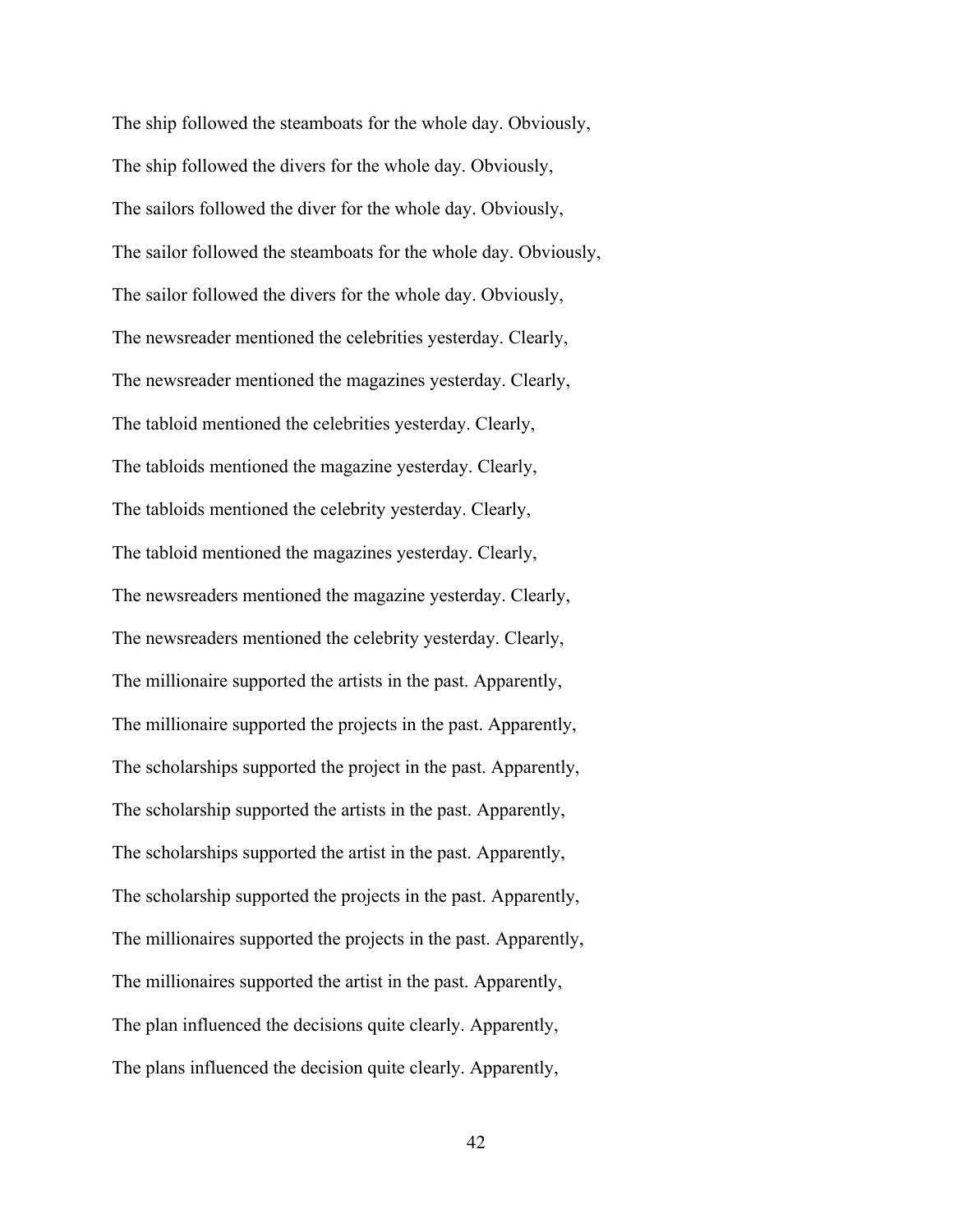The citizens influenced the councillor quite clearly. Apparently, The citizens influenced the decision quite clearly. Apparently, The plans influenced the councillor quite clearly. Apparently, The plan influenced the councillors quite clearly. Apparently, The citizen influenced the councillors quite clearly. Apparently, The citizen influenced the decisions quite clearly. Apparently, The managers replaced the worker in the end. Clearly, The managers replaced the machine in the end. Clearly, The computers replaced the worker in the end. Clearly, The computer replaced the workers in the end. Clearly, The manager replaced the machines in the end. Clearly, The computers replaced the machine in the end. Clearly, The computer replaced the machines in the end. Clearly, The manager replaced the workers in the end. Clearly, The paramedics reached the car in time. Remarkably, The paramedics reached the boy in time. Remarkably, The ambulances reached the boy in time. Remarkably, The ambulance reached the boys in time. Remarkably, The paramedic reached the cars in time. Remarkably, The ambulances reached the car in time. Remarkably, The paramedic reached the boys in time. Remarkably, The ambulance reached the cars in time. Remarkably, The rowers approached the swimmer in the end. Clearly,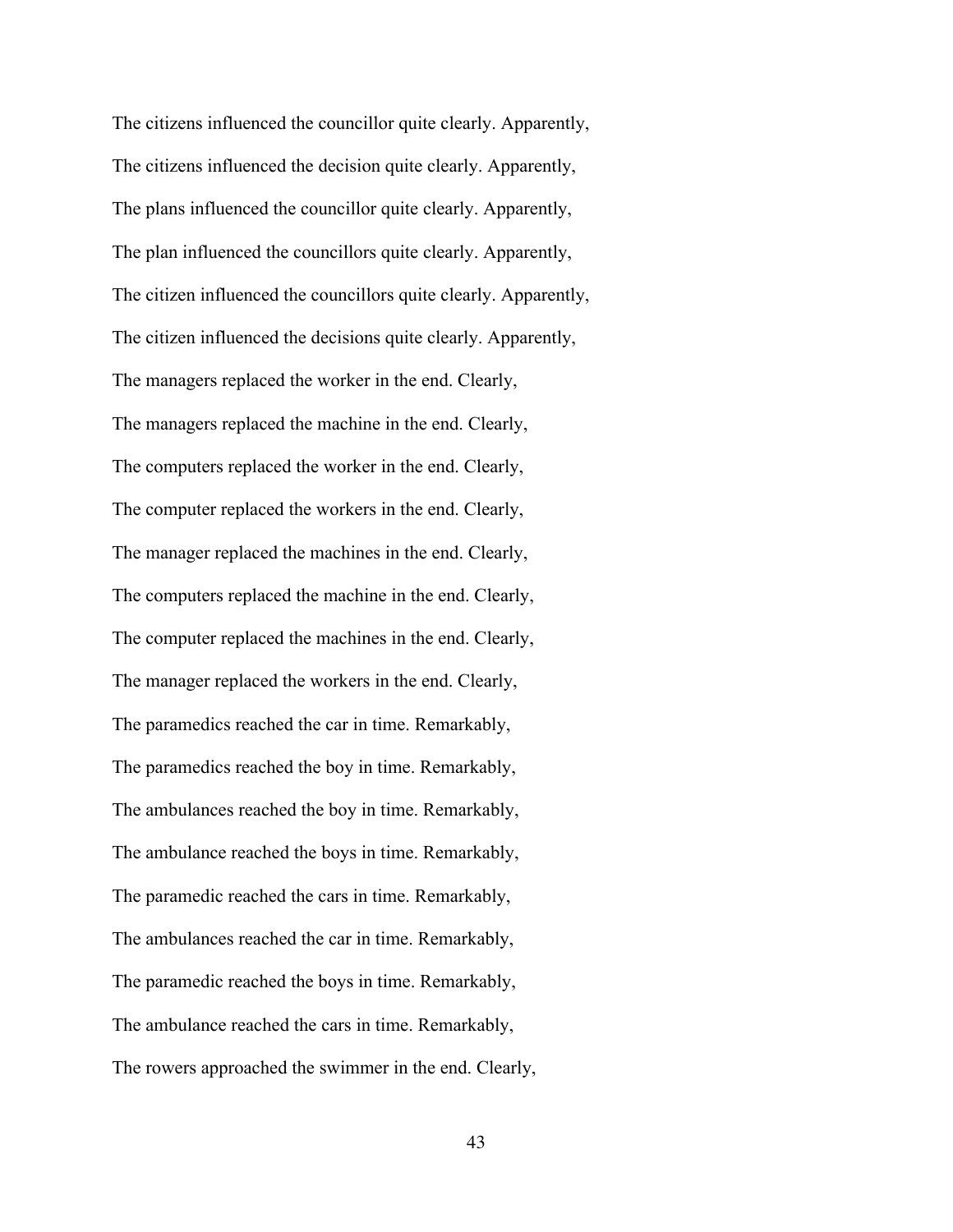The rowers approached the yacht in the end. Clearly, The boats approached the swimmer in the end. Clearly, The boat approached the swimmers in the end. Clearly, The rower approached the yachts in the end. Clearly, The boats approached the yacht in the end. Clearly, The rower approached the swimmers in the end. Clearly, The boat approached the yachts in the end. Clearly, The sportscar followed the trucks throughout the night. Eventually, The detective followed the teenagers throughout the night. Eventually, The detective followed the trucks throughout the night. Eventually, The sportscars followed the teenager throughout the night. Eventually, The detectives followed the truck throughout the night. Eventually, The sportscar followed the teenagers throughout the night. Eventually, The detectives followed the teenager throughout the night. Eventually, The sportscars followed the truck throughout the night. Eventually, The hiker held the climbers on the cliff. Suddenly, The chain held the ropes on the cliff. Suddenly, The hiker held the ropes on the cliff. Suddenly, The chains held the climber on the cliff. Suddenly, The hikers held the rope on the cliff. Suddenly, The hikers held the climber on the cliff. Suddenly, The chain held the climbers on the cliff. Suddenly, The chains held the rope on the cliff. Suddenly,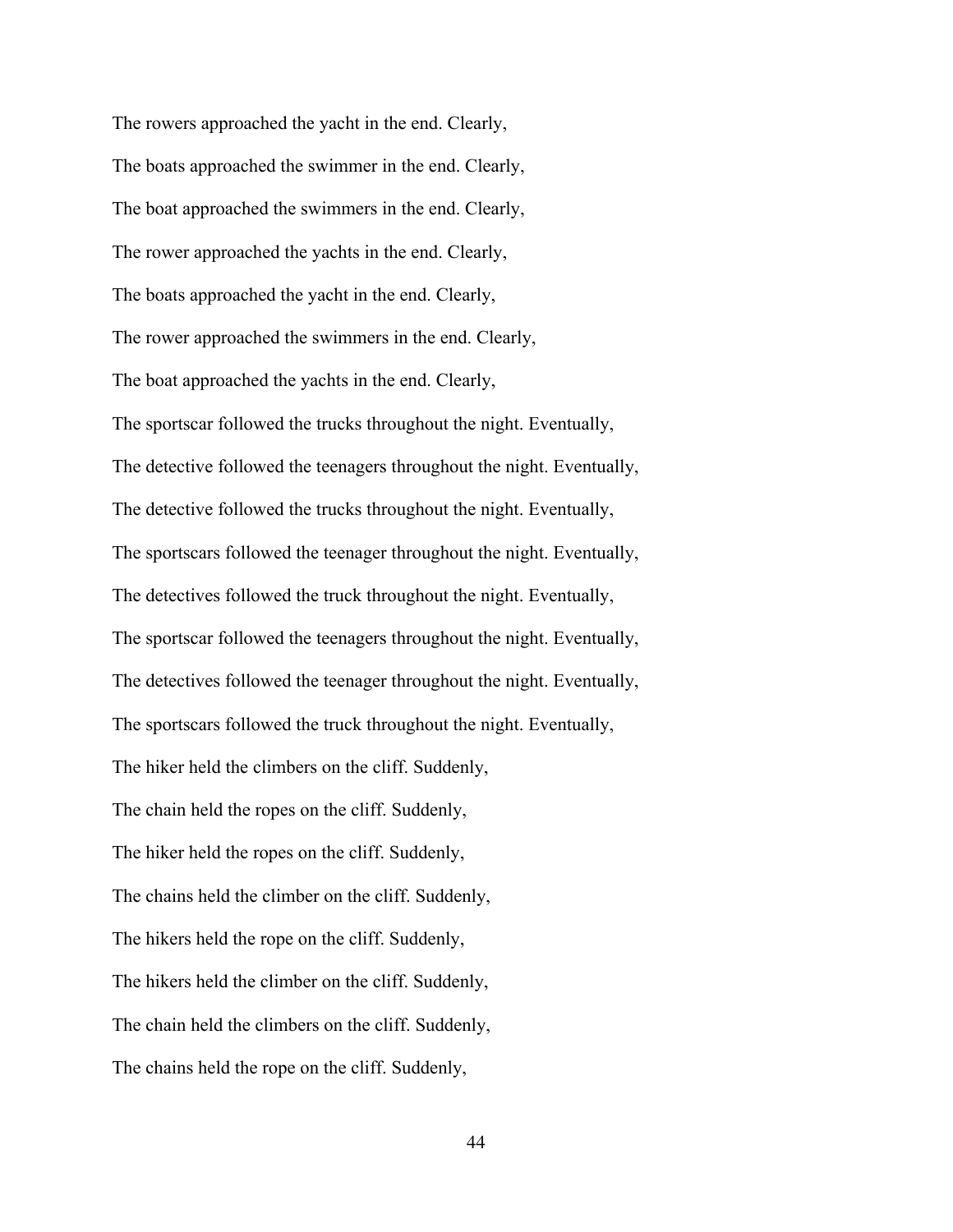The helicopter endangered the planes quite seriously. Clearly, The pilot endangered the passengers quite seriously. Clearly, The helicopters endangered the passenger quite seriously. Clearly, The helicopter endangered the passengers quite seriously. Clearly, The pilot endangered the planes quite seriously. Clearly, The pilots endangered the plane quite seriously. Clearly, The helicopters endangered the plane quite seriously. Clearly, . The pilots endangered the passenger quite seriously. Clearly, The lawyers described the prisoner in much detail. Undoubtedly, The documents described the form in much detail. Undoubtedly, The lawyers described the forms in much detail. Undoubtedly, The lawyer described the forms in much detail. Undoubtedly, The lawyer described the prisoners in much detail. Undoubtedly, The documents described the prisoner in much detail. Undoubtedly, The document described the forms in much detail. Undoubtedly, The document described the prisoners in much detail. Undoubtedly, The tanks attacked the jeep the following day. Apparently, The rebels attacked the guard the following day. Apparently, The rebels attacked the jeep the following day. Apparently, The rebel attacked the jeeps the following day. Apparently, The tanks attacked the guard the following day. Apparently, The rebel attacked the guards the following day. Apparently, The tank attacked the jeeps the following day. Apparently,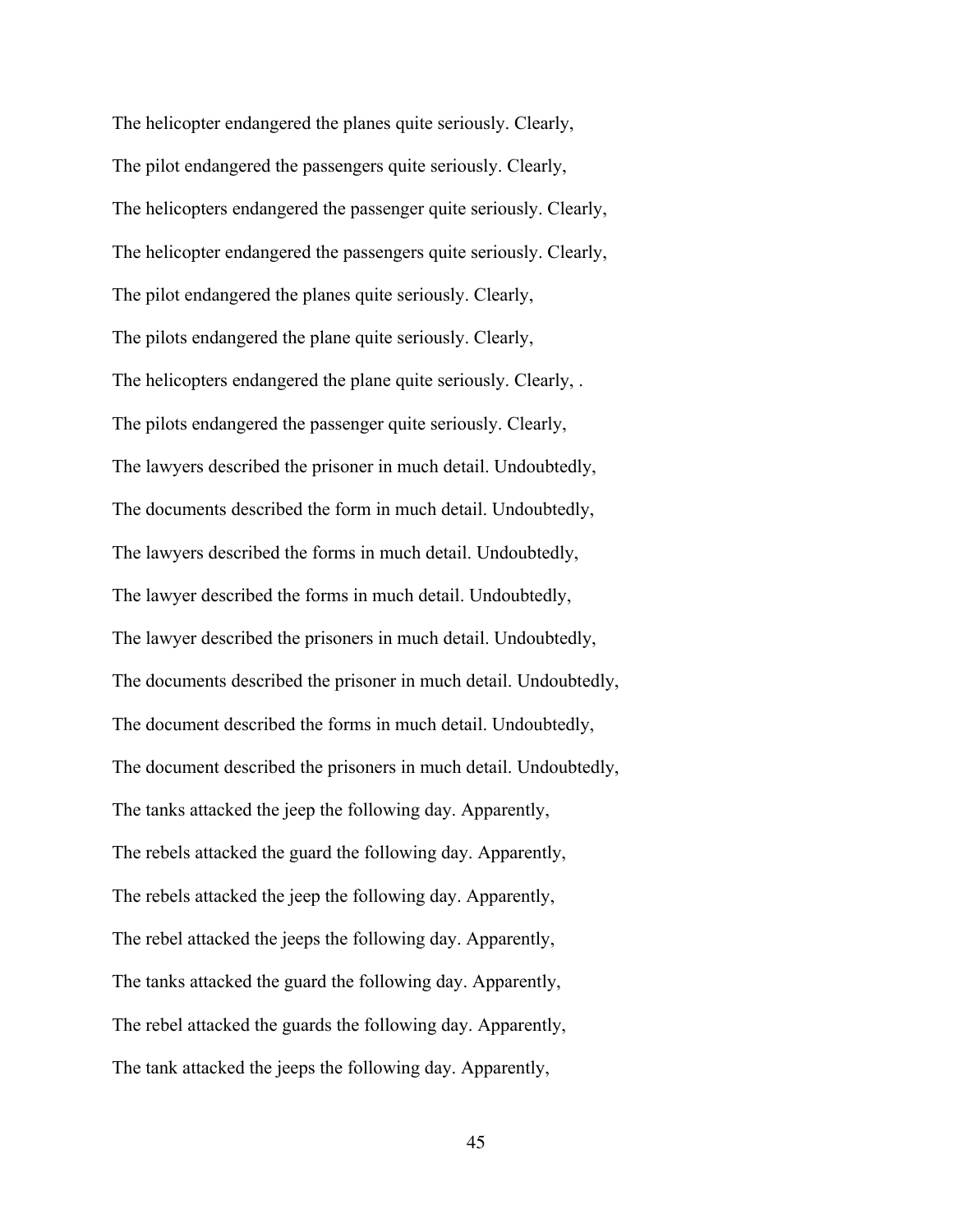The tank attacked the guards the following day. Apparently, The warships transported the lifeboat to the south. Remarkably, The warriors transported the slave to the south. Remarkably, The warrior transported the lifeboats to the south. Remarkably, The warriors transported the lifeboat to the south. Remarkably, The warships transported the slave to the south. Remarkably, The warship transported the lifeboats to the south. Remarkably, The warrior transported the slaves to the south. Remarkably, The warship transported the slaves to the south. Remarkably, The newspaper mentioned the reports many times. Surprisingly, The newspaper mentioned the robbers many times. Surprisingly, The suspect mentioned the robbers many times. Surprisingly, The suspects mentioned the report many times. Surprisingly, The suspects mentioned the robber many times. Surprisingly, The suspect mentioned the reports many times. Surprisingly, The newspapers mentioned the report many times. Surprisingly, The newspapers mentioned the robber many times. Surprisingly, The tent protected the hunters during the night. Apparently, The tent protected the sheds during the night. Apparently, The guard protected the hunters during the night. Apparently, The guards protected the shed during the night. Apparently, The guards protected the hunter during the night. Apparently, The guard protected the sheds during the night. Apparently,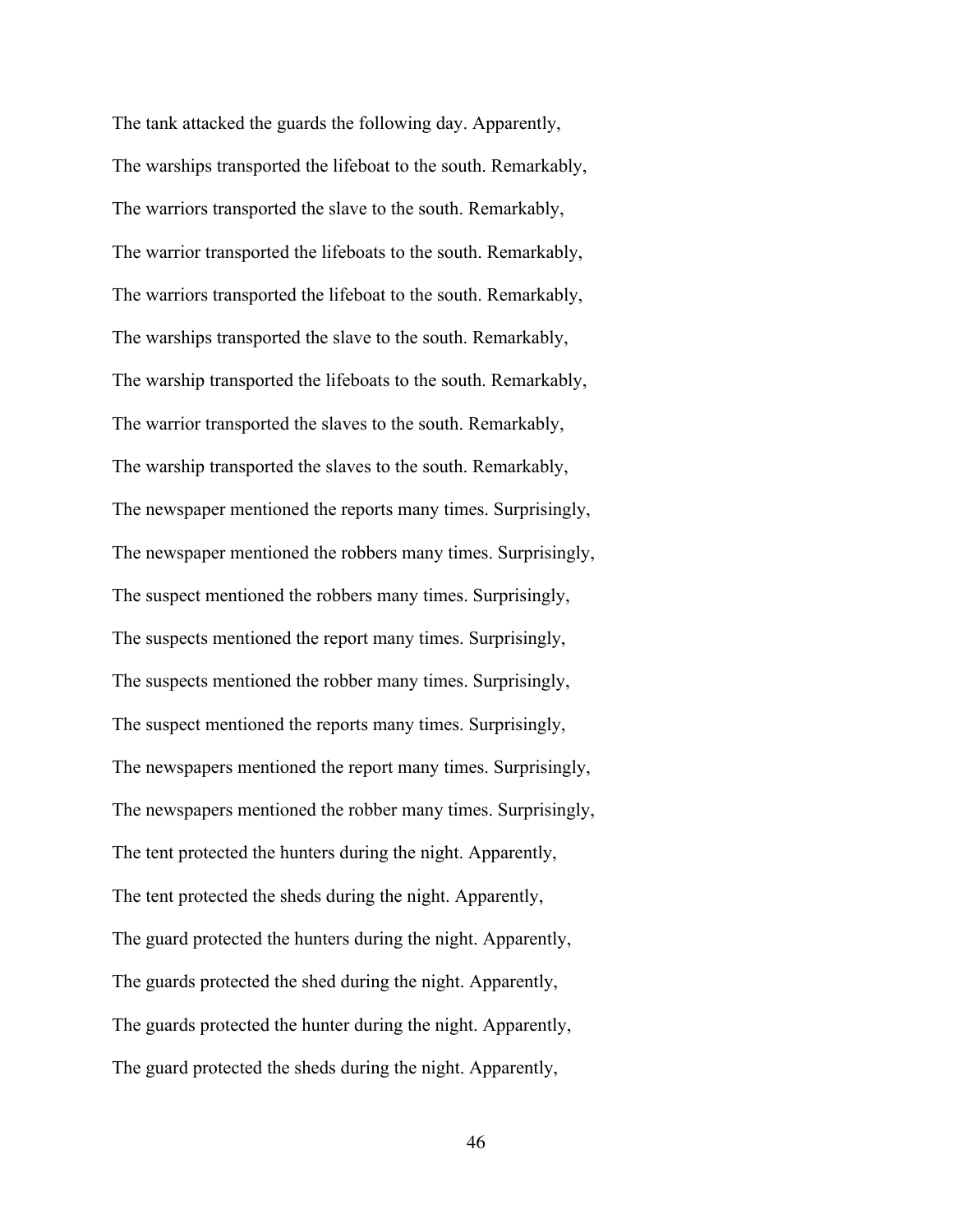The tents protected the shed during the night. Apparently, The tents protected the hunter during the night. Apparently, The raft carried the explorers a long way downstream. Presumably, The raft carried the canoes a long way downstream. Presumably, The rescuers carried the canoe a long way in the river. Presumably, The rescuer carried the explorers a long way in the river. Presumably, The rafts carried the canoe a long way downstream. Presumably, The rescuers carried the explorer a long way in the river. Presumably, The rescuer carried the canoes a long way in the river. Presumably, The rafts carried the explorer a long way downstream. Presumably, The carriages reached the wagon before dawn. Obviously, The carriages reached the cowboy before dawn. Obviously, The natives reached the cowboy before dawn. Obviously, The native reached the cowboys before dawn. Obviously, The carriage reached the wagons before dawn. Obviously, The natives reached the wagon before dawn. Obviously, The carriage reached the cowboys before dawn. Obviously, The native reached the wagons before dawn. Obviously, The battleships approached the pilot during the battle. Clearly, The battleships approached the submarine during the battle. Clearly, The captain approached the pilots during the battle. Clearly, The battleship approached the pilots during the battle. Clearly, The captains approached the pilot during the battle. Clearly,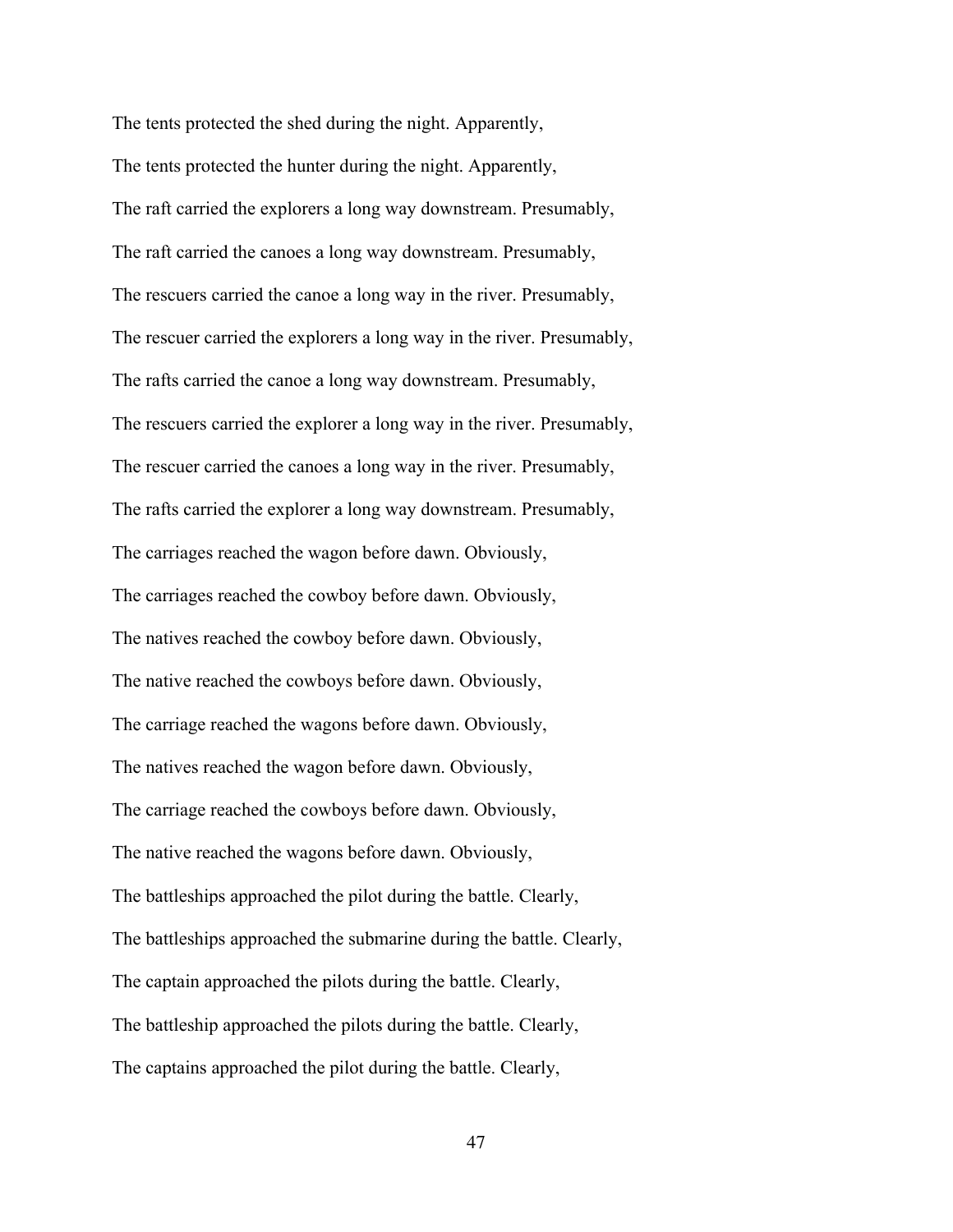The battleship approached the submarines during the battle. Clearly, The captains approached the submarine during the battle. Clearly, The captain approached the submarines during the battle. Clearly, The negotiations put the citizen in danger during the attack. Naturally, The negotiations put the agreement in danger during the attack. Naturally, The terrorist put the citizens in danger during the attack. Naturally, The terrorists put the citizen in danger during the attack. Naturally, The negotiation put the citizens in danger during the attack. Naturally, The negotiation put the agreements in danger during the attack. Naturally, The terrorists put the city in danger during the attack. Naturally, The terrorist put the cities in danger during the attack. Naturally,

#### **Filler sentences**

It was the banker that irritated the woman after playing tennis. Apparently, The banker irritated the woman after playing tennis. Apparently, It was the banker that irritated the woman after playing tennis. Apparently, The banker irritated the woman after playing tennis. Apparently, The babysitter chased the boy and tripped over the toy truck. Clearly, It was the babysitter that chased the boy and tripped over the toy truck. Clearly, The babysitter chased the boy and tripped over the toy truck. Clearly, It was the babysitter that chased the boy and tripped over the toy truck. Clearly, The pilot complimented the flight attendant and asked her out on a date. Eventually, It was the pilot that complimented the flight attendant and asked her out on a date.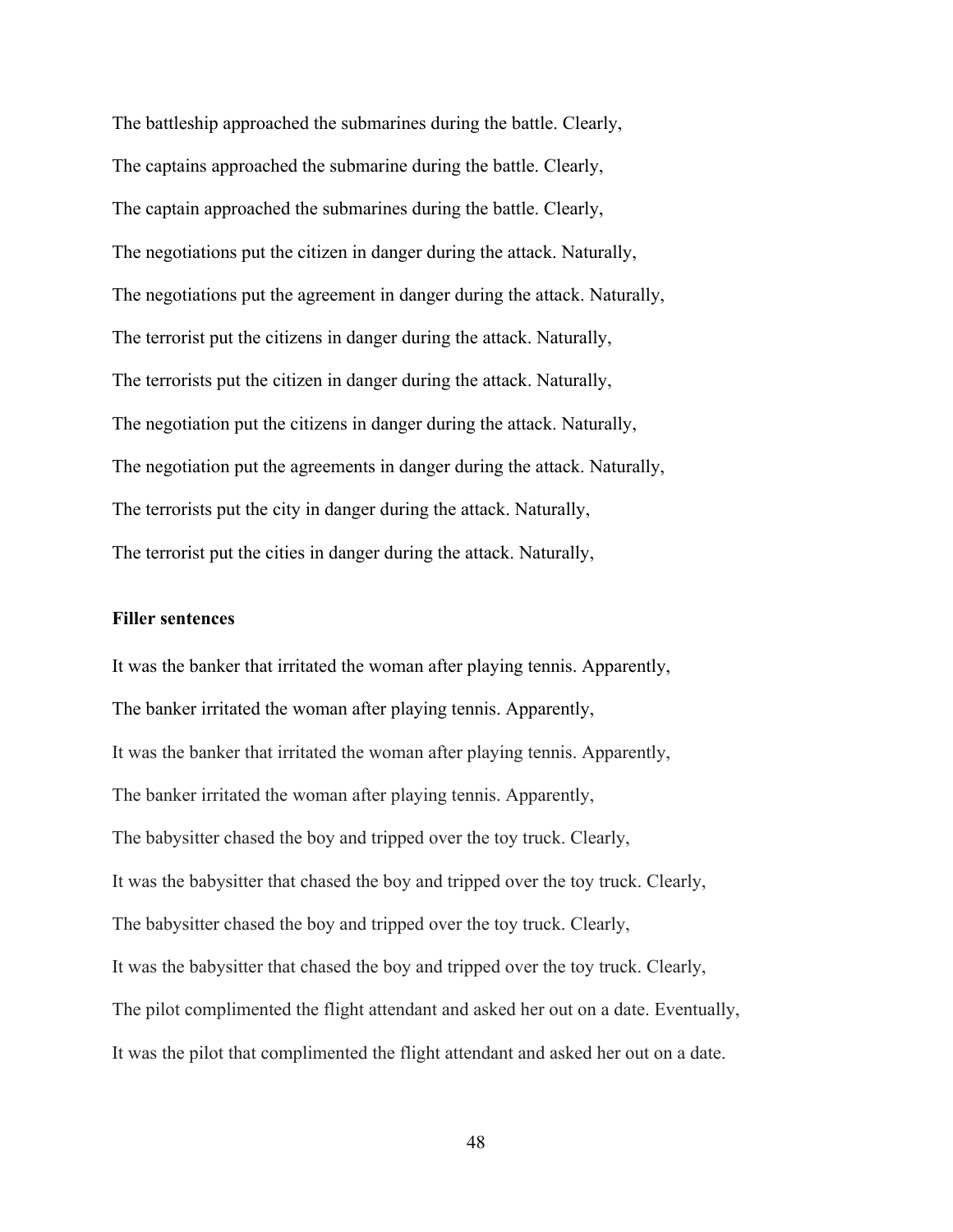Eventually,

The pilot complimented the flight attendant and asked her out on a date. Eventually, It was the pilot that complimented the flight attendant and asked her out on a date. Eventually,

The secretary married the businessman and raised three little boys. Naturally, The secretary married the businessman and raised three little boys. Naturally, It was the secretary that married the businessman and raised three little boys. Naturally, It was the secretary that married the businessman and raised three little boys. Naturally, The mechanic ignored the nurse after fixing her car. Presumably, The mechanic ignored the nurse after fixing her car. Presumably, It was the mechanic that ignored the nurse after fixing her car. Presumably, It was the mechanic that ignored the nurse after fixing her car. Presumably, The waitress divorced the doctor and married a wealthy lawyer. Remarkably, The waitress divorced the doctor and married a wealthy lawyer. Remarkably, It was the waitress that divorced the doctor and married a wealthy lawyer. Remarkably, It was the waitress that divorced the doctor and married a wealthy lawyer. Remarkably, The director admired the dancer and gave her the leading role. Suddenly, It was the director that admired the dancer and gave her the leading role. Suddenly, It was the director that admired the dancer and gave her the leading role. Suddenly, The director admired the dancer and gave her the leading role. Suddenly, The actress visited the director and demanded the starring role in the movie. Surprisingly, It was the actress that visited the director and demanded the starring role in the movie. Surprisingly,

49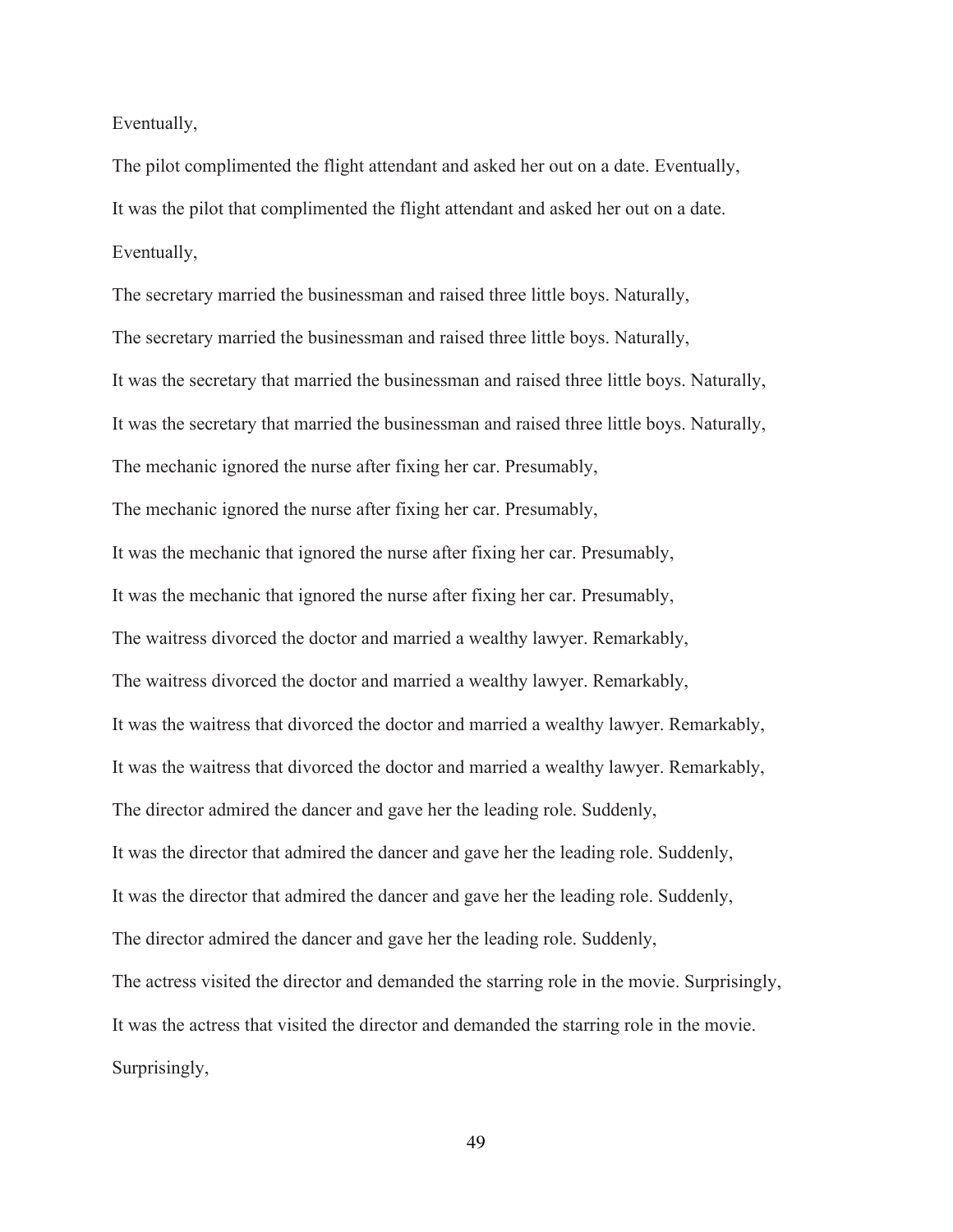The actress visited the director and demanded the starring role in the movie. Surprisingly, It was the actress that visited the director and demanded the starring role in the movie. Surprisingly,

It was the manager that angered his assistant and fired the entire staff. Apparently, The manager angered his assistant and fired the entire staff. Apparently, It was the manager that angered his assistant and fired the entire staff. Apparently, The manager angered his assistant and fired the entire staff. Apparently, It was the burglar that scared the policewoman after robbing three houses in one night. Clearly,

It was the burglar that scared the policewoman after robbing three houses in one night. Clearly,

The burglar scared the policewoman after robbing three houses in one night. Clearly, The burglar scared the policewoman after robbing three houses in one night. Clearly, It was the plumber that helped the nun and retired after twenty years on the job. Eventually, It was the plumber that helped the nun and retired after twenty years on the job. Eventually, The plumber helped the nun and retired after twenty years on the job. Eventually, The plumber helped the nun and retired after twenty years on the job. Eventually, The cheerleader criticized the waiter and turned away. Presumably, It was the cheerleader that criticized the waiter and turned away. Presumably, It was the cheerleader that criticized the waiter and turned away. Presumably, The cheerleader criticized the waiter and turned away. Presumably, Eric was slapped by Monica after a long argument. Apparently, Eric slapped Monica after a long argument. Apparently,

50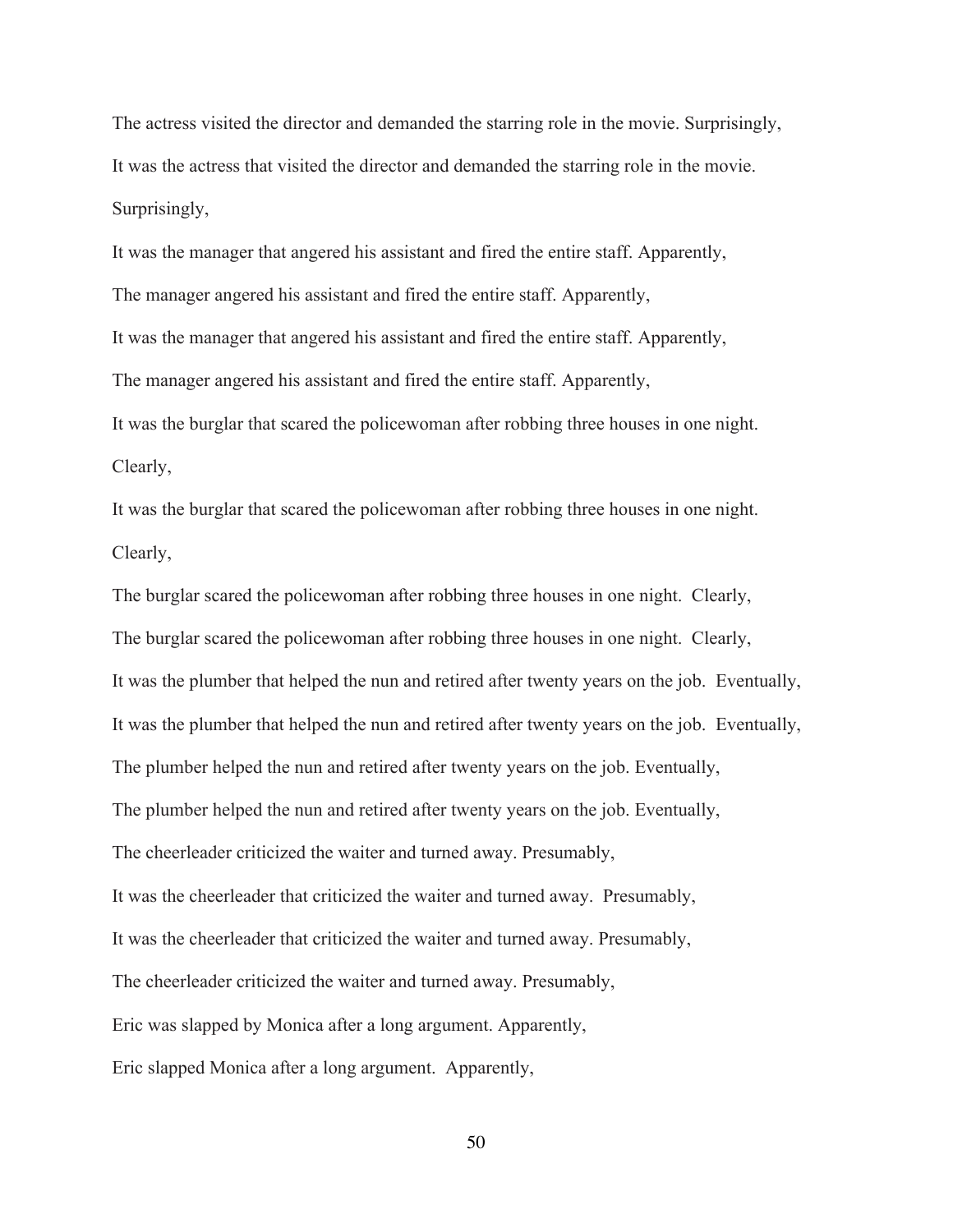Eric was slapped by Monica after a long argument. Apparently, Eric slapped Monica after a long argument. Apparently, Mary was rescued by John during the fire. Clearly, Mary rescued John during the fire. Clearly, Mary was rescued by John during the fire. Clearly, Mary rescued John during the fire. Clearly, Susan interviewed Marc at the radio station. Eventually, Susan was interviewed by Marc at the radio station. Eventually, Susan was interviewed by Marc at the radio station. Eventually, Susan interviewed Marc at the radio station. Eventually, Charles was accused by Jane at the courthouse yesterday, Naturally, Charles was accused by Jane at the courthouse yesterday, Naturally, Charles accused Jane at the courthouse yesterday, Naturally, Charles accused Jane at the courthouse yesterday. Naturally, Janet was fired by Robert after the stock price fell. Presumably, Janet was fired by Robert after the stock price fell. Presumably, Janet fired Robert after the stock price fell. Presumably, Janet fired Robert after the stock price fell. Presumably, Simon was saved by Zoe at the swimming pool. Remarkably, Simon was saved by Zoe at the swimming pool. Remarkably, Simon saved Zoe at the swimming pool. Remarkably, Simon saved Zoe at the swimming pool. Remarkably, Anthony was stabbed by Carol the day after the wedding. Suddenly,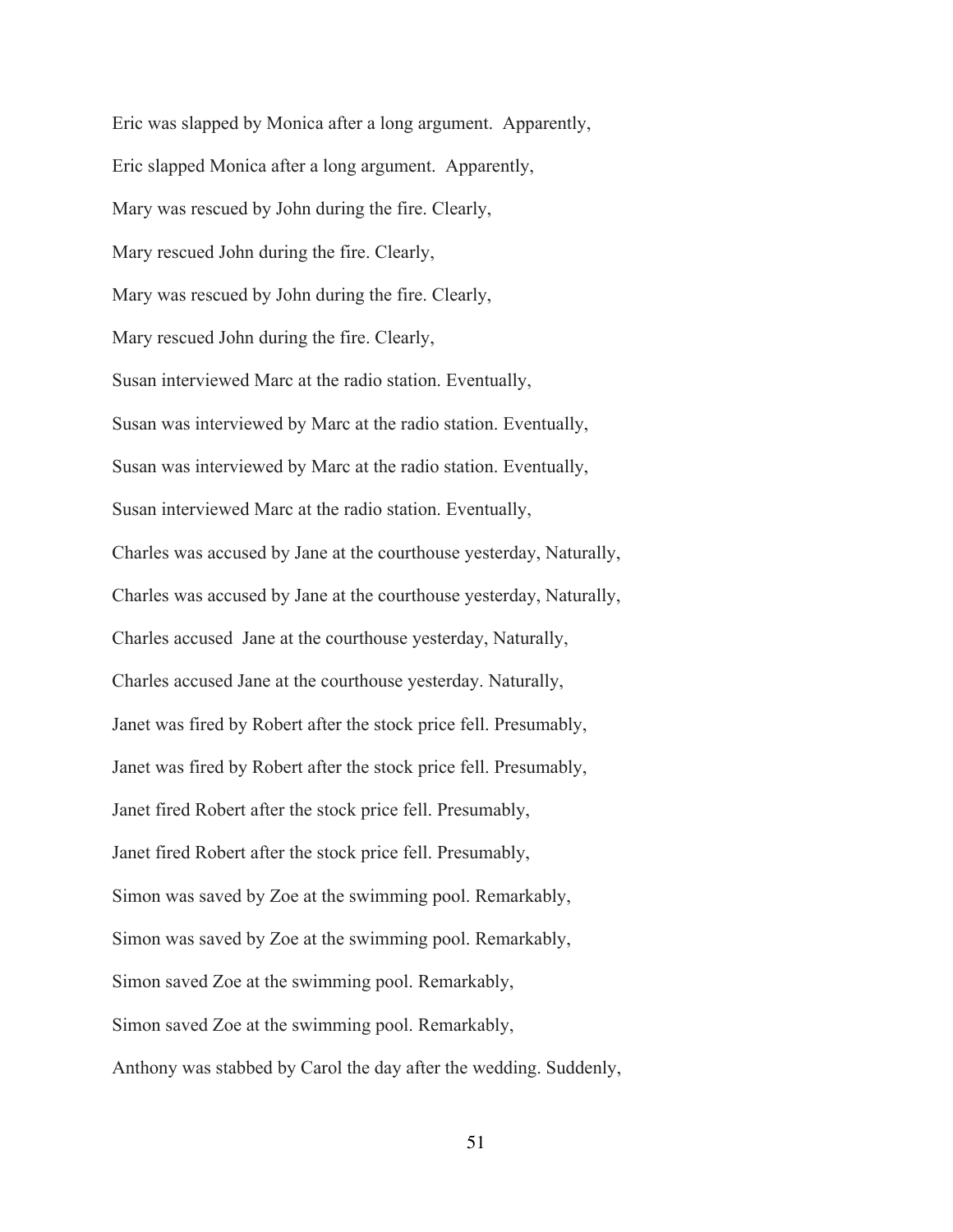Anthony was stabbed by Carol the day after the wedding. Suddenly, Anthony stabbed Carol the day after the wedding. Suddenly, Anthony stabbed Carol the day after the wedding. Suddenly, Sarah killed Martin after a violent fight. Surprisingly, Sarah was killed by Martin after a violent fight. Surprisingly, Sarah killed Martin after a violent fight. Surprisingly, Sarah was killed by Martin after a violent fight. Surprisingly, Cindy trained Mike before starting the new job. Apparently, Cindy was trained by Mike before starting the new job. Apparently, Cindy trained Mike before starting the new job. Apparently, Cindy was trained by Mike before starting the new job. Apparently, Joe was advised by Rachel before making a final decision. Clearly, Joe advised Rachel before making a final decision. Clearly, Joe advised Rachel before making a final decision. Clearly, Joe was advised by Rachel before making a final decision. Clearly, Laura escorted Justin to the ceremony. Eventually, Laura escorted Justin to the ceremony. Eventually, Laura was escorted by Justin to the ceremony. Eventually, Laura was escorted by Justin to the ceremony. Eventually, George attacked Anne at the fashion show. Naturally, George attacked Anne at the fashion show. Naturally, Brian and Kristi enjoyed the rock concert. Remarkably, Emily amused Bruce at the office yesterday. Suddenly,

52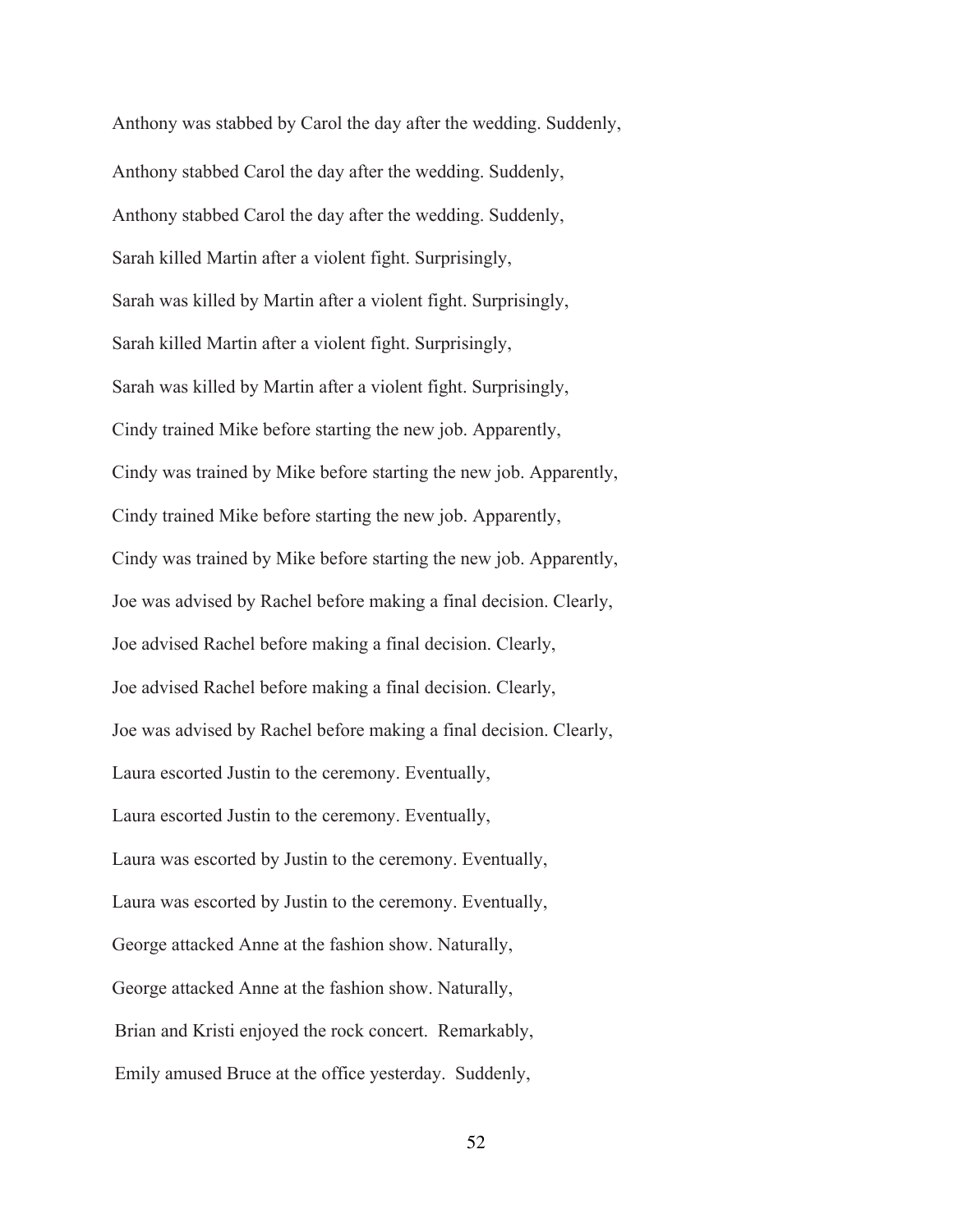Henry was beaten by Grace at tennis. Surprisingly, Cheryl offered a job to Derek last month. Undoubtedly, Steve went skiing with Chloe last winter. Apparently, Oliver punished Erika for her behavior. Clearly, Jack made a sandwich for Holly this morning. Eventually, Kate liked Alan's jacket last night. Naturally, … Angela and Dominic went to the movies all summer. Presumably, Judy thanked Ian at the mall. Remarkably, Brian was angry with Rhonda after work. Suddenly, The tenant that despised the landlord called the newspaper to complain. Surprisingly, The soldier that assisted the civilian received a medal from the army. Undoubtedly, The jury that convicted the defendant was upset about the sentence. Apparently, The murderer that killed the old lady entered the house through the back door. Clearly, The comedian that entertained the student received a degree from Boston College. Eventually, The diplomat that exposed the spy was expelled from the country. Naturally,

The consultant that advised the client developed the company's marketing plan. Presumably,

George was attacked by Anne at the fashion show. Naturally, The terrorist that captured the hostage delivered a speech on the video. Remarkably, The babysitter that spanked the child got scolded when the parents returned. Suddenly, The priest that blessed the infant cried after the ceremony was over. Surprisingly, The doctor that diagnosed the patient walked through the hospital's lobby. Undoubtedly,

53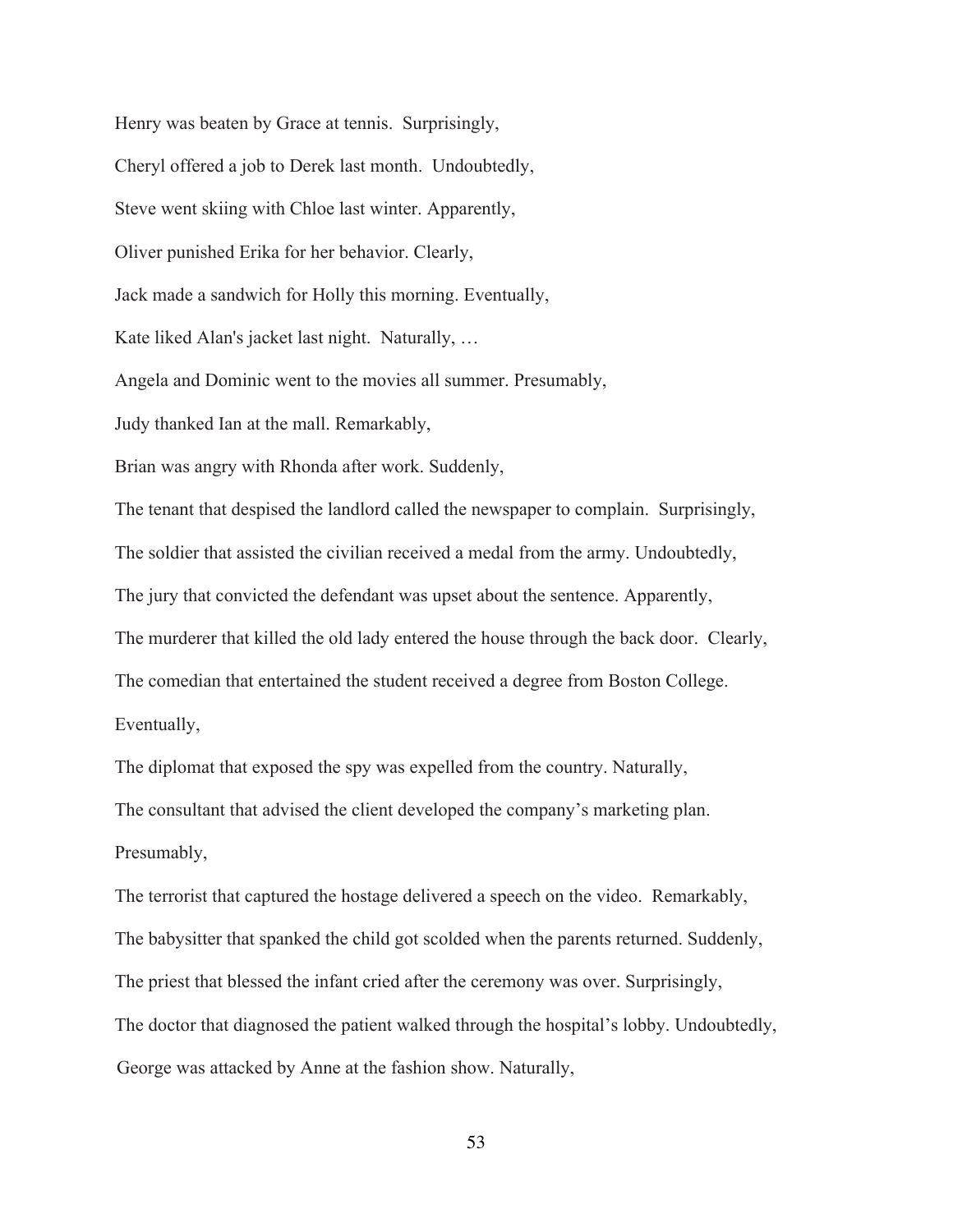George was attacked by Anne at the fashion show. Naturally,